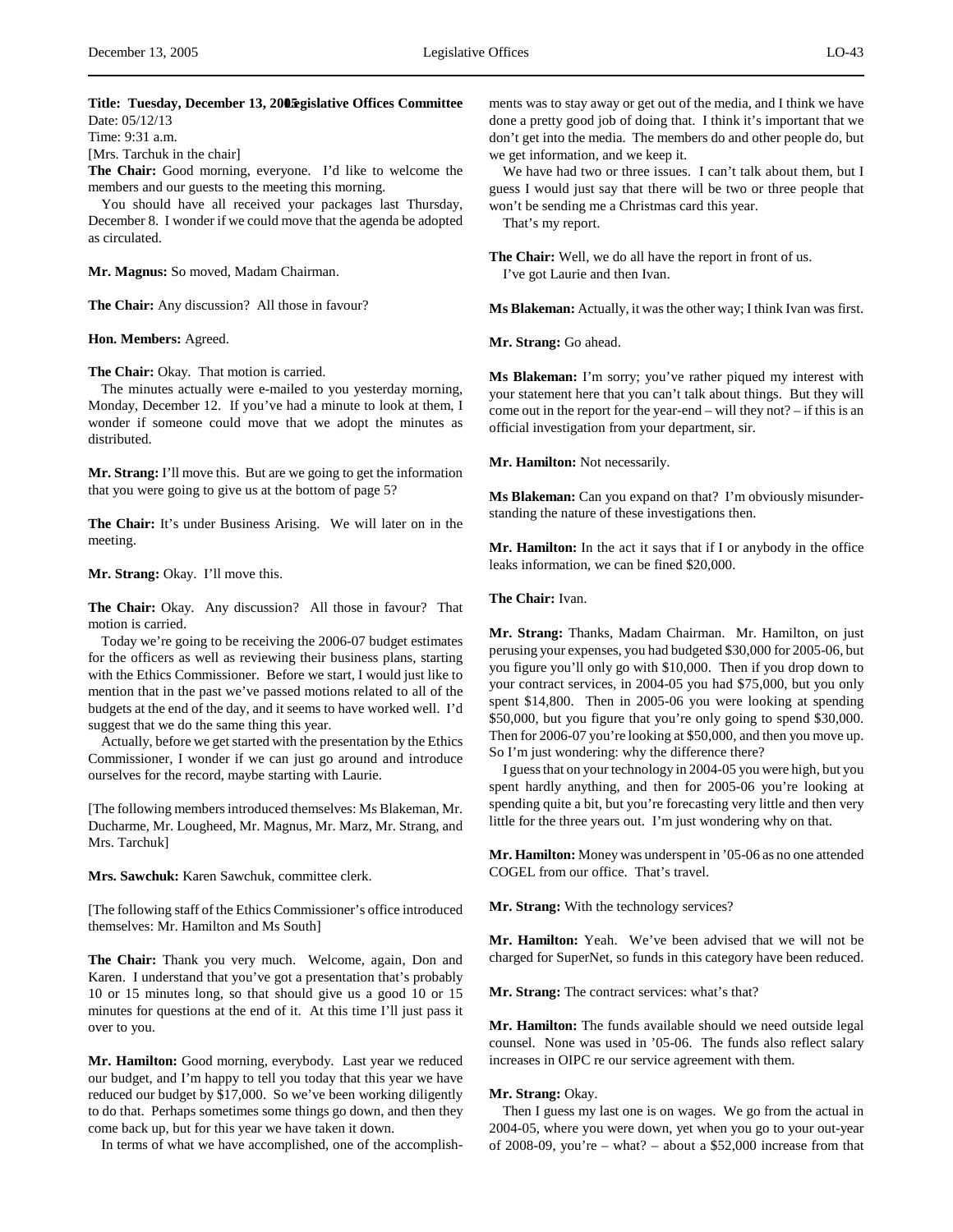year. So is that basically what you're looking at, roughly around 3 per cent per year?

**Mr. Hamilton:** The five officers got a raise.

**Mr. Strang:** Okay. Thank you.

**The Chair:** Richard Marz and then Denis.

*9:40*

**Mr. Marz:** Thank you, Madam Chairman, and thank you, Mr. Hamilton, for reminding me to send you a Christmas card. I'll have to check to see if you're actually on my list.

On the second page of your budget just on travel I noticed that around \$20,000 was budgeted in '04-05, and then you budgeted up to \$30,00 but, actually, only forecast \$10,000. Now you're forecasting \$25,000 and targeting \$30,000 again. The \$30,000 is about a 50 per cent increase over '04-05. Is that reflective of increased travel costs or extra locations of some seminars that you're planning to go to? What reflects that? All of the above?

**Mr. Hamilton:** Yes. New Orleans next year maybe. We think that that's going to be on down there if they've got it patched up. We're going to the Arctic for the Canadian one, and it costs a lot of money to get up there. You can go through Yellowknife or through Toronto, and it's a whole day.

**Mr. Marz:** Okay.

**The Chair:** Denis, then Rob.

**Mr. Ducharme:** Thank you, Chair. First of all, Mr. Hamilton, I just want to say thank you very much for coming forward with a budget that's in realistic terms. There's nothing that frustrates me as seeing budgets come forward with a major increase and then at the end of the year seeing a lot of the funds come back. So I commend you in terms of having something that not only toes the line but, basically, also shows a reduction. I commend you for that.

Thank you.

**Mr. Lougheed:** I'm glad Richard was able to lift the veil of suspicion with those comments.

**Mr. Magnus:** Yeah, we're all sending you a Christmas card.

**Mr. Lougheed:** I think you should maybe make that a motion. Can you comment a little on the contract services: where, what?

**Mr. Hamilton:** Mostly legal. You know, we don't have any staff except Karen and I and the receptionist. When we have to get a lawyer, we have to pay for him.

**Mr. Lougheed:** You bring them in as needed.

**Mr. Hamilton:** And we can't anticipate that. You know, it depends on what happens. If nothing happens, we don't have any lawyers.

**Ms South:** We also have a service agreement with the office of the Information and Privacy Commissioner. They do all of our HR, our accounts payable, and IT support. With our server this year they did do an awful lot of work for our office.

**The Chair:** Richard Magnus.

**Mr. Magnus:** Thanks, Madam Chair. I've been looking at a lot of budgets these days, and I haven't seen too many come down. I appreciate it.

That's all I've got.

**Ms Blakeman:** I note under the highlight section in the annual report that six speaking engagements were accepted. I'm wondering if the office or the commissioner was seeking out opportunities to speak to groups or whether these were requests that had come in. Was the commissioner actively seeking out opportunities to speak to people and spread the word?

The supplemental question to that is if you could describe under goal 1, objective 3, "publish materials for promotion of understanding of obligations," including updating information on the website and producing advisory opinions. Were any documents produced, any pamphlets or brochures or posters?

**Mr. Hamilton:** Well, under that whole thing there that you read, I did several speeches at various places. I was out in the community speaking about what we do and trying to let people know that we have a commissioner. Was that the question?

**Ms Blakeman:** Not quite. There are six speaking engagements that are noted here on page 7. My question was: did your office initiate those engagements, or were they brought in, unsolicited from you, and you responded to them?

**Mr. Hamilton:** It's both.

**Ms Blakeman:** In other words, are you actively seeking opportunities to speak in the community, and if so, where are you seeking opportunities to speak?

**Mr. Hamilton:** Some people come and ask us, and we talk to other people and say that we can come and do it, and we do the Leg. school, those things. We generate some, and we get some. We don't turn anybody down unless we're otherwise busy.

**Ms Blakeman:** And the publishing?

**Ms South:** We have not produced any new materials such as a brochure in part because our act is under review. Until we know what changes might be anticipated, we won't explain further what we do. A revised version of the brochure on the office itself was put on the website I think shortly after Don Hamilton was hired as Ethics Commissioner, and that's the last revision that we did. We haven't done any advisory opinions that were of a general nature in the last year.

**Ms Blakeman:** So that brochure, then, is 18 months old, a year and a half?

**Ms South:** Approximately.

**Ms Blakeman:** Thank you.

**Mr. Rodney:** I'm just wondering if we need to call the office of the Ethics Commissioner. I'm wondering if there's something wrong coming in under budget like that, and I'm wondering if you're actually going to give seminars to other departments as to how to do that in the future.

In all seriousness just two questions, one involving advertising. I'm wondering if this is a nonissue and actually should not be a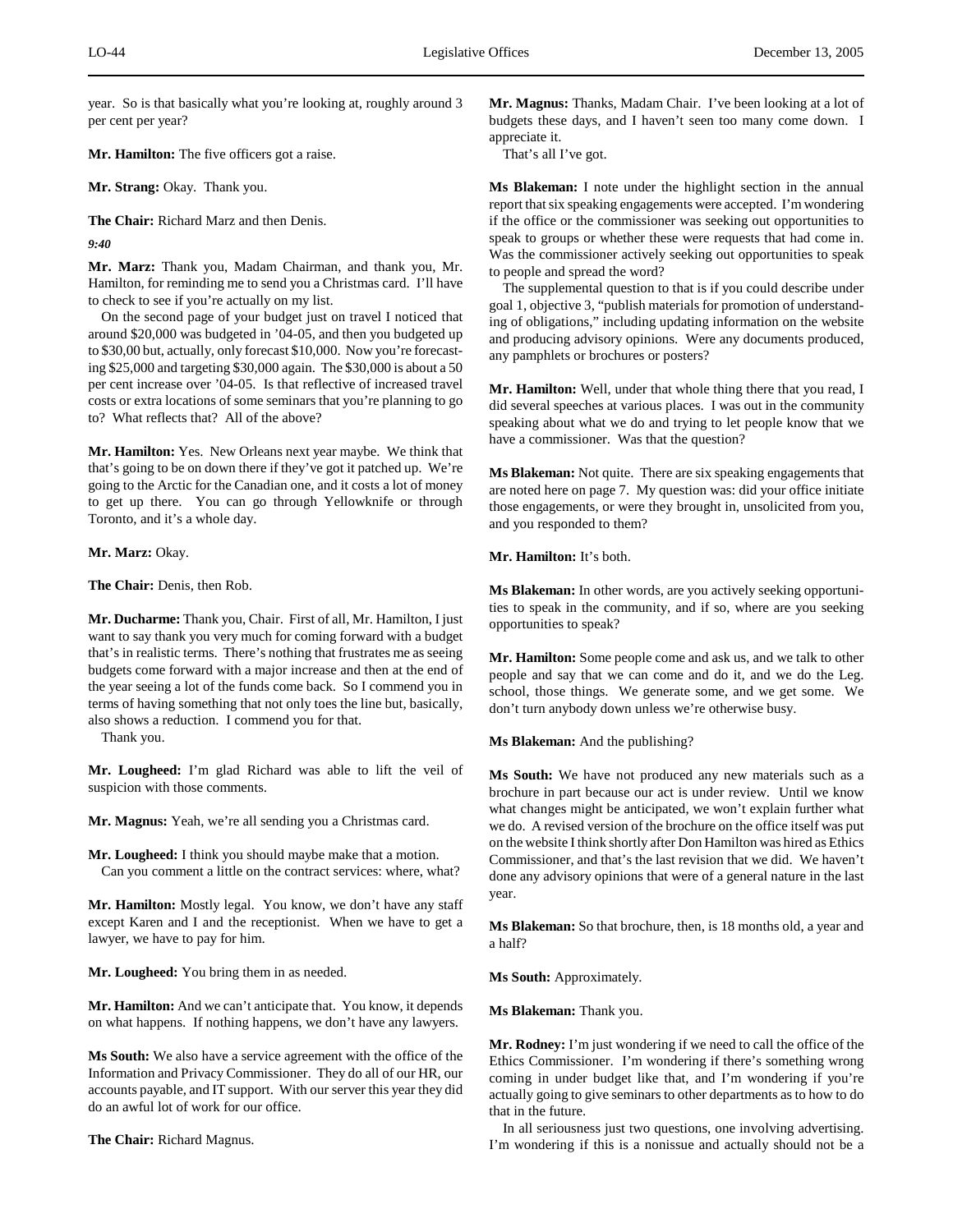budget item. I see zeros across the board apart from spending \$139. So really two questions. Is advertising just a nonissue for you folks? Secondly, do you anticipate the need for any additional staff in the next 10 years or so?

**Mr. Hamilton:** Well, that's a good question. I suppose it would depend if MLAs really get out of line and a lot of problems, but I don't anticipate that. Bob Clark was here for 10 years, I think, and we haven't grown any. I don't anticipate that because we don't have to advertise. We only have jurisdiction over MLAs and senior officials, and that's about 150 people that we deal with.

#### **Mr. Rodney:** Good. Thank you. That's all.

**The Chair:** Great. Are there any other questions or comments?

Seeing none, I'd like to thank both Don and Karen for their presentation. I understand, Don, that you're heading to Calgary, so you won't be able to join us for lunch. I'm not sure if that's the same for you, Karen, but if you'd like to join us for lunch, feel free to. You'll probably be hearing the results of our decisions on the budget in about a week.

Before you leave, to make up for the two or three people that won't be sending you a Christmas card and in case the others around this table are not going to follow up on behalf of all committee members, we do wish you a very Merry Christmas and the best for the new year. So thank you very much.

Okay. Our next presentation is going to be by Gord Button, the Ombudsman, as well as Glen Resler, director of registrations and financial operations for the office of the Chief Electoral Officer. I did receive a letter from Mr. Button saying that before he presents his budget and his business plan, he would like to go in camera and talk about a personnel issue that may have implications for the budget. So what I would like at this point is a motion to go in camera.

#### **Mr. Marz:** I'll move that.

**The Chair:** Okay. Any discussion? All those in favour? Okay. That motion is carried.

[The committee met in camera from 9:50 a.m. to 10:05 a.m.]

**The Chair:** Okay. Once again we have here Gord Button, the Ombudsman, and Glen Resler, the director of registrations and financial operations for the office of the Chief Electoral Officer. At this time I'll just hand it over to you and let you proceed with your presentation.

**Mr. Button:** Thank you very much, Madam Chair. As the chair announced, assisting me here today is Glen Resler from the chief electoral office. Glen was good enough, as was Mr. Fjeldheim, to assist me in the last couple of months and help me put this budget projection together when I had a vacancy in my office, so my thanks to Glen. He's getting lots of practice this year, doing two submissions to you.

I'd like to start today with just a few brief comments that will position the submission I'm making to you, then go through the presentation deck. I'm advised that you have a copy of that as well as a copy of the scorecard from my business plan, which will give you an update on our accomplishments against our business plan in the last year, and then move into the budget forecast and estimates.

As most of you know, the Alberta Ombudsman was established in 1967 and was the first in Canada. The concept had its beginnings in Sweden in the early 1800s and then spread from Europe to New Zealand and Australia. It began its western world evolution in the 1960s. The expansion of the institution was a response to the growing bureaucracy and proliferation of social programs run by governments post World War II.

The Ombudsman is observed as the public's gateway to the seat of power and government. He or she gives the average citizen an avenue to right wrongs outside the legislative and judicial branches of government. The Ombudsman is an alternative to the more timeconsuming and costly court processes and is therefore available to segments of our society who might otherwise not be able to afford to pursue resolution when they feel that they've been treated unfairly. The Ombudsman fills the void by providing free, independent, impartial oversight of government's actions or inaction. He is protection against the growing complexity of government and its relationship with the individual citizens. In Alberta this authority is also continuing to spread to oversight of professional organizations and soon to the patient concerns resolution process of the regional health authorities.

The power of the Ombudsman as conferred in the Ombudsman Act is recommendatory in nature. I can make a recommendation when upon completion of investigation I am satisfied that the decision, act, omission, or recommendation appears to be contrary to law, unreasonable, unjust, oppressive, improperly discriminatory, or just plain wrong. In the great majority of cases I'm able to convince the authority to implement my recommendations, and fairness is attained.

In the rare circumstances when that's not possible, the Ombudsman has the authority to take the matter to the minister responsible to seek resolution, and if that fails, he "may send a copy of the report and recommendations to the Lieutenant Governor in Council and may afterwards make any report to the Legislature on the matter that the Ombudsman thinks fit." I think a mark of success in our system in Alberta is that that hasn't occurred since 1975. It speaks well for the efforts towards righting the wrong.

My focus during the first two years of my appointment as the Ombudsman has been on providing a strategic direction for the office, introducing new tools and technology, and creating the investigational capacity required to meet the needs of Albertans. As you will see in my presentation to you today, we've made significant advances in many areas. I'll work to stabilize that base during the early part of the next year and then proceed to exciting new opportunities.

As I've noted, the bulk of our work is in response to complaints brought forward by citizens. However, I have the authority to conduct investigations on my own motion or upon the request of a minister. Such investigations are normally into systemic issues or issues which may affect a significant number of citizens or programs. My office has not conducted these types of investigations in recent years. However, some examples of significant investigations we did complete were into such major issues as the Alberta family and social services investigations of licensed daycare centres, a ministerial request for a review of government construction contracts, and an investigation into the role of the provincial government in the regulation of the Principal Group of companies when the Principal Group collapsed.

As you can see, those are significant, broad, far-ranging types of investigations that can be conducted with that capacity. This is a capability that I feel is of significant value to Alberta and its citizens, and as you will see in my submission and strategic business plan, it's a capability I am committed to rebuilding.

I'd now like to provide you with an overview of our work and accomplishments over the past year, a forecast of our budget for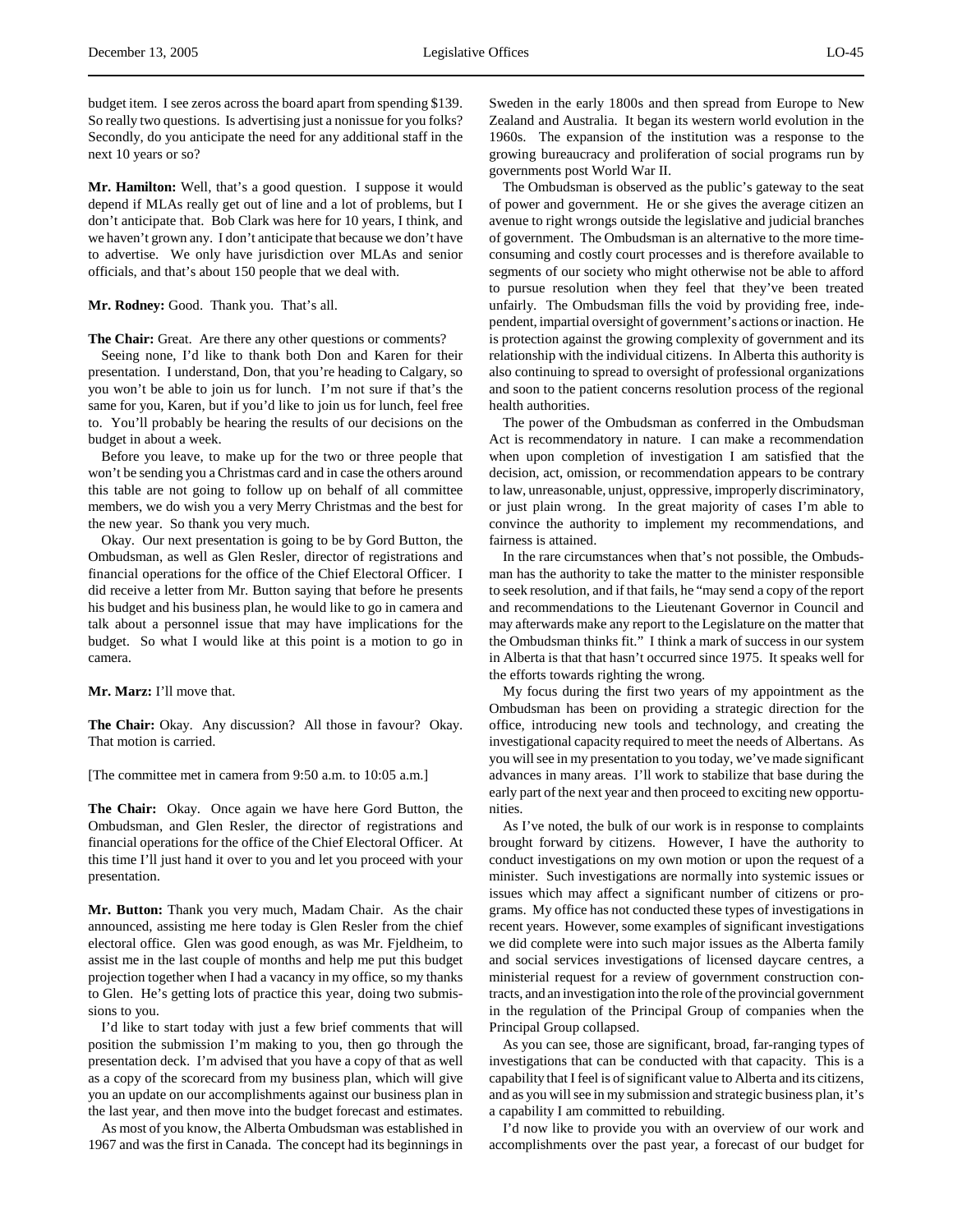2005-2006, and a budget estimate for the next three years. I refer you now to the handout Alberta Ombudsman strategic business plan update and budget submission, presented to the Standing Committee on Legislative Offices on December 13, 2005. As mentioned, the overview of the presentation is to reaffirm the vision, the mission, and the values statements of my office, update you on operations and the strategic business plan, provide you with a budget forecast for the current year and estimates for the next three years, and then I'll provide time for discussion and questions.

The Alberta Ombudsman determines administrative fairness. We respond to complaints of unfair treatment by provincial government authorities and professional organizations. Those two statements are a part of the communication strategy for the office, and you'll see some of the supporting work and documentation displayed behind me here, and I'll talk more about the communication strategy as we go on. Those are referred to as the positioning statement and a reassurance statement, that we've developed in order to better explain to the average person what we do.

Turning the page, I've provided you with a copy of the vision, the mission, and the values of the office of the Ombudsman as developed and refined with input from all of my staff as part of the strategic planning process leading to our business plan last year.

On page 5 I've provided you with the matrix that basically in chart form lays out the significant goals and objectives contained in the business plan. Within the vision the office of the Alberta Ombudsman is a recognized leader for independent investigation, promotion, and support of administrative fairness. Our goals, across the top, which are the long-term results we want to achieve, are high-quality service; fairness; accountable administration; alignment of resources, policies, and processes with core business objectives; and public awareness and education.

Down the left-hand column our objectives are listed, and those are the core business objectives that we must succeed at in order to accomplish the goals we've set out. They are to manage the workload in an efficient, effective manner; to pursue excellence in investigations; to improve morale, workplace wellness, and competency through communication, self-development, training, performance management, and adherence to our values; and to enhance the knowledge and understanding of the role of the Ombudsman. Within that framework the business plan, then, lays out a number of key initiatives which we have identified as the things that have to be accomplished in order to meet those objectives and attain the goals for the office. I'll speak about some of the more significant ones as we go through the presentation.

Looking back at 2005, it was certainly a year of significant change in our office. For the first time since 1992 we had the retirement of an investigator. In fact, we lost five senior investigators in the last year. As I noted, the last time an investigator was hired in the office of the Ombudsman was in 1992, so I had a very, very senior, very experienced staff, who had been there a long time. Some turnover of staff is good for an organization. Losing five senior investigators with well over a hundred years of combined experience is a significant challenge to overcome.

In order to address that, we were actively recruiting. We have hired six new investigators in 2005 as well as one new administrative support position. We also implemented our strategic business plan, that I presented to you briefly last spring. Within that we developed three cross-functional working groups. Each one took on one of the key priorities within the business plan that we felt were absolutely mandatory to accomplish if we were going to move forward. In the midst of all that we had to relocate our Calgary office into new accommodations due to the expiration of our lease in our previous accommodations.

#### *10:15*

The strategic business plan, as I discussed with you last year, was a result of input from every one of my staff and with the help of some excellent facilitators, who helped us through the process. I have to admit that within the world of the Ombudsman and my counterparts in other jurisdictions and to a degree locally there was a perception that my office lacked direction, was in some respects seen as ineffective, and that there were internal strife issues within the office that needed to be addressed.

Also in 2005, as I briefed you last year, I pursued a partnership with the British Columbia Ombudsman to cost-share the development and continual evolution of our case tracker system, our database, by which we not only now track all of our work and record it, but it's an interactive database that drives our work and now provides us with electronic reminders and diary date updates when we're not meeting our specific performance measures that are laid out in the business plan. It was certainly a cheaper, better way than going it on our own, and it includes upgrade capacity to keep it current and stay with current technology and needs. I can advise that upon our successful initiative the Saskatchewan Ombudsman office is now also pursuing a partnership with Alberta and British Columbia to partner into that same system, which will make it even more cost-effective by sharing the load.

I introduced a new management structure in the last year. Prime in that is the creation of a senior management team as an advisory team to the Ombudsman. That's comprised of the Deputy Ombudsman, that I'll talk more about in a minute, my general counsel, the director of corporate services, and the Ombudsman. The senior management team now reviews all supported investigational outcomes and all sensitive investigations in order to provide me with advice and input and guidance as to getting to the best resolution, input into the budget, into management decisions and the strategic planning process, and ensures a quality and consistency in decisionmaking within the office. So it's basically a quality assurance process that puts four minds to the significant issues which previously were handled by the Ombudsman almost in isolation.

In a sensitive investigation or an investigation where significant recommendations are going to be made to a department, the investigator is now asked to appear before the senior management team either in person or by video conferencing and present an overview of their investigation, the recommended outcomes, and answer any questions that the senior management team may have, take guidance from the senior management team, and quite often go back and do additional investigation in order to fill in gaps that the SMT may have seen in the original investigation. It's a process that we're becoming comfortable with and is really adding to the quality of the outputs of the office.

Within that new management structure I also created the position of a Deputy Ombudsman. Previously I had a director of investigative services in Calgary and in Edmonton. Although on paper they appeared to be supervisory positions, in fact they were primarily senior investigators, and all of the file management, all of the oversight and supervision was coming to my desk. The Deputy Ombudsman has complete oversight of investigations for both the Edmonton and Calgary offices, so she directly oversees and has input on an ongoing basis into all ongoing investigations.

The Deputy Ombudsman has been responsible for recruitment, staff training and orientation, and acting for the Ombudsman in the Ombudsman's absence. We now make sure that in the greatest percentage of cases at least one of us is present in the office at any one time, so there is a continuity of leadership. The day-to-day operations, as a result, are improving significantly. The oversight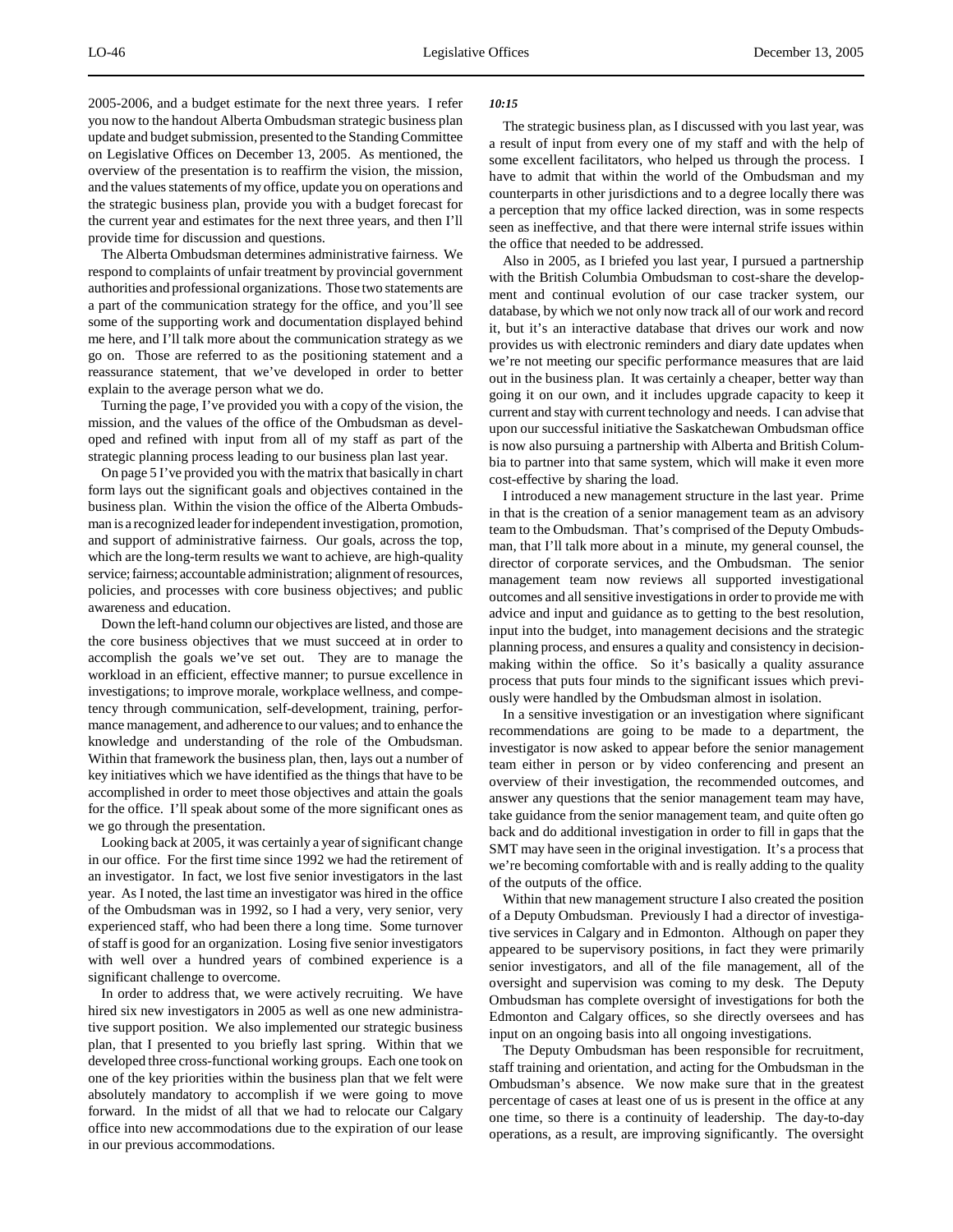and quality assurance of investigations have been built up. It has freed me, as the Ombudsman, to take the time necessary to lead and to manage, to do things like developing and promoting the strategic business plan for the office, to develop a more rigorous budget management process, to provide direction, and to communicate widely with the public, with authorities, deputy ministers, administrative heads of organizations that we investigate, and the general public. It's a process that's working very well and has certainly given us more consistency and oversight of all of our operations.

Just looking at the workload, in 2004-2005 our oral complaints were up 15 per cent, our written complaints were up marginally, about 10 files. This year through the first eight months we carried forward 264 investigations into the current fiscal year. That is largely due to that attrition that we experienced with the loss of capacity in our senior investigators. That's about a hundred files more than we would normally have active and carried forward into a new year, and that has certainly been a burden for us. Our request for investigations are up about 10 per cent so far in the first eight months of this year as compared to last year, and our oral complaints are comparable to last year.

I note that we began a process in the current fiscal year of tracking and asking people who come to our office for assistance what prompted them to contact us, in order that we have a better understanding of our communication strategy, of where people are finding out about us, and where maybe they aren't finding out about us.

In the first six months that we undertook that review this year, we found that 6 per cent of people found out about us from our website. As I'll mention later on, we've significantly updated and revamped our website recently, and I expect that number will go up. Departments and department publications result in 9 per cent of the people coming to our office; our advertising campaigns through the transit advertising and posters and brochures result in 14 per cent of our calls; personal referrals are 7.4 per cent, previous contact with our office about 22 per cent. Contrary to what I thought was significant and we discussed at my last meeting here, referrals from MLA offices only amounted to 1.9 per cent of our calls in the past year.

As you know, I've spoken before that one of my strategies is to get out and meet with the administrative office staff in all of the MLA offices across the province because I see that as a first line where citizens are going to go when they have a concern, have a complaint. Ensuring that the people in those offices know what we do and what we can and can't do, I had anticipated, number one, would give the administrators in those offices a referral point to go to and may help citizens get to our office when we could be of assistance to them. It's certainly something we'll continue to pursue.

The other dimension of the workload, of course, is the complexity of work. I mentioned this in passing last year, and it's contained in my annual report this year. We recognized that we had gone from a situation a few years ago where, basically, each file that we opened had one matter of complaint, with one complainant and one authority involved. An evaluation of our work over the last three years or so demonstrated that the trend now is to multiple issues of administration being complained about in a complaint from a citizen. Each of those issues of administration requires an analysis, an investigation, a resolution, and an advocacy for outcome, so in effect each issue of administration on file is a mini investigation of its own. Counting the issues of administration is a more accurate indicator of the number of complaints coming forward to the Ombudsman than simply counting the number of files generated.

On the other side of the equation, that analysis also indicated that counting our statistics by the number of files was in many ways unfair as it represented the departments or authorities being investigated. We often have four or five or six matters of investigation, issues of unfairness that are complained about and are investigated in one file. Under our old way of keeping statistics, if one of those four or five or six issues of administration resulted in a finding of whole or partial support, then the file was recorded as supported when, in fact, it might have been the case that in four of the issues investigated we found that the department acted fairly and appropriately and in only one case was there an unfairness, but as far as the department is concerned, it's being charged with a supported complaint.

#### *10:25*

In the current fiscal year we have started tracking our workload by issues of administration so that we will have multiple issues of administration on some of our files, to more accurately reflect the work we do and more accurately reflect how departments and professional organizations are doing at resolving problems.

Our performance indicators in the business plan emphasized what we think are our key issues: responsiveness to complainants and authorities, regular contact with complainants, honouring timelines for investigations, the quality of our investigations and outcomes, advocating for our recommendations and change at the conclusion of our investigations, and the use of new tools such as alternative complaint resolution when appropriate. I'll explain that in more detail later on. Those really are the priorities that you see in our business plan for the current and future years.

Within the strategic business plan, as I mentioned, we set out three priorities, and we created cross-functional teams to address those three. The first one was new tools, and I mentioned alternative complaint resolution. We've introduced alternative complaint resolution with respect to jurisdictional written complaints this year. Prior to do doing so, I met with all of the deputy ministers, as well as administrative heads of professional organizations, and made a presentation to one of their quarterly meetings to get their support. I got their overwhelming support to introduce this tool.

In the first eight months of 2005, 56 complaints were referred to alternative complaint resolution, 38 were successfully resolved using that tool, 10 couldn't be resolved and were referred back for formal investigation, and eight are still ongoing in initiatives to resolve them through ACR. That addresses close to 25 per cent of our workload during that period. Albeit many of the issues that are resolved through ACR are the less complex issues, still resolving them quickly through ACR is a significant benefit and gives us more capacity and time to investigate the more complex issues.

We also introduced informal resolution as another informal problem resolution tool. This is at the jurisdictional oral complaint or when we receive an e-mail or a phone call from a complainant. Again, during the first eight months of the year 157 informal resolutions were attempted by my intake officers, and so far 54 per cent of them have been resolved to the satisfaction of the complainant and the department, which again is a significant piece of the work. Those would otherwise have gone on to formal investigation in most cases. The remainder have usually been referred to the appropriate authority for further review or action for investigation.

The benefits: certainly faster resolution. We do the informal resolutions in about 48 hours; we allow a maximum of three weeks for alternative complaint resolution; whereas our average formal investigation – although, as you'll see, we're striving to bring that down – takes in the neighbourhood of eight or nine months. So certainly it's faster. It's a much more efficient use of time for investigators and authorities. We're not spending a great deal of time compiling a formal investigation. Authorities aren't being required to spend a great deal of time researching and providing a response to me when I open an investigation.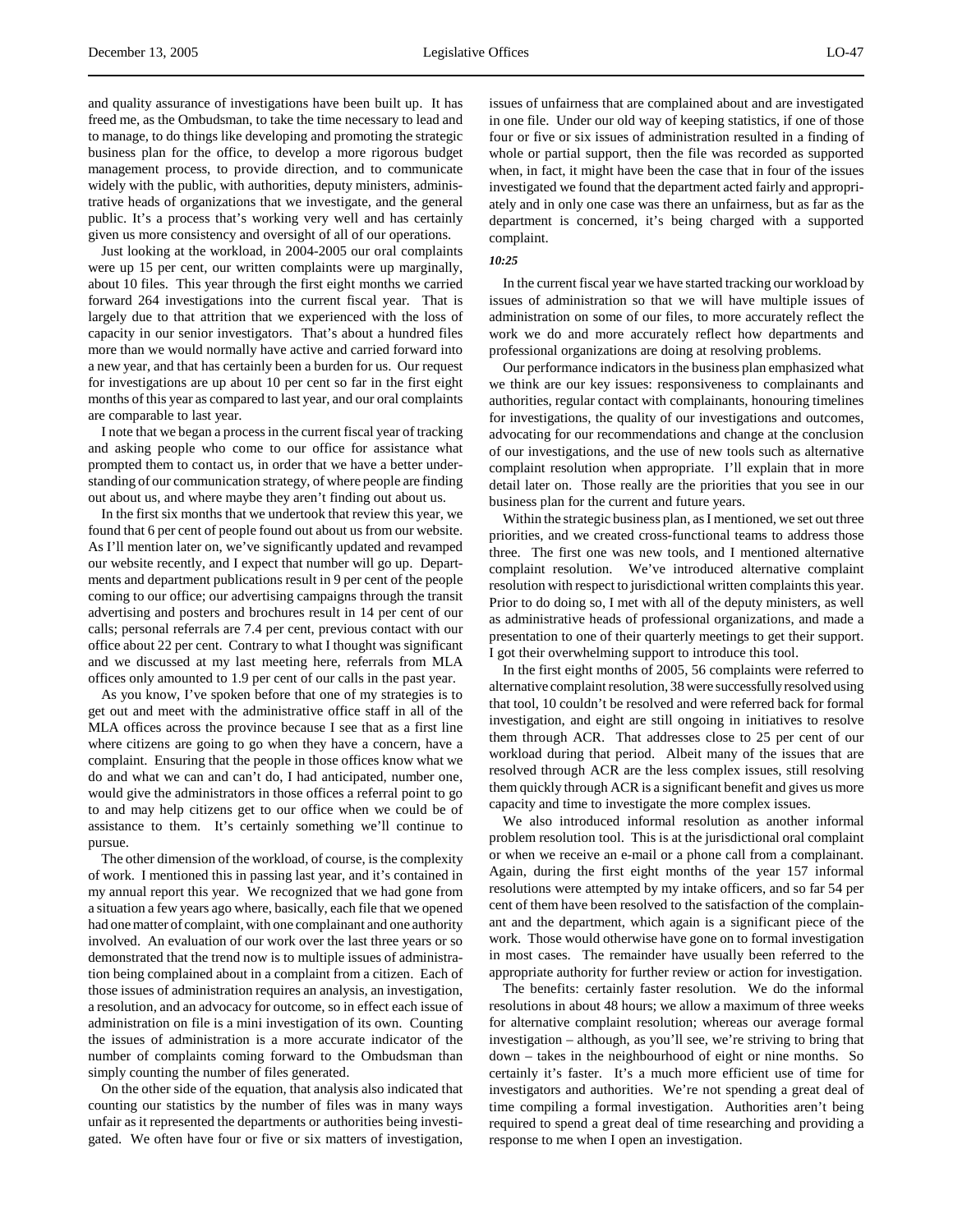It focuses on problem resolution, which is always the focus of our office. It's not about laying blame; it's about resolving the problem, identifying issues of unfairness, and working with departments and authorities to improve their processes so it won't happen in future. It frees up more of my staff for the more complex, time-consuming investigations. It improves relationships: when you move to informally resolving a problem instead of building a wall between citizens and department representatives and professional organizations, you create a feeling of trust. We see that repeatedly in the feedback we get from people who've been involved in those successful ACRs.

I have committed to monitoring for systemic issues. There's always a danger that the same problem might be coming up over and over again, and instead of fixing the problem, we just keep dealing with the symptoms, but we monitor for that. I've made a commitment to annually, and more often if required, report back to deputy ministers and administrative heads of organizations on the ACRs and IRs that we've done within their jurisdictions.

The second of the strategic business plan priorities that we've addressed is to develop a new investigative process. It's basically a four-step process of investigational planning. To plan and focus the investigation from the start and form a basis for the investigation, moving into the formal investigation, which will result in a continuous loop of updating and formalizing the investigative plan. It's at this stage that the Deputy Ombudsman provides that oversight to keep investigations moving forward and on target. We've developed a standardized investigational reporting tool so that all of the investigative reports come to the senior management team in a consistent tool with the analysis, the investigation, the findings, the outcomes, and the recommendations reported to us, and resolution of complaints where change is necessary and working with departments and professional organizations to advocate for our recommendations and ensure that there's a positive result. The benefits of that process are a focus on effectiveness and efficiency, improved quality of investigations, consistency in the process and reporting, emphasis on key issues of the complaint, and trying to shorten the time frames for investigations.

The third key initiative that we undertook was our communication strategy. As I mentioned earlier, you see some of the work that we went through in order to arrive at our communication strategy. We took this initiative in order to develop a very clear understanding of the key messages that we needed to communicate, to emphasize the independence and the identity of the office of the Ombudsman, to enhance public awareness of the role of the Ombudsman, to be able to explain what we do and how we do it, and also to address internal communication issues that we had in our office.

We have as a result of that communication strategy developed a number of new communication tools. You'll see on the beam here a couple of the posters that we've just received. The lower one is specific to correctional facilities because of a specific process that exists there. The upper one is one that we send out, a more broad distribution, to government offices and service centres across the province.

Our communication tools have been developed specific to audiences. Unfortunately, I don't have the new brochures here today. They'll probably be here by this afternoon. But we've developed a new brochure and also an insert. The brochure more adequately explains to the average citizen what we do and how we do it and how we can be of assistance. We developed an insert, when we're providing that brochure to authorities and departments, that gives the authorities and departments some guidance and some input into how they can help in the problem resolution and complaint resolution process.

In October we went live with our new interactive website, a number of innovations in that website. We've provided reference material for complainants on how to make complaints, for authorities on how to develop complaint mechanisms, a number of hot links so people can go directly through our website and access the websites of both jurisdictional and nonjurisdictional entities in a broad spectrum where they'll be able to find the questions they're looking for in order to try and resolve their complaints.

We've incorporated an online complaint form on our website so that people no longer need to write to us. They can submit a complaint to us through a secure web portal by filling in an online complaint form on our website. We've had a significant response to that already in the first few weeks that it's been available.

We've developed a new logo, new brochures and posters, and stationery that more clearly identifies who we are and what we do. We've clarified the mission and vision for our staff.

I've provided you with a strategic business plan scorecard as part of my submission. This is the piece of the strategic business plan that tracks our accomplishments against our key initiatives and our objectives. I'll go through a few of those that are specifically interesting. I think you'll recognize that we've made some significant advances in our first year. We're looking to stabilize our office, our structure, our new investigators in year 2 and year 3 and again, as I mentioned earlier, to build capacity to undertake systemic investigations on my own motion. I won't go through all of them. I'm sure, if you haven't already and if you're interested, you can take the time to read it.

#### *10:35*

Just looking on page 1 of the scorecard. On item 3 – and this is with respect to response to complainants – we set a goal of e-mail inquiries responded to within 24 hours 90 per cent of the time. So far this year we've exceeded that. We're responding within 24 hours 98 per cent of the time and within two days 100 per cent of the time. Telephone inquiries responded to within four hours 90 per cent of the time. We've been able to respond to telephone inquiries within four hours 99 per cent of the time and, in fact, responded within two hours 90 per cent of the time, which was our goal. Responding to all complaints within eight hours or within the same business day that they're received.

On page 2 I've already commented on the access opportunity and initiative we entered into to partner up with the British Columbia Ombudsman to develop the case tracker system.

In item 6 on that page, quarterly expenditure reviews and forecasts, we've set up a process whereby we're providing the senior management team on a quarterly basis with expenditure updates and forecasts on our budget so that we can become more rigorous in managing that budget and knowing where we are. My approach as a manager is to manage a budget, not let a budget manage me, and this certainly allows us to do that by knowing where we are at all times.

On page 3 a pretty aggressive undertaking with respect to investigations of written complaints. This one won't be measured until the end of the fiscal year, but as I mentioned, due to the attrition – we experienced a large number of senior staff leaving – it's going to be a real challenge to meet that one this year. Those timelines are pretty aggressive, but we have recently launched an initiative to catch up to the backlog that was created by the significant carry forward of files, as I mentioned, into this year, and we're confident that those goals will encourage us to improve our service. Investigating complaints and getting to results in a reasonable time frame is a key component of our responsiveness, not only to the complainants but also to the authorities being investigated.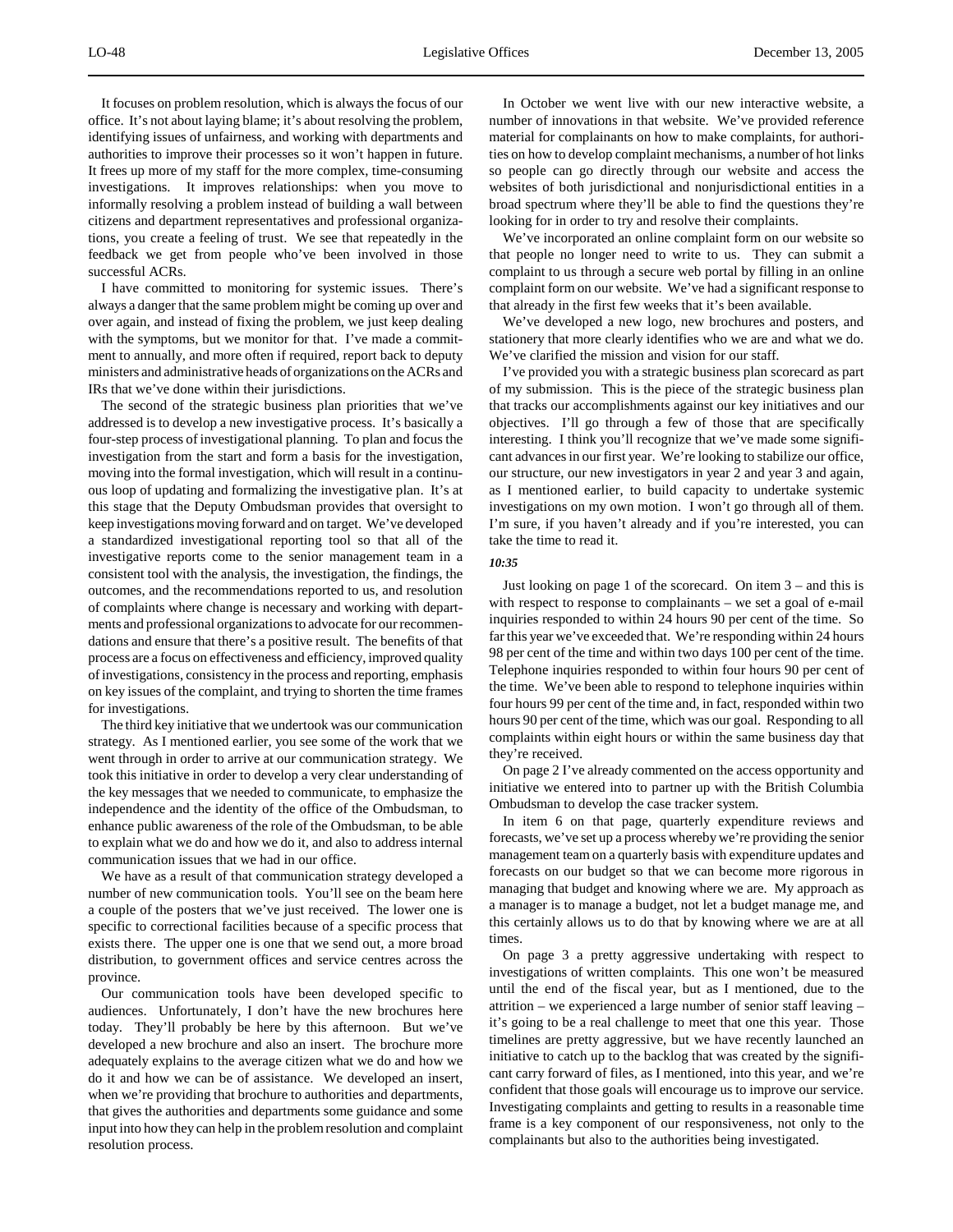Contact with complainants is another key objective, and we set a performance indicator of: complainants are contacted within 10 days of the receipt of a file. Our target was to do that 80 per cent of the time. So far this year we're at 78 per cent and 87 per cent within 20 days, and I'm quite confident we'll meet that objective by the end of this fiscal year.

Just skipping forward to page 7, as I mentioned, the communication strategy, the development and implementation of it, was a key piece of our work during the last fiscal year. We're almost at the end of that.

The one thing that we're going to do still is develop an initiative to take the office of the Ombudsman to rural Albertans. We're going to go out this spring. I will take probably two of my senior investigative staff, and we'll go out into an area of rural Alberta for a week where we will set up intake offices where citizens can come in and speak with one of my investigators or intake officers about any issues they may have, set up some opportunities to do presentations to service clubs and groups, media outlets in the communities just to try and take the office to the rural people. We haven't surveyed it, but certainly all of our indicators are that the bulk of our work comes from the urban areas. It may be that access is certainly one of those issues because a lot of the people who have problems to bring forward to the Ombudsman lack the ability to use modern technology, to travel, and we want to make ourselves more available to them.

On the last page, of course, developing and implementing the strategic business plan for the office, of which the scorecard was a significant piece. I don't want to take up any more of your time on that. I'm sure you've had a chance to read through it, but I'll certainly entertain questions from you in that regard.

In the future we're looking at expanding jurisdictions. To some who have been on this committee for a few years this is a yearly topic. Mr. Ducharme worked hard with my predecessor to push through amendments to the Ombudsman Act that were passed in 2003. We have been advised by the Department of Health and Wellness that by March of 2006 all of the health professions will have come under the provisions of the Health Professions Act, and therefore their complaint resolution processes will be jurisdictional to the Ombudsman. We're currently sitting at about 14 out of 28, I think, with a couple that were passed towards the end of November.

With the regional health authorities the amendments to the Ombudsman Act that were passed in the spring sitting in 2003 provided a framework as yet unproclaimed for the Ombudsman to have jurisdiction over the patient concerns resolution processes in the regional health authorities. We've worked extensively with the department over the last two years. I began meeting with the former deputy minister in December of 2003. We have worked with a committee in developing a regulation. That regulation was in the process and awaiting passage. When it's passed, the patient concerns resolution processes in the nine regional health authorities will be within my jurisdiction to investigate.

I made a submission to the MLA task force on continuing care facilities in this regard because this is an avenue of oversight dealing with the issues that that committee was tackling in that the patient concerns resolution process of the regional health authorities will apply to all of those continuing and extended care facilities that are managed by the regional health authorities and, therefore, will provide independent, impartial oversight to that process through my office. So we're anxiously awaiting passage of that regulation. It's been almost there for quite some time, and I can't advise you as to when it might get passed at this time.

Continuing on to page 20 of the handout, into the systemic investigations, as I mentioned, we're planning for sufficient resources by 2007 for the addition of two additional investigators and one administrative support position to investigate significant systemic issues on my own motion or in response to multiple similar complaints. Those investigations can also be triggered by a request from a minister through a ministerial order for me to do an investigation of a significant issue. This is an area, as I mentioned previously, that can be of significant advantage to the citizens and the province of Alberta and is one that we are actively pursuing.

The difficulty right now is building up the capacity and the bench strength with all of the new hires that we've experienced this year to have the experienced investigators to be able to undertake those kinds of investigations and do them well. We anticipate a stabilization of the workforce during the coming year, in 2006, and being able to then move forward late in 2006 or early in 2007.

Just an update on something that I mentioned to you last year and has been covered in the media lately. Some of you may know that I was elected as the president of the Canadian Council of Parliamentary Ombudsman this year, which is an oversight body that is made up of all of the parliamentary ombudsmen across Canada. Along with the federal council of ombudsmen we made a joint submission to the Gomery inquiry and recommended the establishment of a federal ombudsman of general jurisdiction in the federal milieu as a means of providing oversight to the processes of government departments that we have with the provincial ombudsmen. I mentioned to you last year that out of over 190 countries in the world that have ombudsmen at some level, only four, Canada being one of them, have ombudsmen at some levels of government but do not have a federal ombudsman. This is an issue the ombudsmen community has been pushing for many years, and as the president of the CCPO I've committed to continuing to push for that on a national stage.

Did you want to stop there for questions on the business plan, Madam Chair?

**The Chair:** No. Just proceed, and then go to questions right at the end of it.

**Mr. Button:** Okay. On page 22 is an overview of a forecast of our current budget year. In 2005-2006 we are forecasting a slight surplus in personnel of just under \$20,000 and a slight surplus in supplies and services of just under \$19,000, for a total projected surplus at this time of just under \$39,000.

#### *10:45*

For those of you who haven't been involved in the committee and myself prior to my appointment as the Ombudsman, it's my understanding that in anticipation of the expanded jurisdiction of the office with particular attention to the health professions and the regional health authorities there was funding provided to the office of the Ombudsman with the understanding that it would not be utilized until such time as the expanded jurisdiction and corresponding workload necessitated it. That has made a very awkward situation because it's hard to be accountable when there's money sitting there, and year over year we were returning significant surpluses to general revenue.

In the past budget year, certainly, with the committee's direction we did add a lot more rigour to our budget-setting process and our management process. Our estimate was reduced in '05-06 by \$138,500. When I went back and reviewed the budget, we were able to make those reductions without significantly impacting our productivity. We did delay hiring replacement investigators until the latter part of the year to make sure we came in under budget or at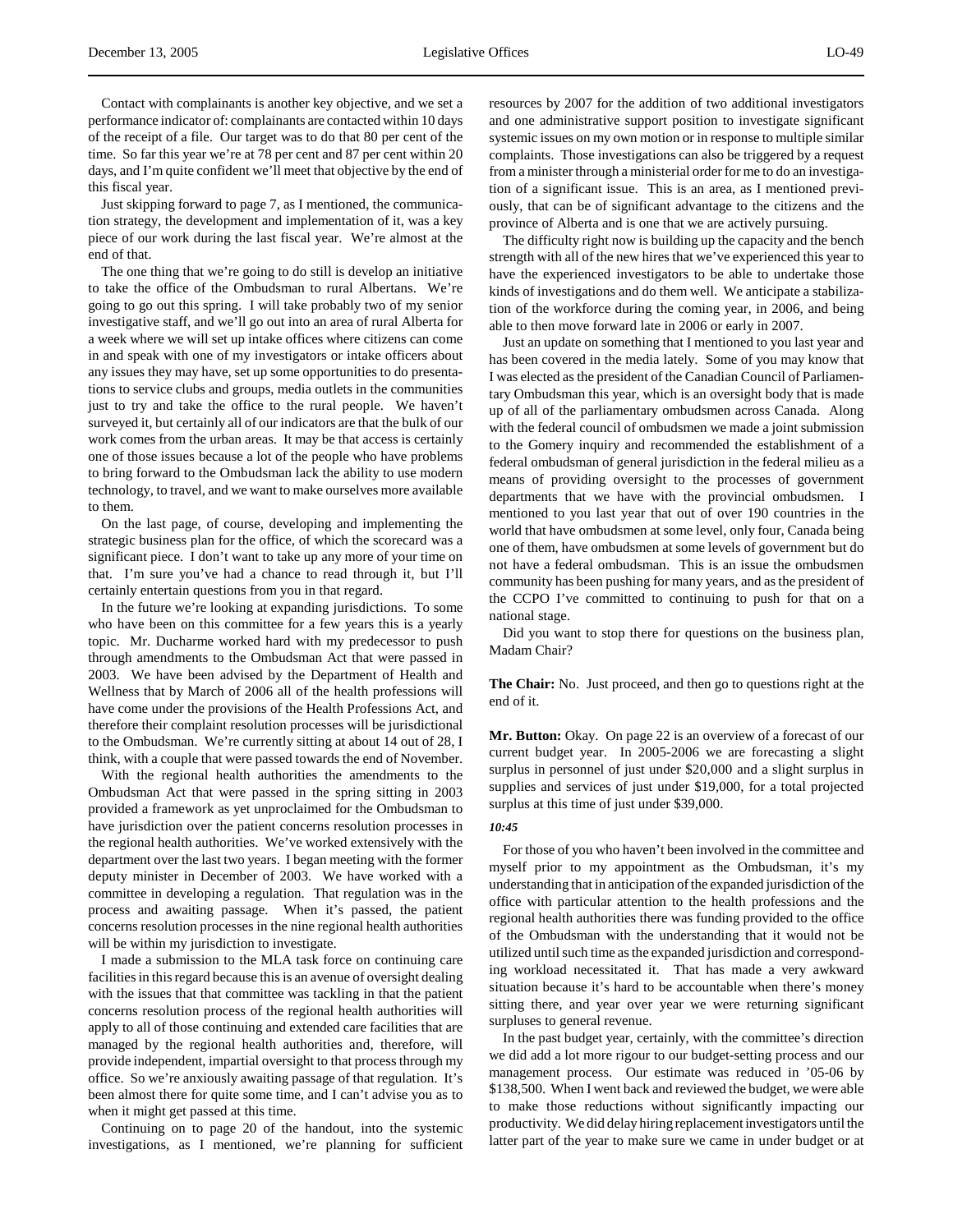least at budget. We did cut back on our advertising program. We would hope to pursue that again in the coming year.

We had a backlog of investigations. That backlog is not entirely as a result of the budget reduction because the new investigators are basically in an orientation and training mode this year anyway. The real backlog is as a result of the retirement of a significant number of senior staff in the past year.

Certainly, our budget last year didn't contain the rigorous analysis and review that we're presenting to you this year.

We did during the year have to create a holding queue for new files, where new complaints were put into a holding queue for 90 days because we simply didn't have the capacity to open them and start investigating them. Partway through the year, when it appeared that I could do it, I hired an hourly wage contract investigator, who was a significant help and took on a significant number of very complex investigations and helped us keep up to the workload during the year.

We're getting over that hump now, and we're starting to see progress towards closing a lot of the longer term investigations and gaining some ground on the file load. It's generally accepted that a file load of about 25 active investigations is about all an investigator can handle. At times this year we were up close to 50 investigations per investigator, and in fairness to them they simply couldn't keep up to and keep active on all those investigations at any one time.

Looking forward with our budget estimate for the coming three years. In 2006-2007 we're projecting an increase in total personnel, an estimate of 11 per cent. Some of the factors there are staff severance and holiday payouts, the 3 per cent cost-of-living increase for bargaining unit employees, a pay increase for management and opted out and excluded staff that we experienced this summer, an increase in the cost of employee benefits – and that's really a factor of a percentage of the salary cost that accrues to employee benefits – and staff development and professional fees to address the strategic business plan priority for staff training and development. Our full-time, FTEs, will remain at 21 for 2006-2007, which is fully staffed.

On the supplies and services side of our estimate for 2006-2007 we're seeing a reduction of 7 per cent overall. One of the factors there is a more rigorous budget management regime. Our communication strategy has been largely completed in the current fiscal year. You'll notice a significant increase in contract services. That's primarily due to a reallocation of some cost items from materials and supplies that we have done this year. We've also provided for legal counsel for what may be a challenge to our jurisdiction that we're currently in the middle of and a negotiated severance agreement.

Materials and supplies: decrease, again primarily because of a reallocation of costs from that spending authority to contract services.

Overall our increase for 2006-2007 is approximately 6 per cent over our 2005-2006 budget, and as I mentioned, for our 2005-2006 budget we're projecting just above balanced, a surplus in the range of \$39,000.

Our estimates for 2007-2008. We're looking to be able to reallocate from within to partially fund two new investigators and an administrative support position. That is, as I mentioned in my business plan update, to facilitate systemic issue investigations. Contract services will be reduced, and we're estimating an overall increase in that year of 2 per cent given what we know today.

Our estimate for 2008-2009 is an increase of approximately 5 per cent. Salary is over 80 per cent of our overall budget, and those increases are largely cost-of-living increases in salaries and merit increases in salaries and associated costs.

We're looking at expanding jurisdictions, as I've mentioned

previously, which certainly may impact on the pressures in out-years and in an expanding workload as our communications strategy and efforts towards making ourselves more visible and more available reap rewards.

Looking at other jurisdictions, our per capita resources as compared to ombudsmen offices in other jurisdictions are very low. For instance, Saskatchewan has approximately the same staff, with one-third of the population that we serve in Alberta. They have 20 staff.

That is what I had prepared to bring to the committee today. I thank you for your time, and I'm certainly sure there are questions.

## **The Chair:** All right. Thank you.

We've got Richard Magnus and then Ivan.

**Mr. Magnus:** Thanks, Madam Chair. I was kind of hoping that I wasn't going to go first. When I look at a budget – and I've been doing this for a long time – normally I start comparing whatever is coming forward for the current year and go back to the year we're in and then the year before, perhaps. But, I mean, when I look at this sheet, it should be fairly simple, and it isn't. For every single number in here the disparities from one year to the next, going up and down in some cases, are stunning.

I'm not even sure where to begin, but I'll start with contract services. I understand your explanation, but when your actuals are so far below where you think this is going to get to before the year is up, I'm a little bit perplexed as to why you need that kind of money for contract services. You know, part of my problem is that I'm going from an actual from 2004-05 to what your estimate is for 2006-07, and it's a two-year leap as opposed to one year. When I look at the one-year leap, it doesn't bother me nearly as much, but the two-year leap is driving me nuts because the percentages are just so, so high. I appreciate that the office hasn't been running – how do I say this? Well, you've had some difficulties in the office.

As I say, I don't even know where to begin, Madam Chair. I'm looking at some of these numbers that are just right out of whack, and I don't know what the explanation is. I've listened very patiently here for quite some time to a long explanation, but some of it just isn't working for me at all.

**Mr. Button:** Significant portions of that allocation in contract services are a provision for outside counsel with respect to an anticipated challenge to my jurisdiction to investigate a particular body. I'm not at liberty to discuss that any further right now, but that's a significant allocation. It's also a provision for outside counsel to advise me in a current personnel issue that I'm dealing with.

**Mr. Magnus:** And I don't want you to get into that at all. You know, I'm more concerned about total supply and services going from the actual 2004-05 to the estimate, well, two years later. As I say, if I had every single government department come in with these kinds of increases, frankly, I'd be wanting to jump off the top floor of this building at this point in time.

#### *10:55*

**Mr. Button:** Without denigrating past processes, the budget management in the office of the Ombudsman, as I've alluded to, was not a very rigorous process. The office had fallen down to 16 staff when I assumed the position just over two years ago. A lot of things that we are currently doing were not being done. A lot of proactive initiatives, to provide the best possible service that we could, needed to be addressed. Staff needed to be brought up to an acceptable level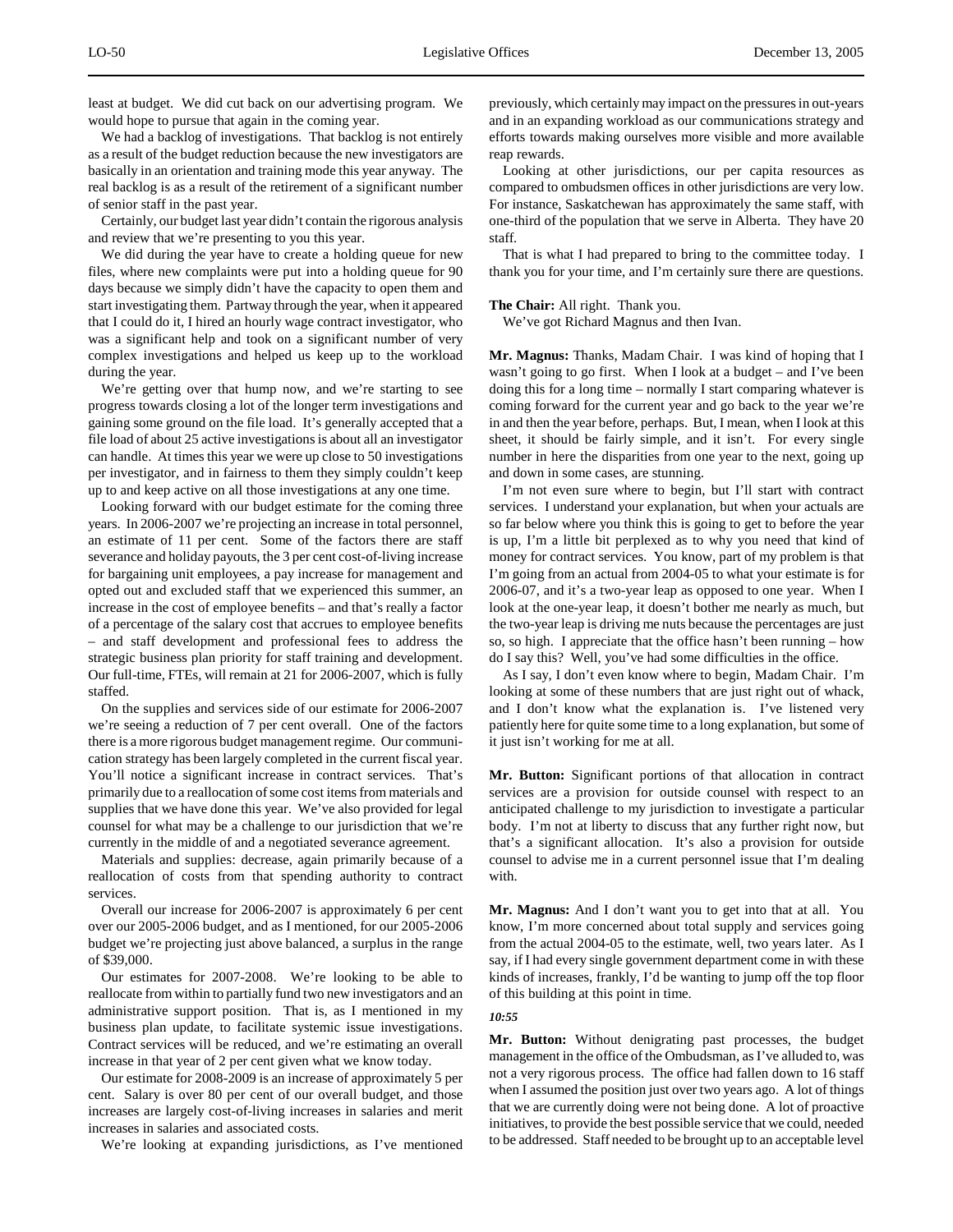in order to meet the demands that we were facing. Obviously, there is a significant jump when you look back, as you say, to '04-05, I believe. Was it '04-05 that you were looking back to?

**Mr. Magnus:** Yeah. I'm actually on the actuals.

**Mr. Button:** Yeah. As compared to estimates for '06-07. Overall I don't have the percentages. Glen, you didn't go back that far, did you?

**Mr. Magnus:** We have them in front of us. I think what's bothering me more than anything is that when I look under personnel, I've got two out of three where the leap is huge. Then when I look under supplies and services, I've got five out of 11 items where, again, the leap is huge from those two years.

I understand the problems that you've had in the last year and a little bit, but I don't know how we do this budget. I honestly don't. I don't know where it should be. Do you zero base it, start at zero again?

**Mr. Button:** Well, I can advise the committee that that is largely what we have done this year, certainly with Glen's assistance in the last couple of months. Glen has been a great assist to go in and look at our budget and at each of our spending authorities and do a rigorous review. Some of the changes are reallocations where expenditures were being wrongly coded previously. We have looked at each and every one of those spending authorities. As noted, we've reduced our estimate for '06-07 over the previous year by 7 per cent in supplies and services. Recognizing that some of those still vary significantly – and contract services is certainly one of them where we have a significant expenditure change year over year in the last year.

**Mr. Resler:** I could add something to that.

#### **Mr. Button:** Sure.

**Mr. Resler:** As an example, when I came to the office, I pretty much started from the zero as far as: let's build it, what it is that we do day to day. I don't have the familiarity with the office. As an example, technology services is an item where the actuals were just under \$60,000, and we're proposing, forecasting \$126,100. So what we have – and this is pretty much all fixed cost – is the case tracker system so that we're in alignment with B.C. It's a fixed cost of \$43,000 plus there may be some additional costs to us as far as staffing of just over \$5,000. Our network support, the support that we have for our desktops, our servers, Edmonton and Calgary offices, is a fixed contract of \$58,000. We have an additional contract with ACSC, who are now RGE, Restructuring and Government Efficiency, for human resource services, and also for IBM. That's another \$18,000. Our web hosting is just under a thousand. So really the only flexible number within that budget item is about \$5,400. That may or may not happen depending on if further enhancements occur with our case-tracking system.

So when you look at the numbers in comparison, although the actuals were low in '04 and '05, the budget did acknowledge that that system was coming into place, and that's what was approved the previous year. We are moving to that target, so there really isn't too much flexibility in that number at all, as one example.

**Mr. Button:** Just by way of explanation on the case-tracker system, the office did have a database which had been purchased in the '90s but had not been upgraded or updated since. We were in a situation where it was completely inadequate to manage our work. Our

choices were to go it alone and build a system and maintain that system on an ongoing basis. Certainly we're spending close to \$50,000 a year to maintain and upgrade and update that system, but I assure you from the research we did, that's far less than we would have incurred had we tried to build a system on our own and maintain it on our own in future years.

So Glen's explanation with respect to technology: certainly, we're looking at a difference there of \$66,000 over the time period you're looking at from '04-05 actuals to '06-07 estimates. There's no flexibility to speak of in those numbers.

**Mr. Magnus:** I understand the explanation, and I wasn't here two years ago when this evidently came up before and somebody agreed that you would go ahead with this. Again, it still doesn't alter the fact that these are just huge leaps. I'm going to wait for the rest of the questions to see where they go on this, Madam Chair.

**The Chair:** Ivan, Denis, and then Laurie.

**Mr. Strang:** Thanks, Madam Chairman. Mr. Button, I guess the one thing I have, too, with the wages, especially when you look at 2004- 05, when you go from budget to actual, you're \$240,000-plus under, but then if you look from the actual to your budget in 2008-09, you're over half a million dollars. So I guess that sort of gives me some concern on the aspect of the budget. Then, basically, what you were saying is that two years ago is when you came, so you only went up four staff. So that's quite a bit.

Then I guess I wonder about your travel, your first item. With your budget and then your actual, you know, you're up \$41,600. But then for your projections for the rest of the three-year budget plan, you're going to go up over your actual of \$20,000. So I'm just wondering what the travel is. I mean, you mentioned something about trying to get out into the different constituencies. So is that your thought process on that?

**Mr. Button:** Responding to your first issue with respect to salaries and wages, those increases reflect primarily fully staffing the office, too, the FTE complement that we were provided since I took office. The other increments largely reflect cost-of-living increases as agreed to by the bargaining unit and generally apply to opted-out and excluded management staff.

Is there anything else on the salaries, Glen?

**Mr. Resler:** Yeah. The low actuals in '04-05 would have been the result of a lower staff complement, so being fully staffed in '05-06 results in that increase there.

**Mr. Button:** With respect to travel, certainly our travel has increased. Largely that is due to the management and oversight that we're providing within our office with the Deputy Ombudsman and the Ombudsman providing guidance and oversight and being on-site in Calgary with our Calgary staff much more often. Prior to my arrival, I'm advised by my staff, that was a bit of a rarity, that the Calgary staff didn't have the benefit of the Ombudsman being in attendance very often. The Deputy Ombudsman is attempting now to spend one week each month in the Calgary office in order to provide the guidance and direction there.

We've also taken a more aggressive approach to investigative processes and budgeted for travel for investigators in order for the investigators to go out and meet with complainants and meet with authorities and do their investigations face to face as compared to doing document investigations in the office. So that has certainly increased some of our travel requirements.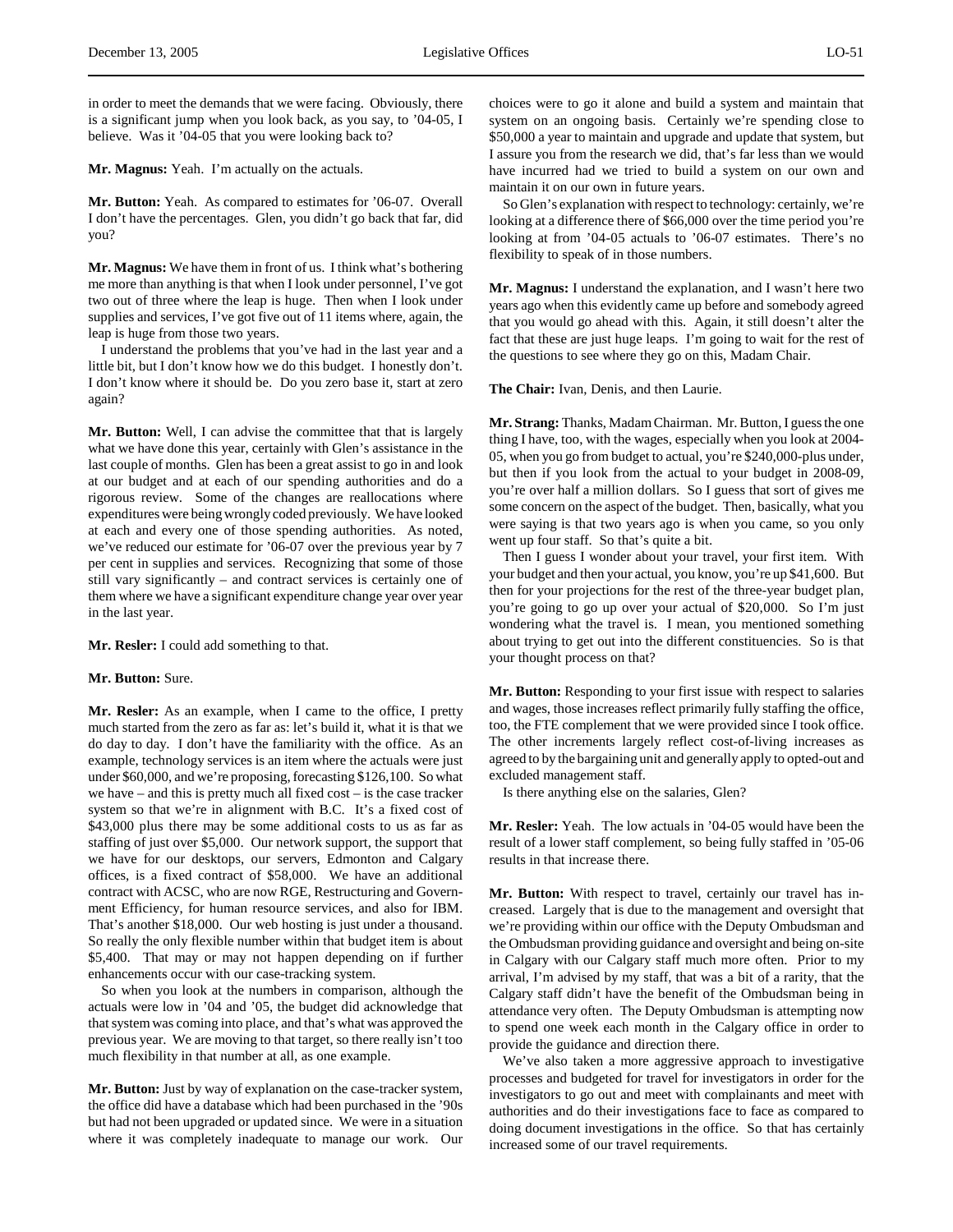We have a budget forecast in our estimates for a staff training retreat, and we are also partnering with the British Columbia office to put on an investigators' workshop. There is no such thing as an investigators' workshop or any training environment for Ombudsman investigators that's available. In order to address that gap, we have developed a training workshop in conjunction with the British Columbia Ombudsman's office, and we're looking at staff travel to attend that.

Glen, did you have other comments on the travel?

# *11:05*

**Mr. Resler:** There is fluctuation in travel. That's one thing that's hard to budget in part because you can't determine what investigations you're going to have. Depending on where those investigations are, the investigators will go there. Whether it's Fort McMurray, Grande Prairie, there are costs for flying to those areas to meet with the appropriate contacts there. So there is that component.

**The Chair:** Okay. Denis and then Rob.

**Mr. Ducharme:** Thanks, Janis. I have four questions. The first one relates to your hosting budget. In '05-06 you had a budget of \$4,000, and you forecast that it's going to be \$9,000 by the end of this fiscal year. In '06-07 you've got an increase of \$800 to \$4,800, and basically the definition that I saw was due to the national investigators' workshop. I guess my question is: what happened this year to be out 225 per cent on the hosting line item?

**Mr. Button:** In '05-06, Denis?

**Mr. Ducharme:** Yes. You'd budgeted \$4,000, and the forecast is to be \$9,000.

**Mr. Button:** Oh, that's the investigators' workshop that I just discussed that we're co-hosting with the British Columbia Ombudsman's office.

**Mr. Ducharme:** Okay. So it's an annual event?

**Mr. Button:** Yeah. The first one will be in February of '06. Then it will be an annual event, we're hoping.

**Mr. Ducharme:** Okay. Fine. You'd show that for '06-07. But your '05-06 budget was \$4,000, and you forecast it to be \$9,000.

**Mr. Button:** That's because the first training workshop will be in '05-06. We said '05-06; we're not done yet.

**Mr. Ducharme:** We're not done yet. Okay. Fair enough. Good answer.

You made reference to the office relocation in Calgary. Does Infrastructure cover your rent?

**Mr. Button:** Yes. We don't pay the rent, but we had to cover portions, and I couldn't explain it all to you here because it's been a confusing experience. Infrastructure paid for the fit-up of the new space. They do pay for the lease costs on the new space. We had to pay for the actual relocation. We had to pay for the reconfiguration of workstations and that sort of thing. All of the equipment, basically, that goes into the space is our responsibility. The space is Infrastructure's responsibility, by and large.

**Mr. Ducharme:** Thank you. I'd like to go to travel. You made a comment that the Deputy Ombudsman and yourself do have quite a bit of travel between the two centres in terms of being able to be a little bit more hands-on. When I compare your travel budget to another one of our committee's, that of the FOIP office, their travel is about \$22,000 more a year, but they've got double the staff members. I'm just wondering: has there been any consideration to relocating the position of the Deputy Ombudsman to the Calgary office probably in terms of being able to help curb a lot of those travel expenses?

**Mr. Button:** For operational reasons, no. It's very important and necessary for me to have daily and ongoing contact with my Deputy Ombudsman. She's my second in command and a key component of my office.

There's also the reality that we face in Alberta, that I certainly face in my office. The seat of government is here in Edmonton. The departments are here in Edmonton. The great percentage of the jurisdictional entities that we investigate have their offices here in Edmonton. A large part of my work and the Deputy Ombudsman's work is the interaction and working with those authorities and departments. I don't think it would be feasible from an operational perspective to have the Deputy Ombudsman in Calgary and the Ombudsman in Edmonton.

**Mr. Ducharme:** The last one. You made reference in your opening statements that as far as investigations, some of them will be your decision, and others could be ministerial requests. I guess it's more in regard to the ministerial requests. If the minister should have requests for certain specific investigations, have you got the flexibility in your budget?

**Mr. Button:** I would have a great deal of difficulty this year and in the coming year in addressing any significant investigation by ministerial request. That is capacity that I'm hoping to build into the out-year, into 2007. Part of that is budget. Part of it is, as I've addressed earlier, significantly trained and experienced investigators who could undertake an investigation of that complexity.

**The Chair:** Okay. I know that I had Rob excited. I said that he was next, but in actuality it's Laurie and then Rob, and then we'll wrap up. That's the end of the speakers' list.

# **An Hon. Member:** Favouritism.

**Ms Blakeman:** Actually, she missed me on the list several times already.

Thank you. I'm seeking clarity around the number of people you have working versus the amount of activity that you're processing in the office, and it's a bit confusing trying to track from the '04-05, the '05-06, and the '06-07 year. What I'm interested in is starting on page 6 of your report. Were you short a couple of people coming into this year? Because on that page it's talking about five investigators that you're down. But then it says that you hired six of them, which to me would look like one more that you would be adding to your staff costs, and a new administrative support. So, again, were you hiring because you were short and had come into the year short, or have you in fact added a position here? The first two questions.

The end question to that is: how many people do you have working in the year that you're referring to?

**Mr. Button:** In '05-06?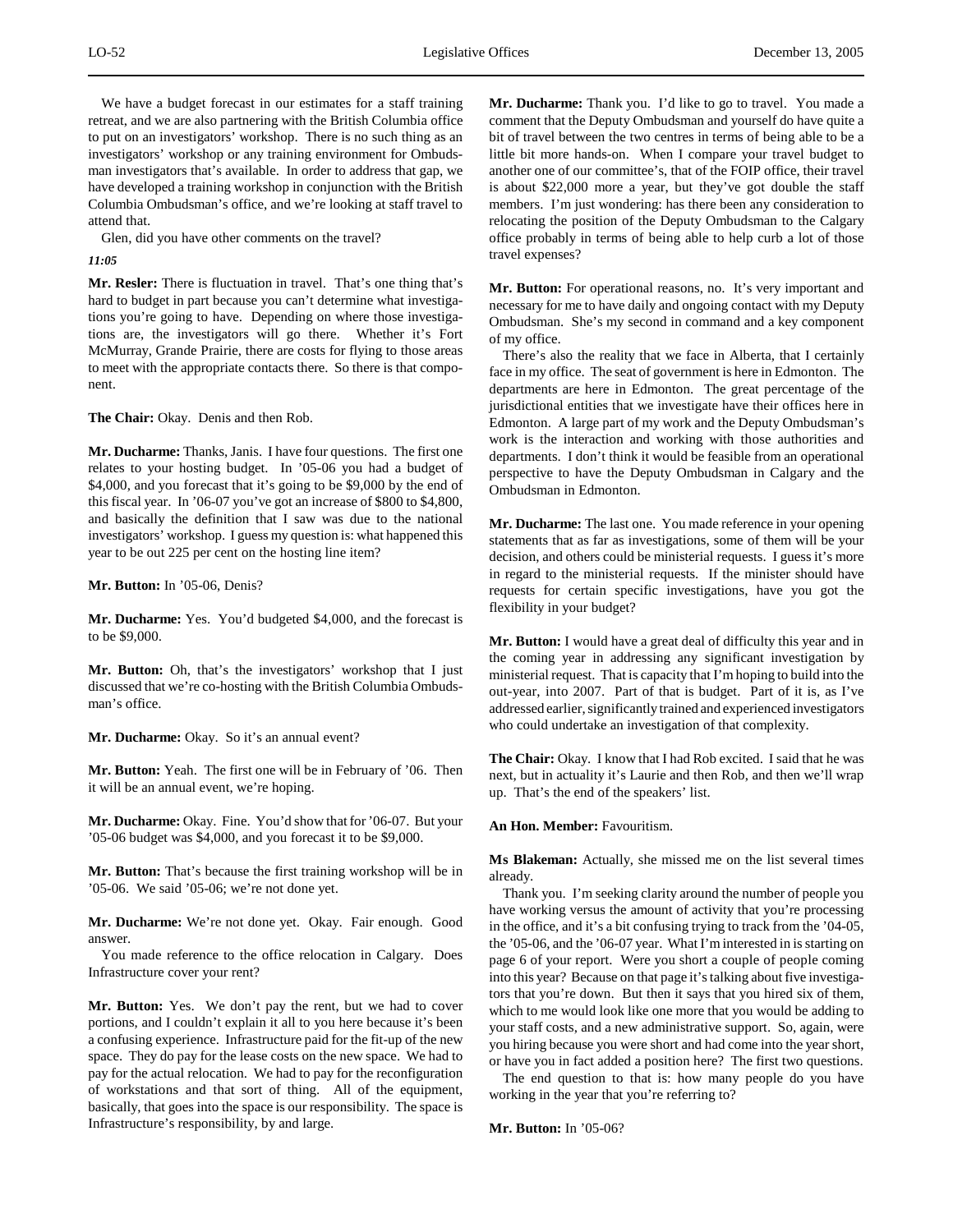**Ms Blakeman:** Well, I'm referring to page 6 of your report.

**Mr. Button:** So that's the current fiscal year, '05-06. Yes, we came into the year, as I mentioned – actually, I believe that when I assumed the position, Laurie, the complement of the office was down to 16 staff, 16 or 17. So in addition to backfilling behind the retirements, we did fill one of those previously vacant positions as an investigator.

Also, in creating the new management structure of the Deputy Ombudsman – I had two directors of investigations, one in Edmonton and one in Calgary. One of those positions was reclassified to create the Deputy Ombudsman position. The other former director's position was reclassified to an investigator's position. Through the latter part of the last fiscal year, '04-05, I did have a temp occupying one of the admin support positions in the Edmonton office. As of January 1, 2005, I hired that person on a permanent basis. So that's the additional admin. support. We're now at 21, which is our full FTE allocation.

**Ms Blakeman:** Okay. So you're at 21 now for your forecast under  $05-06.$ 

**Mr. Button:** Actually, no. We're at 20 right now.

**Mr. Resler:** Twenty, and then the replacement would be 21.

**Mr. Button:** Twenty, and the replacement I'm currently pursuing for the director's position will make 21.

**Ms Blakeman:** Okay. On page 9 you're talking about your level of activity and whether it increased or not. What I'm looking for is the correlation between the new staff positions or filled from vacant staff positions and the increase in your workload. Can you make that correlation work for me, please?

**Mr. Button:** Our number of formal investigations has been going up over the last couple of years. As indicated there, we're up about 10 per cent in the first eight months of this fiscal year over 2004-2005, and 2004-2005 was up marginally over the year before that. So our number of requests for formal investigations is rising. In addition, as I mentioned later on in my presentation, the complexity of our investigations is also increasing significantly in that these are reflecting actual files; whereas, as I commented, we're finding that files more routinely now contain multiple issues of administration per file than they did previously, and we've of necessity begun tracking our workload by the actual issues of administration that we investigate as a more accurate reflection of workload. Certainly, the complexity and the number of issues we're investigating is increasing, but it's not a number that we tracked until this fiscal year. We started as of April 1, 2005, to track the issues of administration per file.

#### *11:15*

**Ms Blakeman:** Okay. So coming from '04-05, you had 16 staff, you've come to 20, and you'll have 21 by the end of this fiscal year?

# **Mr. Button:** Yes.

**Ms Blakeman:** Matching it, your workload increased by 15 per cent from '04-05 coming into the '05-06 year, and you're expecting another 10 per cent increase above and beyond? Am I tracking this appropriately?

**Mr. Button:** It's somewhat misleading, Laurie, because the 15 per cent increase in '04-05 was in oral complaints as opposed to written complaints. We only begin investigations upon the receipt of a written complaint. The oral complaint is the first stage of contact between an individual citizen and my office. At that stage if it appears that the issue they have a problem with is jurisdictional to my office, we ask them to write to us and provide us with all the necessary documentation.

**Ms Blakeman:** Which is when the ball starts rolling.

**Mr. Button:** That leads to our formal investigations, yes. So those are two different measures of workload.

**Ms Blakeman:** Okay. So you would maintain, then, that there is a correlation between the increase in activity and the number of staff that you have and the increases in staff?

**Mr. Button:** Yes, the staff we currently have. It's a little difficult right now to project because of the various health professions becoming jurisdictional on a repeating basis between now and March and the anticipated passing of the regulation, which will bring the regional health authorities' patient concerns resolution process within jurisdiction. That's sort of the unknown component of the work that we're trying to ensure that we're ready for. We know that it's going to come in the next few months.

One of the issues with the current workload is the significant carry-forward of investigations that we brought into the current fiscal year, and that's creating quite a challenge for us to try and keep up. Generally the numbers of files and the complexity of files is increasing. Jurisdiction is expanding. My estimate is that the number of staff I currently have I think will be adequate when they are fully trained and everybody is carrying a fair load of the files.

**Ms Blakeman:** Okay. Last question. I'm curious as to what safeguards and criteria you've got in place around your alternative complaint resolutions and your informal resolutions. I'm just concerned that we're setting up something here where it's all about closing the file rather than dealing with the issue. Certainly, I'm hearing increasing complaints coming through Human Rights, that the system they work on is counting the closed files or incredible pressure on people to settle, settle, settle. Rather than attempting to reach something that's going to satisfy, there's pressure on the complainant to settle. What criteria and safeguards do you have in place so that we don't have people feeling that they're being pressured into that?

**Mr. Button:** It's an excellent question, Laurie, and it's one we addressed in developing this process. We have a fairly extensive interoffice directive that guides the use of alternative complaint resolution. It is managed largely by the Deputy Ombudsman.

**Ms Blakeman:** Maybe you could supply me with a copy of that.

**Mr. Button:** I'd be pleased to supply it to all the committee if you'd like.

One of the precursors is that both the complainant and the authority are willing to enter into an effort to resolve the matter through informal problem resolution. Particularly, I have advised deputy ministers and administrative heads that I do not want this to become a situation where department authorities would cave in on their principles in order to make it go away, and I've used that language with the deputy ministers. I want it to be a legitimate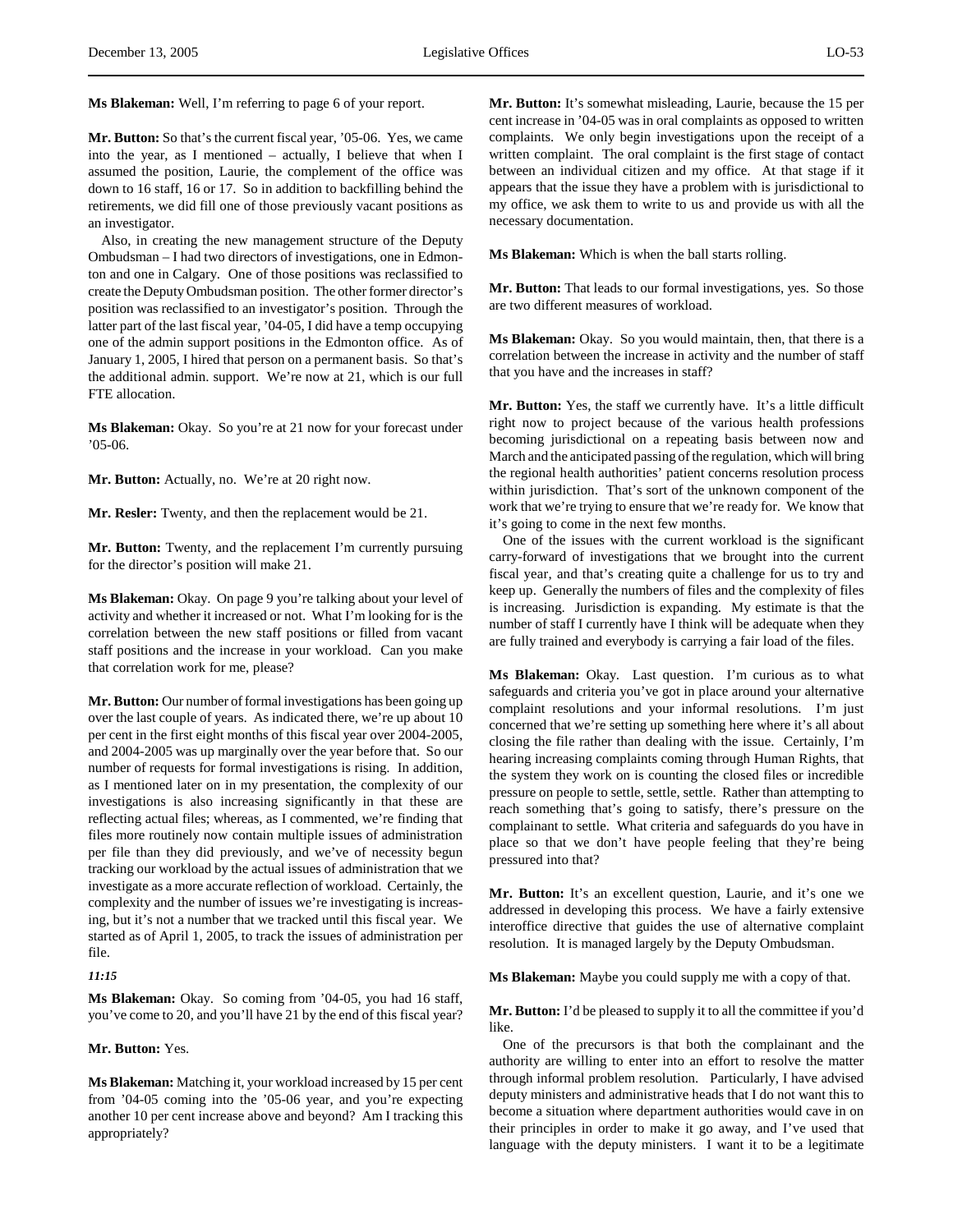opportunity to take a second look at an interaction between a department and a citizen.

Most often we refer matters to alternative complaint resolution when there are obvious indicators in the information we receive from the complainant that maybe there's been a miscommunication, maybe something just got a little off track here.

Similarly, complainants are asked if they are willing to enter into an alternative complaint resolution. If anybody objects, then the matter is referred back for formal investigation. We go to the formal process.

You're appropriate in identifying those risks. We know that those risks exist. What we have put in place is a very comprehensive process to ensure that we're not compromising the rights of complainants and we're not unduly pressuring authorities to resolve an issue just to make the Ombudsman go away.

I'd be glad to provide you with that comprehensive directive.

**Ms Blakeman:** Thank you. Through the secretary, please.

#### **The Chair:** Great. Thank you.

Just to clarify, Laurie, that you weren't repeatedly bumped. You asked your questions in the exact position on the speakers' list; it's just that last time I missed saying that you were next.

We have Rob, and then Richard Marz has a quick question as well.

**Mr. Lougheed:** Some of the questions I was asking here, Laurie started on. But I didn't get a sense: of your staff complement of 21, how many are doing the investigations or do you classify as investigators?

**Mr. Button:** Nine are full-time investigators. One is general counsel, who provides legal interpretations and legal advice to both the investigators during investigations and to me as the manager of the office. Two are involved in complaint analysis. When the complaints come into the office, they receive the written complaints, do the analysis to determine jurisdictional issues, whether it's within our jurisdiction or not, whether all appeals have been exhausted, whether all avenues have been taken by the complainant to resolve the issues. So nine investigators, two complaints analysts, general counsel, and the Deputy Ombudsman are fully deployed to the ongoing investigations.

**Mr. Lougheed:** I was curious about how you classified these complaints or acted on them. On page 9 you've got oral complaints are up 15 per cent, and you give the number there. Written complaints are up by 10. Is that numerically? That's not per cent?

**Mr. Button:** Yes. Total.

**Mr. Lougheed:** What's the number, then, of written complaints?

**Mr. Button:** Last year it was I believe about 647 or 650, something in that range, of formal written complaints.

**Mr. Lougheed:** Then I was curious: do you consider e-mail a written complaint?

**Mr. Button:** Until the new website went up with the online complaint form, we didn't accept complaints by e-mail largely because we couldn't verify who the sender was. The legislation requires that it must be a person affected by a decision or action, and we couldn't make that determination by e-mail.

In order to move forward into the electronic age, we set up a

process with the online complaint form where we will accept the online complaint through a secure web portal. We follow up immediately with verification to the complainant by person or by telephone. So that's the long answer, to ensure that everybody is clear on it. The short answer is that e-mail contacts previously were treated as oral contacts with the office, not as written.

**Mr. Lougheed:** Out of those 4,000 or so, that would trickle down to 650 that were actually going forward and being acted on?

**Mr. Button:** Yes.

**The Chair:** Great. Thank you. Richard Marz.

**Mr. Marz:** Yeah. Actually I have two questions. One is a clarification of a previous question that was asked regarding the hosting: \$9,000 for '05-06. This is a cross-Canada workshop, I assume, so we can expect this again in roughly 10 years.

**Mr. Button:** Depending on how we make out this year, we're anticipating putting these types of workshops on on an annual or semiannual basis. That's difficult for us to assess right now. We have projected for an annual training workshop because there's no other venue that provides that in Canada.

**Mr. Marz:** Then if that's the cost, \$9,000, how come that same amount is not reflected in subsequent years? You're back down to the \$4,800 and \$4,900.

**Mr. Button:** Glen?

**Mr. Resler:** The portion of the \$9,000 is increased because we're cohosting, so we're putting more of the funds up front. That component is actually \$7,000, part of the cohost. In subsequent years we're only looking at a \$2,000 component to that. That's why there's the big variance from \$9,000.

**Mr. Marz:** So it's going to cost more to cohost than it is to host it ourselves?

**Mr. Resler:** No. It's costing more as far as cohosting with B.C. in this year. In subsequent years we may sponsor a breakfast similar to what they do in COGEL and such like that. When jurisdictions host, you'll sponsor one portion of the conference.

**Mr. Marz:** Okay. My other question is about the position of Deputy Ombudsman. How many other jurisdictions in Canada have that position?

**Mr. Button:** Most of them have.

**Mr. Marz:** Most of them our size or bigger?

**Mr. Button:** Yes. Saskatchewan has a Deputy Ombudsman in Saskatoon. British Columbia has one Deputy Ombudsman colocated with the Ombudsman in Victoria. Of the smaller jurisdictions, Richard – and I'm thinking of New Brunswick and Nova Scotia – I don't know if they have a Deputy Ombudsman. I don't think they do, but any that are our size or larger do.

# *11:25*

**Mr. Marz:** I was wondering: if it was tried to have the Deputy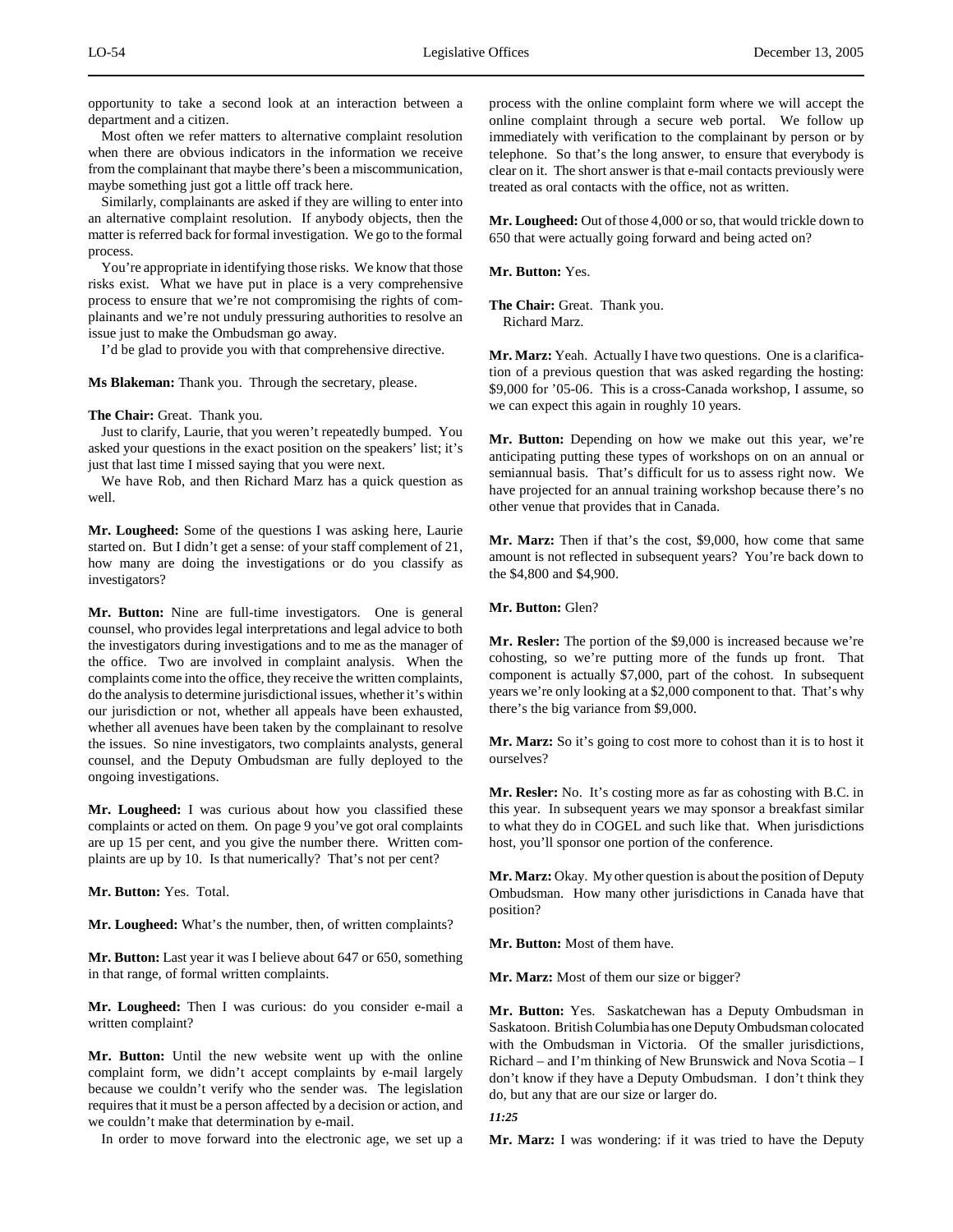Ombudsman relocated to Calgary, couldn't the communication be done through the many forms of technology that we have to communicate with each other on a moment-by-moment basis?

**Mr. Button:** It could. My experience in managing head office and district offices in many environments is that as good as telephones and e-mail and video conferencing are, they don't substitute for the moment-by-moment, daily interaction and certainly would not facilitate the contact the Deputy Ombudsman has to have with the jurisdictional authorities, the government departments, and the professional organizations that we deal with. The great majority of those are primarily located in Edmonton.

**Mr. Resler:** Could I add just one thing on the travel part. We're concentrating quite heavily as far as the travel for the deputy, for the senior management to Calgary. That component of the travel expense is only \$13,000 for the senior counsel, Ombudsman, and the deputy for the Calgary travel component. So it isn't a large part of that number.

**The Chair:** Okay. That's the end of the speakers' list.

I'd like to thank Gord and Glen for your presentation. I hope that you are able to join us for lunch. That will start right after the next presentation. You're welcome to either come back or wait in the foyer or listen to the next presentation.

**Mr. Button:** Glen's staying. He's not going anywhere.

[The committee adjourned from 11:26 a.m. to 11:30 a.m.]

**The Chair:** Okay. Our next presentation is from the office of the Chief Electoral Officer. I'd like to welcome Bill Sage, Deputy Chief Electoral Officer, and Glen Resler, director of registrations and financial operations. I should say: welcome back, Glen.

Actually, before you start with the presentation, I was just wondering maybe, Bill, if you wanted to give us a little bit of background about the proposed amendments. I understood that you had something to leave with the committee for our discussion later about to what extent we get involved in that process and how we review. We probably have enough here, so if you want to just start with your presentation.

**Mr. Sage:** On the legislation?

**The Chair:** You can just proceed with your business plan and your budget. Thanks.

**Mr. Sage:** I am starting with the budget presentation. Do I have 15 minutes?

**The Chair:** That would be good.

**Mr. Sage:** Or as long as it takes? Okay. I can fire through it at a pretty good clip.

Good morning. Best of the season to all of you. I appreciate you making the time to see us today. As you said, you've seen Glen already this morning. My experience in the office: I've done a lot of these budgets, and I've done a lot of answering questions, but I've never done the whole presentation before, so I ask you to be gentle with me today.

**The Chair:** That's not possible.

**Mr. Sage:** I understand from Glen that it might not be.

Anyway, I'm confident that you'll find things in order. We've had a very smooth transition from when Brian left to the Acting Chief Electoral Officer. We're going to miss Brian, certainly, for all that he brought to the job, and I say that sincerely. You can take me at my word for that; I no longer report to him.

We had done some succession planning prior to Brian's leaving. As I say, I think everything is going smoothly in terms of projects that were under way, you know, that started under Brian's watch. One of the things that we are committed to doing is maintaining Brian's approach, the collegial and informative management approach that's been in our office for some time and is, as I say, something we're committed to.

The current fiscal year includes a lot of cleanup from the last election. It's a particularly busy period of time for us. We ran the two general elections in November of 2004. Following the elections we had five sets of financial statements that were received and reviewed. Those were from the candidates and parties in both the general election and the Senate election and then the constituency associations both under the new boundaries and the old electoral division boundaries.

One of the things that we did for the first time after this election was we included the cost summary in the election reports. Previously we had run those reports separately, so we had extra printing, extra distribution costs. We think we've obviously saved some money, and more importantly I think we've provided the information on the finance data on a more timely basis.

Our annual report, the one that deals primarily with the Election Finances and Contributions Disclosure Act, we'll be delaying until February of next year. One of the reasons that we're doing that is that we have a new initiative of web posting financial statements at the same time as they're consolidated into our hard-copy report. We're a little slow this time around, but I think the information is going to be better, and I think Glen will agree that we won't be as slow in the next year.

Following the election we had just under 80 tonnes of supplies returned to our warehouse. Those have all been reviewed, archived, and destroyed or restocked where necessary. We do maintain enough supplies to run by-elections and special enumerations. Typically we will resupply the whole warehouse in years 2 and 3 following the last general election.

Again, some of the restocking will be dependent on the review of the Election Act and the Election Finances and Contributions Disclosure Act, that we're going to talk about in a few minutes. When those happen, we'll have to look at where we're going and what sort of impact it will make on the different forms, guides, and the sorts of materials that we make available to the parties and candidates.

One other thing that came out of the October 12 meeting was the ex gratia payment for candidates' legal expenses incurred in the Edmonton-Castle Downs general election. Those payments have been made, and they amounted to \$157,897. We took a big chunk out of the \$160,000 that you had approved.

This year there haven't been any by-elections or special enumerations, and that's going to account for a big portion of the variance between our 2005-2006 budget and what we're actually anticipating spending. It is my recommendation that we continue to budget for three by-elections and three special enumerations. I've been involved with this office for 27 years. It has happened once where you can get three by-elections. So that's where that comes from. A worst-case scenario, there's no doubt about it, but I do think you want to leave that money in the budget.

In the upcoming budget you're going to see some standard increases for wages and salaries.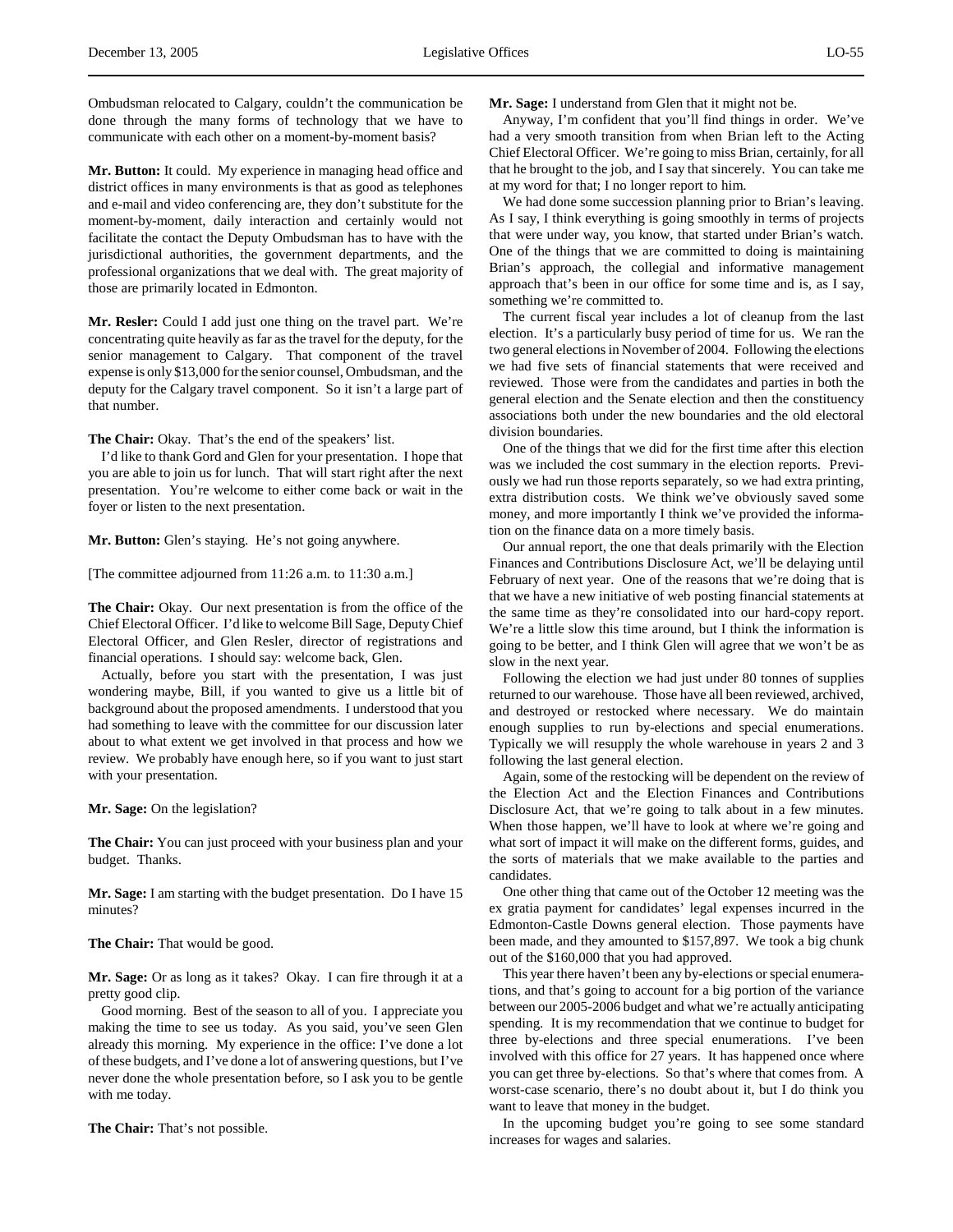One thing to mention here is that we had a long-time staff member that resigned just back in August of this year. He had been on medical leave for over a year, and while he was on medical leave, we ran the election and the enumeration. While he was away, we redeveloped the strategy covering his position, and I think we made more effective use of the person's time. I think we saved some money. So we redesigned that position completely, and we looked at it after his tenure and the significant costs that would be involved in the retraining of him and the possibility of his success versus nonsuccess. When he asked for a severance payment, we made the severance payment to him. Now, the cost of that severance payment or the amount of that severance payment is offset by the long-term disability insurance plan that covered his salary for 11 months while he was on leave.

There will be a continued requirement for a wage staff during the next fiscal year. We're moving ahead with putting financial statements onto our website. We're enhancing our street key database through Canada Post, and there is a minimal budget in there for cover off on special projects. We will recruit to the position that I just talked about, the revised position, and of course the new Chief Electoral Officer once the Select Special Chief Electoral Officer Search Committee concludes its work. It's crucial that we have people up to speed well in advance of any major events.

We've budgeted for work with other jurisdictions and other public agencies to keep the register of electors up to date. We're moving to an address-based system, that we've discussed in previous years with you. We've confirmed with 94 per cent of the municipalities across the province on getting that information on their addresses, and we're doing that through Municipal Affairs. They have a system called ASSET, that that information goes into. We've contacted municipalities. They've agreed that we can get it, as I say, with the exception of 6 per cent, that we're still trying to come to some agreement with.

We continue to work with Government Services regarding the driver's licence data that we get. There have been some transitions in the people over at Service Alberta and the registries area, so we're working with new people right now with that agreement.

We're also looking at Alberta Health to acquire information that will update the register of electors, and we're also asking that we get information from their database for qualified electors that aren't in the system right now. For example, if you have an 18-year-old living at home and there are three or four other electors in there, we can probably make a pretty good assumption that that 18- year-old is going to be an elector. We would contact him and ask him if he wants to be in the system.

It's interesting to note that these sharing arrangements are very dynamic projects, and sometimes they take on lives of their own. Again, with this environment around the sharing of personal data, we're reviewing these agreements on a regular basis. What's appropriate at one time, when the agreement is signed, sometimes is not appropriate the next day. But as we rely more on these sources to update the register of electors, it is important that we keep these agreements in place and, obviously, keep in touch with the people supplying the data.

# *11:40*

We are working with the other jurisdictions. We contribute our expertise to other election offices, and we've also made our computerized register of electors and the election management software system that we've developed available to those other jurisdictions. One thing that you will notice in the budget coming up is that we've got a pile of money under hosting this year. We've doubled what we were asking for over previous years. One of the

things we're asking for there is that we will be hosting the other jurisdictions that actually use our election software or the other jurisdictions that are looking into it. They're mostly the smaller jurisdictions. Federally they're on their own. Ontario and Quebec are both on their own. Alberta is kind of, when it comes to other jurisdictions, a bit of fish and fowl, I think it is. We're not quite fish; we're not quite fowl. I'm not sure what it is. We're not big players like Ontario and Quebec, but we're not like P.E.I. and some of the territories.

A lot of the stuff that I've mentioned today has a strong information technology component, and that in part explains our expenditures in that area. The costs are considerable, but I think it's worth while to look at the statistics on the usage of that money to make sure that we're getting, you know, a good bang for our dollar. We've been tracking the street key portion of our website since September 21 of this year, when it went live, and to this point in time there have been just over 39,100 queries to that system. So in terms of the perspective from our office, if we had to answer those 39,000 phone calls or letters or whatever they would be, it would certainly take a lot away from our other resources and other activities that we do in the office.

In short, it will continue to be business as usual at Elections Alberta, and with that, I'd be happy to go through the budget line by line or whatever you'd like to do.

**The Chair:** Well, we've got the budget in front of us, so why don't we move right on to questions? I've got Ivan, Richard Magnus, and then Rob. So we'll start with Ivan.

**Mr. Strang:** Thanks, Madam Chairman. What I'm looking at: I see in your budget for 2004-05 that you're over about 80 grand, so that must have been a carry-over from the main event. Looking at the rest of your budget, it looks like you're gearing up in 2008-09 for the aspect of another main event.

Then I'm looking at your travel. I guess I was just wondering a little why on your 2004-05 you're about \$47,000 down. Then I was really surprised on your advertising in 2004-05. Between what you budgeted for and what your actual was is quite a difference.

Then if you look at your contract services, you know, I notice that from what we have forecast for 2005-06 and you go to 2006-07, it's quite a jump there. But then I see that as it moves out to 2008-09, it's got to be for the other main event. So if you could just maybe clarify those for me, I'd appreciate it.

**Mr. Sage:** Okay. Well, as you say, the 2004-2005 was the last event. Both a general election and the enumeration took place in that year. For 2008-09 that's just kind of a four-year period where we think there will be an election every four years.

**Mr. Magnus:** Are you expecting something?

**Mr. Sage:** Well, it could be earlier. Actually, by legislation you can go over five years.

# **Mr. Magnus:** It could be later.

**Mr. Sage:** Yeah. Traditionally everybody thinks an election is every four years, but if you look at the actual stats, it's something less than four years for historical purposes, but for budgeting purposes we do a four-year cycle. We will be looking at doing in the fiscal year 2008-09 another general enumeration and another general election, and that's where the big \$16 million figure comes from.

We've certainly had inflationary increases between 2004 and 2009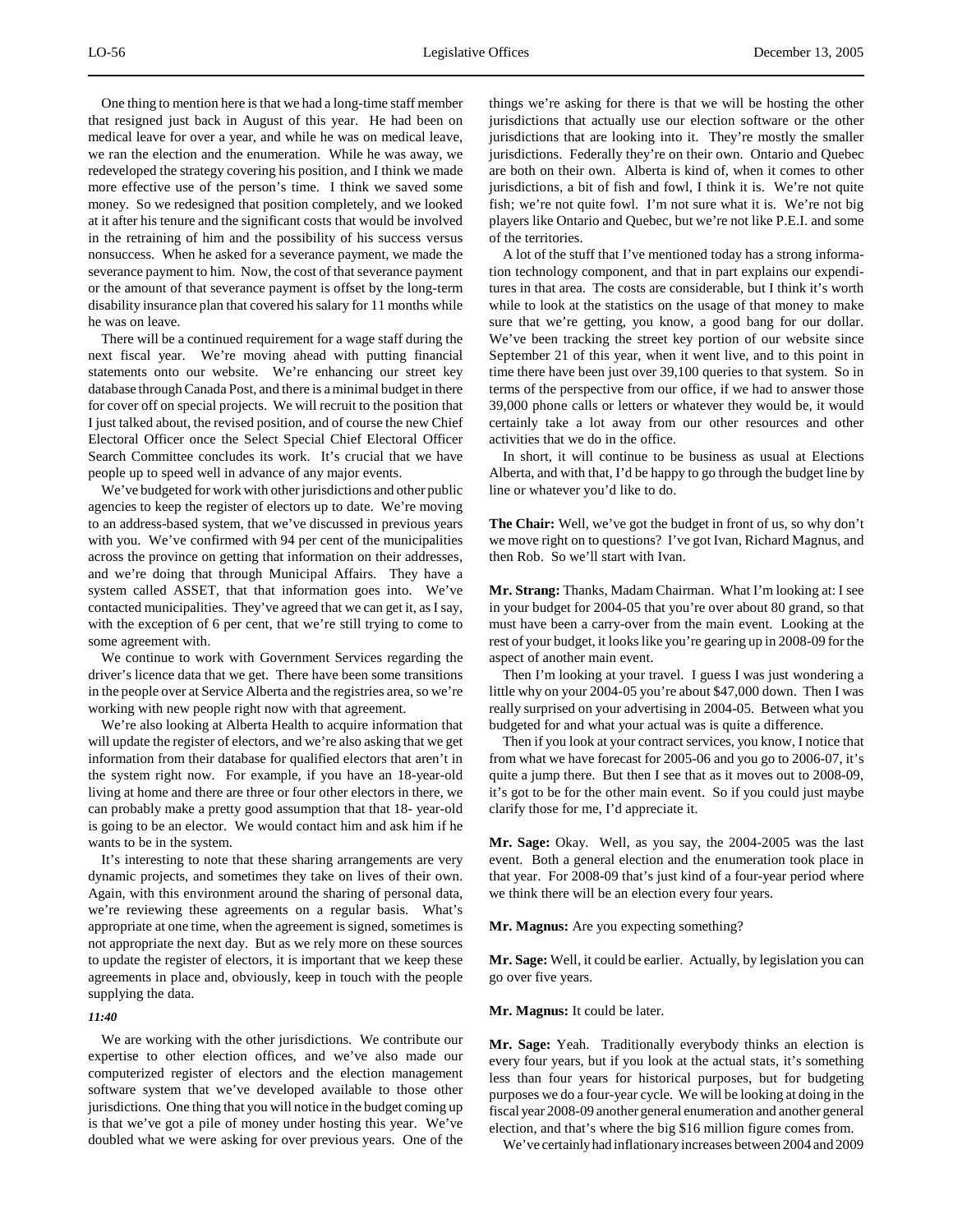that we've tried to anticipate. I hope that answers your question on that one.

In terms of some of the advertising, I do look at that. You know, we budgeted \$1.3 million and spent half of that, basically that.

Glen, could you offer any more advice on that?

**Mr. Resler:** As part of the advertising component, we are administrators for the returning officers. The returning officers themselves go out and solicit the advertising on their own for each electoral division, so some of the cost estimates we're basing on the information we had from the previous election, four years prior. One of the components that wasn't completed was that we were originally estimating a householder to go out, and that didn't take place at that time, and that's a significant portion that we are looking forward to in the next general.

#### **Mr. Strang:** Okay. Thank you.

**Mr. Magnus:** Well, you've answered all my questions about the budget stuff, and I don't have a problem. I was going to be a smart aleck and talk about, "Was there something going to happen in 2008 or '09?" but that's already been done.

The only question that I've got for you really doesn't have a lot to do with your budget. I've run a number of elections personally, and one of the things that I'm finding very hard to get my hands on anymore – and other colleagues are talking about it – is maps, really good maps of ridings and things like that. The city of Calgary used to do some of this stuff, but they seem to have gone out of business or at least out of that portion of the business. What are we going to do next time when there are no maps available? Is anybody looking at that?

**Mr. Sage:** We get the data from the city of Calgary, and the city of Edmonton actually produces the maps for us. We couldn't come to a working agreement with the city of Calgary to do it. We can get far better maps than what you actually see, but they're huge in size. If you look at those poster boards behind you, you know, most ridings would be something similar to that, so they're huge maps. We can't work with them in the newspaper. The maps are a common complaint. We have an arrangement that if you're interested in better maps than what we can supply, we can give you the name of the contact in the city of Edmonton, and you can pay the extra dollars to get the better maps.

**Mr. Magnus:** The city of Edmonton has the city of Calgary maps?

**Mr. Sage:** Yeah. We get the data from the city of Calgary. We have to buy it from them, but we couldn't make an arrangement, you know, at an equitable cost – how does that sound? – for them to produce their maps for us, so we have an arrangement with the city of Edmonton. The data comes up electronically. They produce the maps. We prepare them and send them back to the returning officers in Calgary.

**Ms Blakeman:** They'll actually give you special maps too. They'll add stuff on that's not included in what you get through them.

**Mr. Magnus:** I've had seven campaigns. The first three or four were a piece of cake because the maps were a thing of beauty, but for the last couple it's just been a nightmare. You can't get numbers on the houses and all kinds of stuff. I don't even know if it's your guys' stuff, but somebody help us out here, will you?

**Mr. Sage:** We can. As I say, we do have those maps with the street addresses on, but you're limited by the size of them. You can imagine trying to put that in the *Calgary Herald* or the *Calgary Sun*.

**Mr. Magnus:** Yeah. I want them for different purposes, but that size is perfect. I didn't know that we could come to you and go: hey, guys, can you get the city of Edmonton to print Calgary's maps?

**Mr. Sage:** All you have to do is just pay for it.

**Mr. Magnus:** We pay for it anyway, and they're expensive where we're getting them.

**Mr. Sage:** There are, again, Edmonton and Calgary. In the rural areas we're limited to what we can get from the municipalities. There isn't any kind of standardized thing for maps across the province in terms of the municipalities. I think there are 347 municipalities, ballpark, so we have a real range of very good maps to stuff that's – I was going to say: done on a napkin. But that sounds less than . . .

**Mr. Magnus:** Perhaps just before the next event someone could send out a note saying that these things are available because we searched all over heck's half acre for them last time and had a hard time finding them.

**Mr. Sage:** We can do that.

**Mr. Lougheed:** I have a bit of a question about the technology side of things. You used to be able to phone up and just based on the postal code, you could find out, or you could punch it into your website and get that data immediately. I don't know whether it's there yet, but as recently as two or three months ago we were trying to get that kind of information several times, and it was never available. Is that from a particular budgeting, a lack of resources? Is it just something that I don't understand, why it wouldn't be up there quickly and ready to go?

**Mr. Sage:** It is available. On September 21 it was up and running. You can go in and punch, you know, postal codes, legal land descriptions. There's a wealth of information in there. It is up and running. It did take us a while to get up and running.

The change in the boundaries also affected everything that we do. You were Clover Bar-Fort Saskatchewan and now you're Strathcona, so you have a brand new electoral division. We had to take that information and massage it to put it into Strathcona. We were very slow doing it. I'm not sure; some of it would be, you know, just manpower on our part, certainly not financial reasons. Now it's up and running. For the next election you won't have that problem because boundaries shouldn't change in the next election. But every time there's a change in boundaries, it does impact a lot on what we do.

# *11:50*

**Mr. Lougheed:** So it can't be overcome by any mechanism that you can see.

**Mr. Resler:** I was going to add something. As far as the postal code search it's a very effective way of searching. The problem with it is that in the rural areas your postal code is usually a mailbox. For instance, I live in Namao, but my postal pickup is in Gibbons. That postal code isn't reflected in the correct electoral division or even for polling purposes in the right PSD. So unless we have the legal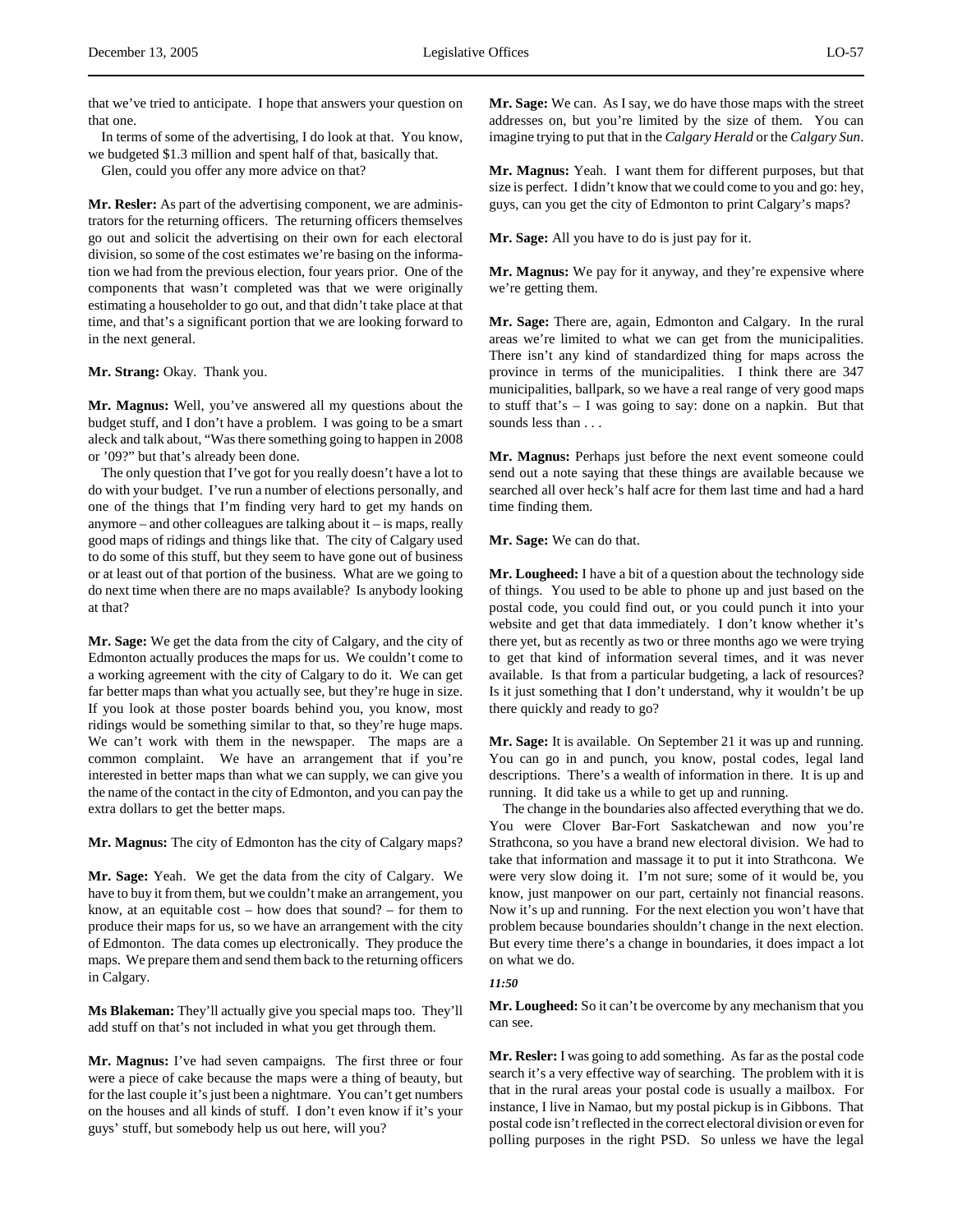description and the proper address of that location for that elector, you're not going to have accurate information. That's where you run into more of a laborious challenge, when you have the boundary changes, to ensure that that postal code reflects the proper electoral division because postal codes will cross those boundaries.

**Mr. Lougheed:** That crops up during the election when people phone to say: where do I vote?

**Mr. Resler:** That's part of the delay. We were with Infrastructure, who we originally developed the street key system with. They didn't feel that that was their responsibility, so then it fell to us, and that's where we had to develop it. But we're improving it come forward. The date itself is going to be based on our register of electors where previously the postal code search was a manual process. Our information is going to be more accurate, and it'll be updated on a continual basis, so we shouldn't run into this problem like that in the future.

**The Chair:** Laurie, then Dave.

**Ms Blakeman:** Thanks. Three questions. I'm noting that between the two election years here, so for '04-05 and '08-09, there are four significant increases that we're looking at. What I'm querying is that it's more than just a little bit more. It's more than just a little bit of inflation over four years, so I'm wondering why you think these costs are going to be so much more for the next election. Advertising is going from \$764,000 to over a million. Courier and postage goes from \$138,000 to \$639,000. Whoa. The rentals go from \$896,000 to \$1.395 million. They're huge increases beyond what you would expect from inflation. The last one was repairs and maintenance, going from \$2,800 to \$8,600. So what are you anticipating here that I'm not figuring out?

**Mr. Resler:** I agree with your comments. They are large jumps. What I've taken was based on the actual costs of the prior election and enumeration. When we specifically look at advertising, the expectations of the public have increased as far as: where do we vote? We had a lot of situations, uncertainty as far as the locations. Boundary changes was a big item. So what we're looking at is to provide a householder to every residence and a where to vote card similar to what the municipal and the federal are providing.

When you're looking at a million households that you're mailing this out to – obviously, this is a preliminary number – it could be \$700,000 just for the production of one of those mail-outs and the appropriate postage that goes along with that. The postage is based on the full rate, the 51 cents. I'm expecting that it'll go up a penny in the next few years probably. If we're able to sort it by the postal code, by their requirements, then that'll reduce drastically as far as the postage. There is some work with our database to ensure that we can provide that to the Canada Post requirements. So those are two of the large numbers.

**Ms Blakeman:** Okay. That makes sense.

Next question. You talked about software that you developed and that you've now shared with other groups. I'm wondering if you leased or sold it to them or if we were nice people and gave it to them.

**Mr. Sage:** We were nice people and gave it to them. We had spent the money. I appreciate that there are other jurisdictions, but all we have asked of them is that they don't sell it and any enhancements that they make to it come back to us at no cost.

**Ms Blakeman:** Okay. Final question: was there any significant cost in informing and enforcing access to security buildings in this last one? This has been an ongoing concern of mine. I would say that it was successful in the apartments but not successful in the condominiums, and I don't know about the – what are they called?

# **Mr. Sage:** Gated communities.

**Ms Blakeman:** Thank you. I was going to say fenced or moated. That was the concern of the Member for St. Albert. So was that a particularly onerous task, or can that be expanded on inside the budget that you've got here?

**Mr. Sage:** That's kind of a difficult question to answer. We did spend some money on it. We had two ex-RCMP officers, one in Calgary and one in Edmonton, that worked with us on it. We did some advertising in advance of the events to apartments, gated communities, and condos, any multiple unit that we could think of. We tried advertising directly to them. They have an association bulletin that goes out. We put comments in that. So there were certainly some costs in it. We only did it in Edmonton and Calgary and the immediate surrounding areas, but certainly downtown Edmonton, downtown Calgary are a problem. There's no doubt about that. We will continue it in the next election.

In terms of the cost of it, I'm not sure what we'd be looking at. We had, as I say, those retired RCMP officers. I think we had them on standby at \$40 an hour for whenever they went out, and they did go out and get some candidates into buildings. I can't remember yours specifically. But a lot of it is cajoling the people involved in it. We give them the legislation. We try to work with the candidates and be reasonable with them. Don't ask to go in at 5 to midnight on a Sunday night, that sort of stuff. I know that the act does give you a lot of power to go in, but during the last election we had one condominium that was prepared to go to court on it.

**Ms Blakeman:** That was mine.

**Mr. Sage:** Yeah. It was yours.

It's one of those things. Our legal advice is that both you as a candidate and our office would get involved in that. You as a candidate would likely get splashed on it, so is getting into that building worth it? I appreciate that maybe that's the thin edge of the wedge, so you really have to look at it a little bit differently than we do. It is something that we are working on, and I would suggest that we will continue it.

**Ms Blakeman:** It's only going to get worse. There are only going to be more secure buildings.

Okay. Thank you.

**The Chair:** Dave.

**Mr. Rodney:** Thanks, Madam Chair. I had a few questions on the budget that have since been answered, so thank you for being so thorough. I wonder if I might turn it back to the chair. I really have the same question regarding the second handout, Election Act – Review, dated the 12th of the 12th of 2005. What if any role is it that this committee is being asked to play with this? I don't know if we deal with that now.

**The Chair:** You just may want to comment on that.

**Mr. Sage:** That's kind of the problem that we run into: does this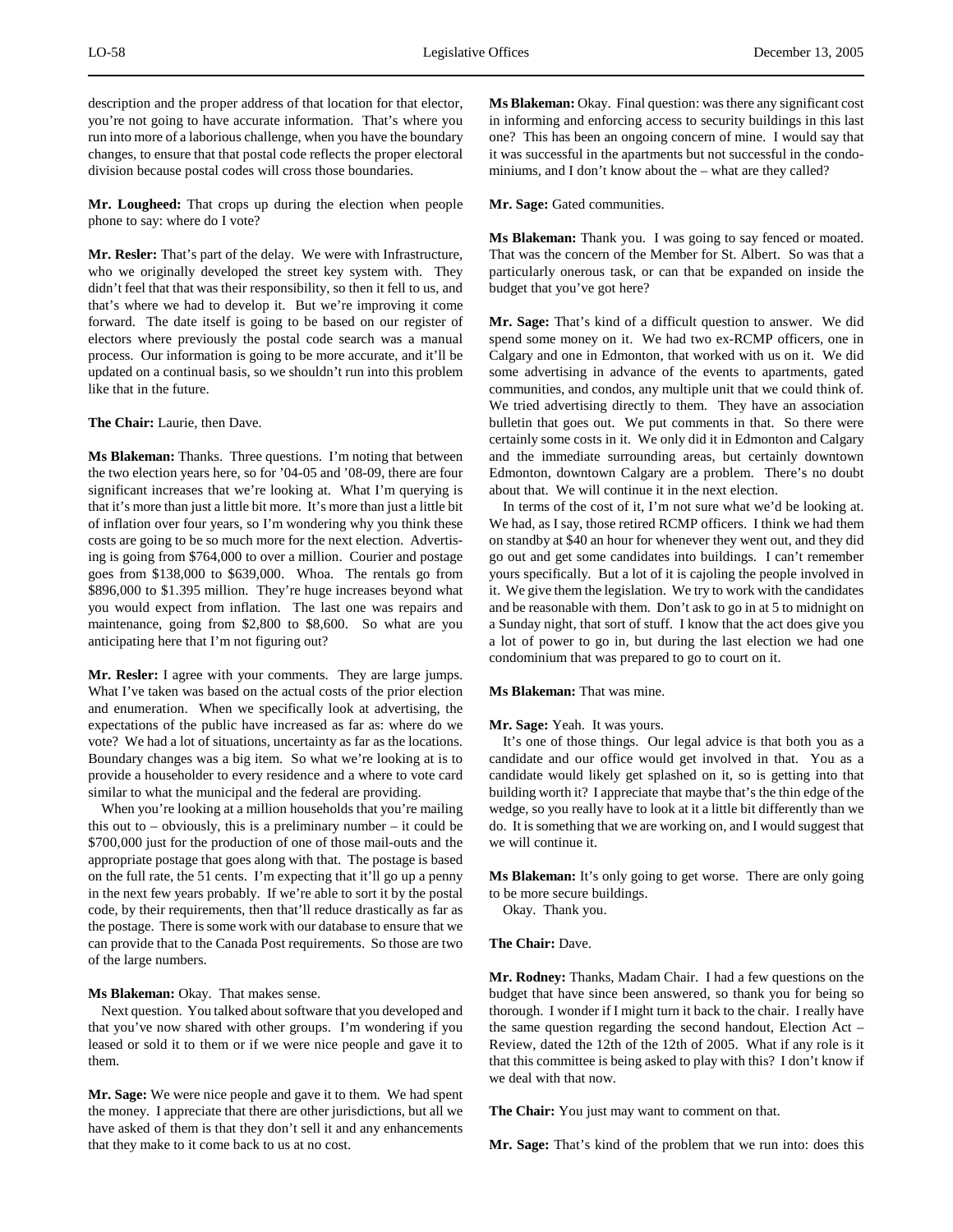committee do it, or is it done by Justice? You know, Alberta Justice has done it in the past.

We've seen three scenarios in the past. The government does it and we get advised. You know: "There are some changes to the Election Act coming forward. Did you want to have a look at them?" The other one is: the committee themselves look at it, and they take it forward to the Legislature. That was done in '96. Ron Hierath did it. The other one is: in the last year we actually worked with Justice, and the Minister of Justice took it through the Assembly.

We came to you in August, I guess it was, and October and asked for your direction on it. Do you want to do it through the committee? Do you want to do it through Justice? We're going to work with either one of you. There's certainly no problem with that.

What I've given you today is basically a nine-page handout, and that includes six pages on the Election Act, one page on the Election Finances and Contributions Disclosure Act, and two pages on the Senatorial Selection Act. You really don't have to worry about the Senatorial Selection Act. That's International and Intergovernmental Relations that will champion that legislation.

#### *12:00*

At our October meeting I think Brian mentioned that there were 125 changes. That's ballpark. When you look at this, you're going to see some – I'm guessing – I would say controversial stuff. Whether you want to handle it, whether you even want to look at it, or whether you want Justice to look at it – it's just things that we think should be looked at.

The last page on the Election Act we call Systemic Changes for Consideration, and that is a little incomplete. I mean, there are a couple of things that have come up on previous occasions, advertising to increase voter turnout. Right now the Election Act doesn't talk about doing any advertising on that. We literally only advertise when the Election Act tells us to advertise. So if you want to advertise to try to increase voter turnout, I think we need legislation for that, and I think we need authority to spend the money for it.

The other thing is that a couple of the provinces, B.C. and Prince Edward Island, are looking at changes, proportional representation. Are you interested in that? I mean, if you're looking at the Election Act, do you want to open it all up? There are a multitude of changes that you can look at in here, and as I say, the first six pages of the Election Act are where, you know, the big changes are coming. The Election Finances and Contributions Disclosure Act changes are relatively minimal, I would suggest to you. But the Election Act, if you look at the second thing that we've shown on there, says, "Fixed election date."

Now, I don't know whether that's, you know, electoral reform, but as an election administrator I would say that that's the way to do it. Certainly, municipal elections have run like that for a lot of years. Whether the feds are ever going to go to it, whether Alberta will go to it – again, B.C. has gone to it. Ontario is going to it. I think Quebec is looking at it, Newfoundland. So a lot of jurisdictions are.

Do you want to do it in Alberta? Again, my opinion is that, yes, it's a good thing. It's not going to save a lot of money, but it makes the system run smoother. We should be able to do better advertising in terms of getting things out instead of us scrambling at the last minute trying to rent office spaces, those sorts of things. Telephones were a huge problem for us the last time. We spent a lot of time with Telus trying to get phones in. And you guys are in the same position, unless you've done it two months in advance. You have that luxury where we don't. We have to wait until the writ is called. It's relatively presumptuous of our office to start – your question about the 2008 election. I think it's going to be November 1, 2008. So if we start blowing money out the door and it's not until 2009, we look a little foolish. I would suggest it probably would be foolish doing that.

The next one down is prisoner voting. Do you want to look at that? The Supreme Court has said that prisoners should vote. If you want my personal opinion, it's a little bit different than the Supreme Court, but I think it's a matter of time before we're legislated to, you know, let prisoners vote. I would suggest doing it in advance. Waiting until partway through the campaign period, we then have to bring in – you know, the court says: yes, you must let them vote.

**Mr. Magnus:** It's like a conflict of interest, letting lawbreakers vote for lawmakers somehow.

**Ms Blakeman:** No. But his point is that if he's ordered to do it midway through a campaign, it's an administrative and financial nightmare.

#### **Mr. Magnus:** I understand.

**Mr. Sage:** I do think that if you do it in the middle of the campaign, you leave yourself open to another court challenge. You know, look at Edmonton-Castle Downs, where there was a three-vote or fivevote difference. If you get five prisoners that say they couldn't vote because of the way we administered that, they might overturn it anyway. That's the thing that I think you have to look at. I guess we're just looking for guidance. Does this committee want to do it, or do you want to do through Justice?

**The Chair:** Okay. If I can make a suggestion. This is coming up in this afternoon's discussion, and hopefully we'll have time to take a look at what Bill has shared with us. It's under Business Arising.

I don't have anybody else on the speakers' list, so I would like to thank both Bill and Glen for their presentation. I understand that you're able to join us for lunch. I should remind members that this is our opportunity to have a holiday lunch with our officers. So we'll break at this point and go out. The lunch is all set up.

[The committee adjourned from 12:04 p.m. to 12:39 p.m.]

**The Chair:** Okay. At this point I'd like to welcome Frank Work, Information and Privacy Commissioner, as well as Suzanne Frederick, finance manager. I'd ask that you proceed with your presentation, probably somewhere around 15 minutes per presentation, and then we'll leave at least the same amount of time for questions. That would be great.

Just go ahead, Frank.

**Mr. Work:** Thank you, Madam Chairman. I can probably even keep it under 15 minutes, allow more time for questions.

The office of the Information and Privacy Commissioner continues to work under our mandate, which is sometimes hard to summarize, but I'll summarize it today as looking for a balance between individual rights, technology, and social needs for information in the information age. Alberta, I believe, has the best legislative regime in Canada in terms of access to information and privacy with the Freedom of Information and Protection of Privacy Act, the Health Information Act, and most recently the Personal Information Protection Act.

A couple of highlights. Alberta continues to lead the country, I think, in the area of electronic health information initiatives. I say this on the basis of both the number of initiatives that Alberta is embarking on and from my knowledge of projects funded; for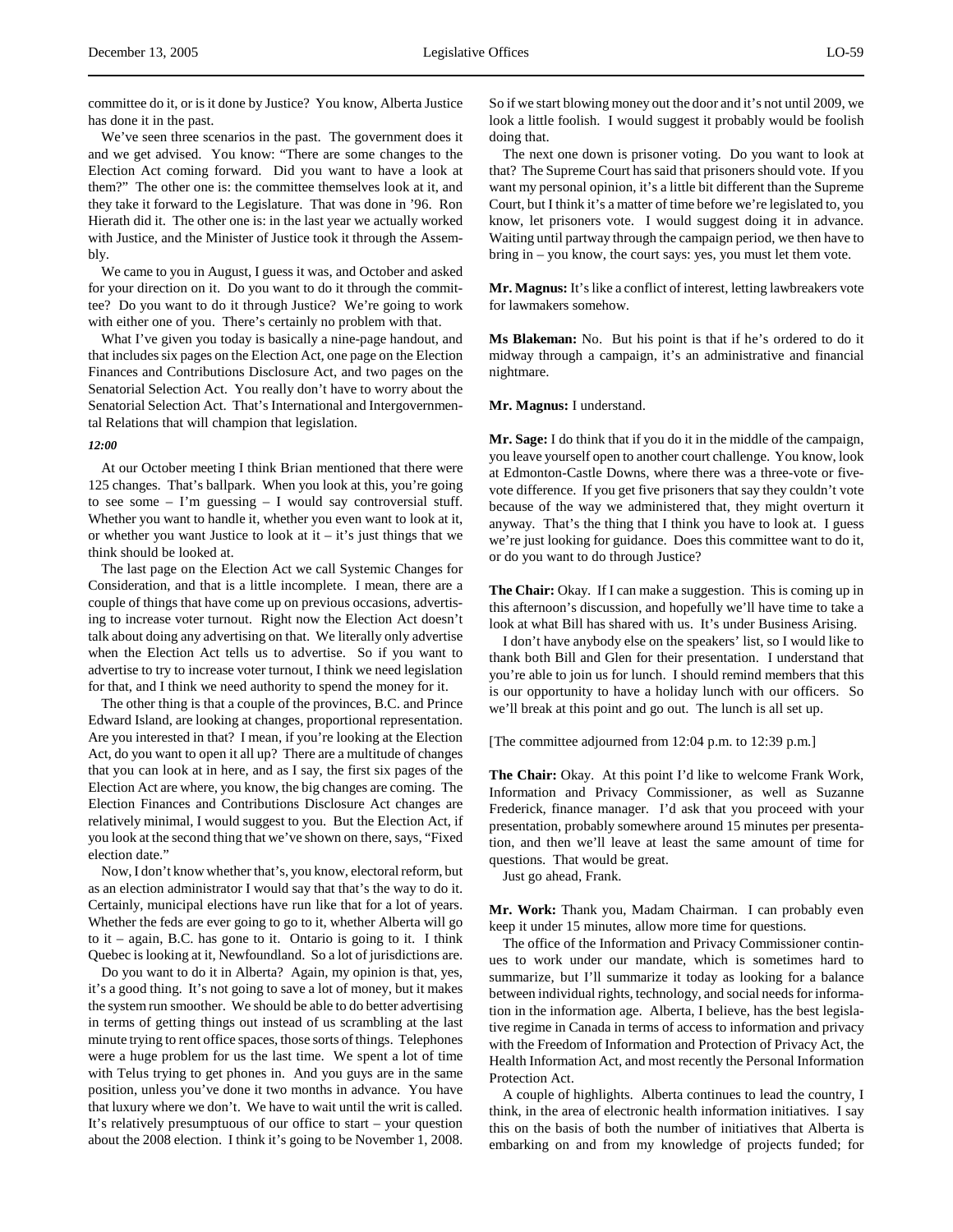example, Canada Health Infoway across Canada. Alberta is doing some incredibly innovative things in the area of health information. My office's role with respect to those kinds of initiatives is as an oversight agency. We work very closely with whoever is initiating the health information system. We deal with security issues, audit issues, information flow issues, and so on.

We have had to date, for example, almost 750 privacy impact assessments handed to our office under the Health Information Act. These occur when a clinic or a doctor's office or a large system like what is now being called Alberta Netcare – before the switch is thrown on those health information systems, they have to give us a privacy impact assessment, outlining how the information will be used, what the security safeguards are, auditing systems, and so on. So 724 of those to date.

We've been extremely busy under the Personal Information Protection Act. As you probably saw in some of the materials I gave you, just a small indicator of the traffic under that act, we've had 4,000 inquiries under that act since January 1, '04, when it came into force. That's been an interesting area. I had a couple of surprises, personally, with the Personal Information Protection Act. We always anticipated that there would be a lot of issues between businesses and customers, clients, over things like loyalty cards or collection of customer information and so on. What we didn't anticipate so much was the number of issues involving workplace privacy issues, and that's taking us into areas like drug and alcohol testing in the workplace, quite controversial, use of personal information to monitor employee performance in the workplace, and things like that.

The other unanticipated consequence of the private-sector privacy act, I'll call it, has been the very significant role that this legislation is playing in terms of identity fraud and identity theft. That, of course, came to our attention when we started noticing that the police were finding large volumes of commercial paper in drug dens, or in premises inhabited by people involved in the drug trade. It came as quite a revelation to some of us, me included, the extent to which the drug trade can be fuelled by fairly simple commercial fraud, and that in turn is fuelled by bad information-handling practices by businesses. We're working very closely with the police, particularly in Edmonton right now, to try to get some of these habits that are conducive to fraud and the drug trade curtailed. We are also very involved in the identity-theft initiatives of the government of Alberta. The Solicitor General has a significant initiative going on that. My office is also involved in the activities that are being planned right now, leading up to a major push for anti-fraud week, which I believe will be in March.

#### *12:45*

Turning more specifically to the budget itself, we are looking for a 15 per cent increase from our '05-06 budget. The components of the 15 per cent increase are set out in our letter.

The 7.5 per cent, or \$264,000, for salary and benefit increases. In previous years we had managed cost-of-living increases out of our normal budgeting process. Effective April 1, '06, the Public Service Commissioner has authorized in-range salary increases of up to an additional 3 per cent, which would make for a potential total management salary increase of 6 per cent. We now feel that we should be budgeting for that.

The 7.17 per cent, or \$253,000, attributable to the achievement bonus program. The Public Service Commissioner, similarly, effective April 1, '06, has implemented an updated achievement bonus program, and we have not in previous years budgeted for that.

The distinction is that the first item could maybe be described as an across-the-board cost-of-living increase that all civil servants get, and this second item, the 7.17 per cent, is a bonus increase to reward employees for performance.

The next item is a 4 per cent increase, \$140,000, for the addition of an adjudicator. I need one. In the office right now there are two people who make – I'll go back a step. All three statutes allow for an adjudication process if mediation fails. So far I've done most of the inquiries myself. A few years ago we appointed an adjudicator who could also hear inquiries because the number of cases going to inquiry increased. Now, again, largely as a result of the privatesector privacy act we're finding the volume of inquiries to be such that we need a third decision-maker. For example, in my own case I'm now scheduling inquiries into April of '06. Even after you hold the inquiry, it takes time to get the order written and issued. I've given you some numbers there showing the increase in the number of inquiries, so I'm seeking another position as an adjudicator.

Finally, 1.39 per cent, \$50,000. I'd like to get an administrative support person for the private-sector group. As I said earlier, we've had 2,300 telephone inquiries during '04-05, and we're on track for about 2,000 in '06. Right now I have one person handling all of those calls. She's very good, but that many calls is just too much for one person to handle. It's usually not just a matter of answering the phone and saying yes or no or something. There's usually follow-up material to be sent out or questions to be referred to the investigators and so on. So I think we're very much in need of support there.

For '05-06 we're forecasting that our budget will be fully expended. We are reducing our supplies and services item largely due to less than anticipated IT costs. It's like there are always a lot of things out there that you think you would like to have in terms of information technology, the most recent one probably being the push towards electronic documents management, electronic information management systems. We're fundamentally a paper-based office right now. We have looked at moving towards a more electronic base, which is in step with what the government of Alberta is doing, but we've decided that we're not ready for that for the coming year, so we've budgeted accordingly.

We continue to provide legal, finance, IT, and human resource services to the office of the Ethics Commissioner, and I think that's a very good relationship, and we continue to share office space in Calgary with the Auditor General.

Madam Chairman, that's all I have to tell you about. I'm sure there are some questions.

**The Chair:** Yes. We'll open it up to questions. I've got Ivan, Richard Magnus, and then Laurie.

**Mr. Strang:** Thanks, Madam Chairman. Mr. Work, I guess what I'm trying to figure out here is your salaries and wages. As I look at it and try to decipher it from your budget 2005-06, you've got your budget and your increase for 2006-07 as \$603,000, but your forecast is \$524,000. I guess the big concern I get, seeing that you're only going to hire one more body in 2006-07, when you look at your budget of 2005-06 to 2008-09, you're \$954,385 more. So I just wonder about that.

Then I look at the aspect of your rentals and that, and I'm just wondering about that. As you go through, I see that you're increasing that.

Your contract services is the one that sort of gets me. I'm wondering why, you know, your budget in 2004-05 was \$255,000, but you only used \$140,589. Yet looking at 2005-06, you're looking at \$385,000. Then for 2006-07 you're the same, but you jump up for '07-08 to \$404,250 and then up again. I'm just wondering about that.

Then you've got quite a jump on technical services.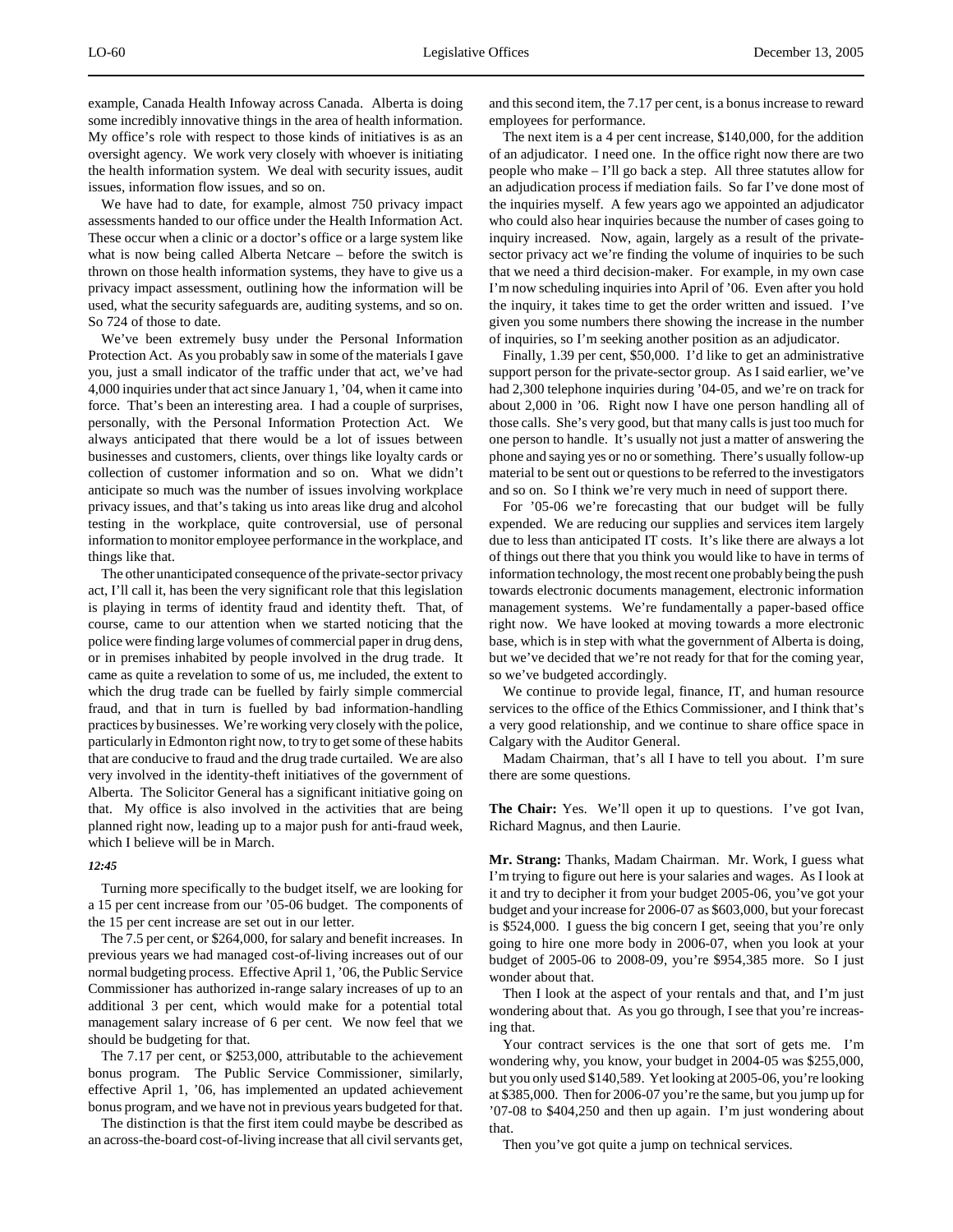If you could maybe give me some insight on those, I'd appreciate it. Thank you.

**Mr. Work:** Okay. Maybe on your first questions first. Suzanne, can you explain the forecasting?

**Ms Frederick:** On the salaries and wages?

**Mr. Work:** On personnel salaries and wages.

**Ms Frederick:** Salaries and wages. If you take a look at 2005-2006, we're actually forecasting to spend more than what we actually budgeted for. So we budgeted \$2.8 million. We're looking at it's going to come through at probably \$2.9 million. Eighty one per cent of our staffing is management, and management received a 6 per cent increase this year. We'd only forecast 3 per cent because in previous years management has only received cost of living. On top of that, we also have to pay out bonuses this year, which we never had budgeted for before. So if you take this \$2.9 million, we took our existing staff that we had with existing salaries, added another 6 per cent for 2006-07, and added a bonus of 7 per cent, added our new people in, and that's how we came up with the \$3.4 million.

**Mr. Strang:** Okay. Thank you.

*12:55*

**Mr. Work:** On the contract services, that's always an item that draws attention. It certainly draws mine. The functions that are paid for out of contract services are, for example, consultants. In this past year we've had such a heavy caseload that rather than staff up or try to get FTEs, we've used consultants to do a lot of the private-sector privacy cases. So, in other words, when someone complains to us about a certain company or an organization, in some cases we've used outside people to try to investigate and resolve those. We do that both under the private sector and under health information because there are times when we get large volumes of privacy impact assessments. In order to clear them quickly, we have used outside people, outside consultants, to review the privacy impact assessments.

Out of that amount also comes money for judicial reviews where someone doesn't like an order that I issue and challenges it in court. Legal fees for that come out of that item. From time to time we have need to get outside legal advice on certain issues, interpretation of the act. The most recent one was a legal opinion on how the privatesector privacy act and the Health Information Act juxtapose in terms of the flow of health information, to give you an example.

Now, there was another one you asked about, Mr. Strang. Rentals, I think.

**Ms Frederick:** Rentals are very much just the Xerox machines and the fax machines, and that's very much what was in rentals. Although we're looking at probably about \$25,000 this year, we've increased the forecast for it just ever so slightly because we just don't know what Xerox is going to have an increase on. But that's primarily what's in here. Rentals are just purely the office equipment.

I think you also had technology services. Was there a question?

#### **Mr. Strang:** Yes.

**Ms Frederick:** Okay. Technology services include the cost of our finance system and the cost of our HR system and our website maintenance, our case management support system and all the virus management, so anything that's IT related. It has fluctuated over the years, and we always seem to budget a little bit higher than what we actually come in at. The reason for that this year is that by the end of March 2006 – we have a case management system that requires maintenance, and we had budgeted that this was going to be for a full year. It's going to turn out to be only for three months. But next year, being 2006-07, that case management system will require a maintenance contract of \$12,000 for the full year, and that's why it's gone up.

**Mr. Strang:** Okay. Thank you very much.

**The Chair:** Okay. Richard Magnus and then Laurie.

**Mr. Magnus:** Thanks, Madam Chair. I'm going right back to the contract services. I mean, I'm looking at it, and I don't expect you to respond to this, Frank, but the office of the Ombudsman has done exactly the same thing. It's almost like I'm kind of getting the feeling all of a sudden that if a department can't get enough help – because you've got two new FTEs; is that what it is? – then we'll just go contract.

**Mr. Work:** Mr. Magnus, we try not to hire staff if we can avoid it because professional staff are expensive. With contract services we try to bring in the real specialists we need, the real expensive help we need on that basis rather than having highly paid help around the office that we might not need all the time or might not fully use. Lawyers are probably the best example. The lawyers that do work for us are fully occupied writing orders and reviewing submissions and advising the different teams on the legislation.

We probably have three or four judicial reviews a year. That kind of help is just too expensive to keep on staff, the kind of litigation help that we would want for judicial reviews, so we prefer to contract that out.

**Mr. Magnus:** Frank, I understand that, but it's from two years ago.

**Mr. Work:** Am I missing . . .

**Mr. Magnus:** Well, I'm looking at your complaints, and your complaints are certainly up. Two years ago you could have used the same argument, but you used half the money. You actually used less than half the money. You used about 30 per cent of the money.

#### **Mr. Work:** Yeah.

**Mr. Magnus:** It's just an enormous increase that I'm just not getting. Obviously, you needed it two years ago. You must have needed some of this specialized help as well. You're obviously needing a lot more specialized help here.

**Mr. Work:** I think that when we need that specialized help is often beyond our ability to predict. In the case of lawyers, particularly, it's very hard to anticipate how many of my decisions are going to be challenged in court in a year. We try to budget for a median amount. If we're lucky or good – I don't know which it is – we may not get the judicial reviews that we anticipate, and then we don't use the money. In a busy year where for whatever reasons there are more controversial orders issued and we get challenged more, that money gets eaten up pretty quickly.

**Mr. Magnus:** So you've gone from \$140,000 to \$385,000 this year, Frank. I mean, it says here that you're going to spend all of that. Are you?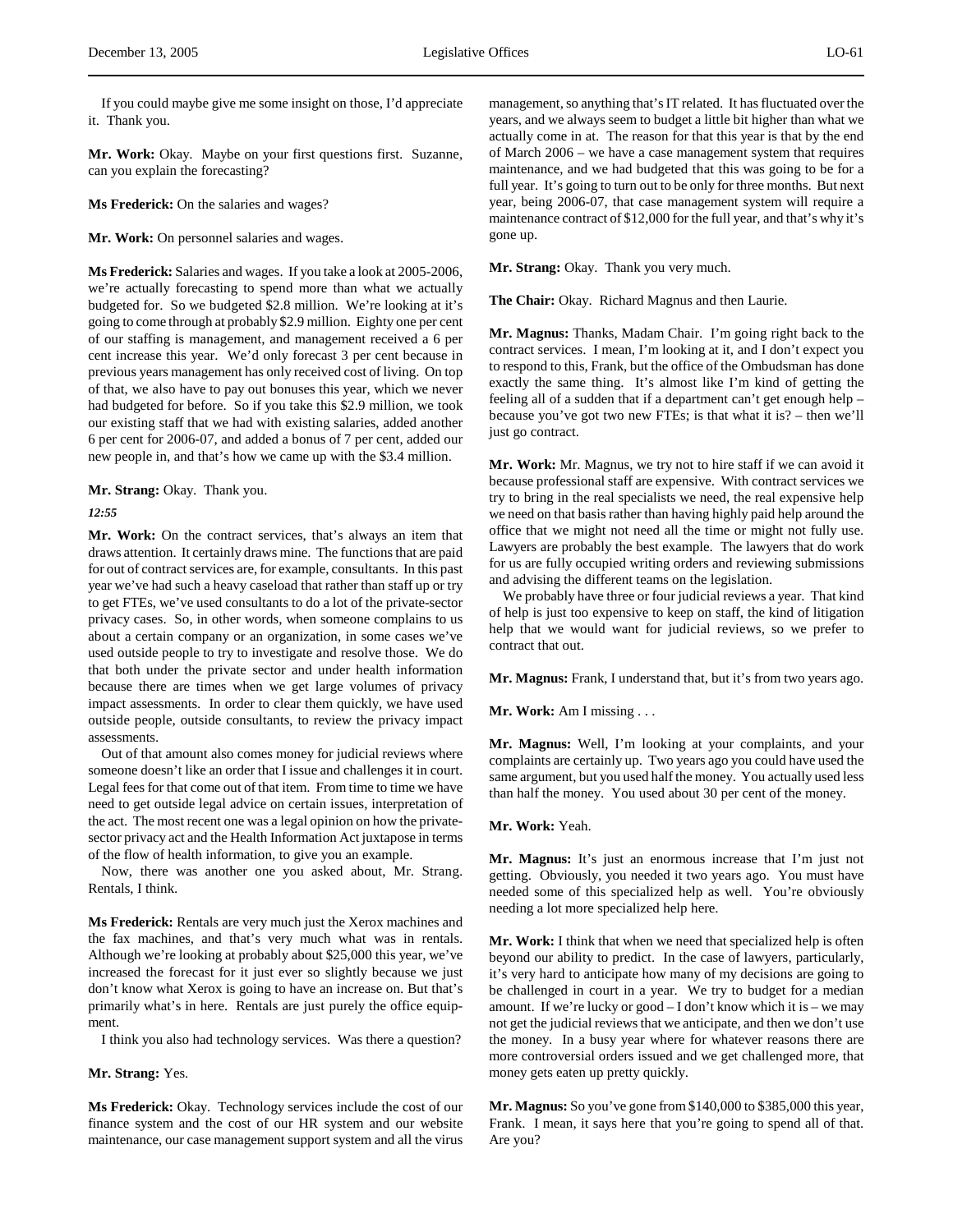# **Ms Frederick:** Yes.

**Mr. Work:** I anticipate. Yeah. I anticipate, and here's part of the reason why. Looking at the kinds of issues that I think are going to come before us under the private-sector act, I anticipate that some of those issues, like workplace drug and alcohol testing, will result in either very large inquiries, where we'll need outside help, or they very well may be the kind of thing that will be taken to judicial review following my order because the issues are so significant.

Even under FOIP this year we're looking at a huge number – well, no, define huge. We're looking at dozens of inquiries over the Edmonton Police Service use of the Canadian Police Information Centre database. Unless some of those issues are resolved, there will be a number of inquiries, I will probably have to have outside counsel to help with some of those, and my decisions on those could well be taken to judicial review.

**Mr. Magnus:** You've answered the question about – that was 2,000 telephone inquiries for the whole year up to the end of 2006 there. It's just the way it's written.

# **Mr. Work:** Okay.

**Mr. Magnus:** On the same page, page 2, you talk – and this is the thing that really bugs me. The rest of it was just for interest, I guess. But what really bugs me here is that you want to go up 7 and a half per cent, salary and benefit increases. I'm kind of curious. Your very last sentence in that second paragraph says: "In previous years, we have not specifically budgeted for achievement bonuses as they were not a certainty." This year they are?

**Mr. Work:** Yes.

**Ms Frederick:** Yes.

#### **Mr. Magnus:** How so?

**Ms Frederick:** This year the Public Service Commissioner issued a letter – they started doing this in about July, August; I have one dated November 16 – where quite a few things came down, one being the in-range movement for management, this 3 per cent we had talked about where previously management had only ever received cost of living. The second one was to come up with the government of Alberta achievement bonus policy. Now this policy itself, the way it's written, isn't new. It comes out looking like this every year, but it comes out at the end of the fiscal year, so after we've budgeted, and we never do know the exact percentages. This year they've given it to us, and they've told us that it's 7 per cent for management and 5 per cent for opted out and excluded.

**Mr. Magnus:** It's an automatic?

**Ms Frederick:** Apparently.

**Mr. Magnus:** So out of your 81 per cent of management staff within your department, what percentage of that staff gets a full-blown achievement bonus? Did everyone perform outstandingly?

*1:05*

**Mr. Work:** No. I couldn't tell you the exact per cent, but I can tell you that not everyone got the full bonus last year, nor do I anticipate, if 7 per cent is allowed, that everyone's going to get the full 7 per cent in the coming year.

**Ms Frederick:** It's a pool. What happens is that a bonus pool is established at 7 per cent of the ministry management payroll. So if our ministry management payroll is \$2 million, we take 7 per cent of that \$2 million, and then it's based on performance measurements, the directors, and Frank. He then decides what their percentages are.

**Mr. Work:** Yeah.

**Ms Frederick:** And we use up that pool of 7 per cent. So you could have some management doing exceptional work getting 10 per cent and some only getting 3 per cent.

**Mr. Work:** Or none.

**Ms Frederick:** But the goal is to just use the 7 per cent pool.

**The Chair:** Could you just clarify if we're actually talking more people than, for instance, got bonuses last year?

**Mr. Work:** I'm sorry. Say that again?

**The Chair:** Are we talking about more people getting bonuses this year, this next budget year, than last year?

**Mr. Work:** No.

**The Chair:** Everyone that's in that 81 per cent management category got a bonus last year?

**Mr. Work:** Yes, but not all the same bonus.

**The Chair:** What would be the average?

**Mr. Work:** I would think 6 per cent.

**The Chair:** Richard, did you have anything else?

**Mr. Magnus:** No. Thanks.

**The Chair:** We'll go back to Laurie and then Rob.

**Ms Blakeman:** Well, I think the same thing is piquing all of our interest because I look at your statement on the front page of your letter, and the first thing is that it's 7.5 per cent, or \$264,000, for salary and benefit increases. Out of that we've heard that there's 3 per cent for cost of living and 3 per cent for grid movement, for a total of 6 per cent. So my question is: why is it 7.5 per cent?

**Ms Frederick:** That's just the way the percentages fall out based on last year's budget. The budget was \$2.8 million, let's say, last year. If we were sitting at exactly salaries and wages at \$2.8 million today, then I could just add the 6 per cent, but there was some movement, et cetera, so the difference between last year and this year is the 7.5, and that's still only using 6 per cent. It's just the way it falls out.

**Ms Blakeman:** So it is the 6 per cent that you're using.

**Ms Frederick:** Definitely.

**Ms Blakeman:** There isn't an extra bit just tucked in there for safety.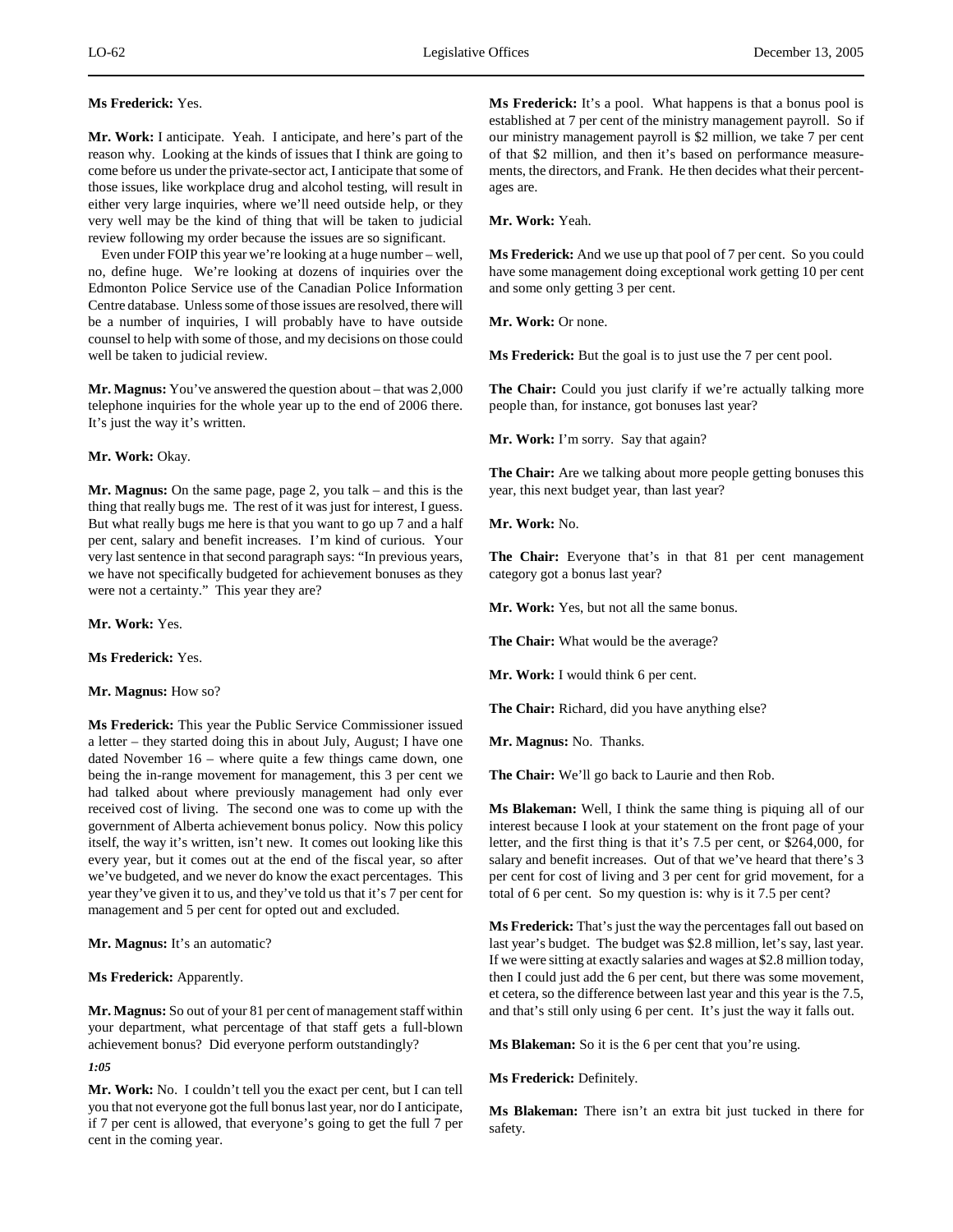**Mr. Lougheed:** A few of my questions are answered, but I would just like clarification on the 81 per cent management. I'd hate for somebody to read *Hansard* and say that, you know, nobody's working there; they're all managing. What's the reason? Is it the nature of the classification? Just explain it a little bit.

**Mr. Work:** Yeah. Thanks for that opportunity. Exactly right: most of our staff are classified under the public service system as senior managers. In fact, as the number says, 81 per cent are managers and senior managers. They work pretty hard. The proof of that is the fact that only 20 per cent of our staff are administrative or support, so these senior manager classifications are doing their own typing, and a lot of them are answering their own phones and writing their own letters and so on. They do work pretty hard. Yeah. Most of the complement are investigators and arbitrators, negotiators, and you need certain skill levels in order to be able to perform those functions. As a result, we're very high on the management end and light in the administrative support end.

**Mr. Lougheed:** So it's more a function of the naming of them, the nomenclature rather than their operational functions.

**Mr. Work:** Yeah. Exactly. They're classified as either, quote, managers or, quote, senior managers under the public service classification system.

**The Chair:** Okay.

Denis.

**Mr. Ducharme:** Thank you. Frank, you're going to probably look at me as the grinch who stole Christmas after I finish here. I for one will have a very tough time going into the Legislature and debating this budget when I see a 21 per cent increase in salaries and wages when all the other Leg. offices are coming through roughly in around that 6 per cent range. It's just out of whack in comparison to what's happening in the other offices, and it's out of whack in regard to what's happening in all the ministerial offices. I for one can tell you that it won't be coming in at 21 per cent.

I can see that you've got some staff. You raised some questions in regard to the management roles with the comments that you made. Lots of them are doing their own typing. They're writing their own letters. Maybe it's time to look at cutting back on management and hiring some secretarial, administrative staff, you know, if you're paying the high-priced help to be doing jobs that could be done by someone at a lower level. You know what I'm saying here.

I've got concerns in regard to the bonuses, and I question the criteria that you're using if everyone ended up last year at 6 per cent. I don't look at that as being mandatory. The letter that you've received from the public service has allowed a certain percentage, but it seems as though it's being taken as saying, "Yep, that's standard; everybody gets it," and away we go. I've got problems with that, and I'm going to be honest about it.

Somehow I think there's some more work that has to be done to see a 21 per cent increase in salaries and wages and employer contributions. I can understand that your 21 per cent in wages is for a little over 6 per cent and new hires, but when the other departments are coming in roughly around that 6 per cent, I can't justify that other 12 per cent or the other 9 per cent increase that you're requesting.

**Mr. Work:** Yeah. Okay. On the last part if we're not talking about the 4 per cent for the adjudicator or the 1.4 per cent for the admin support staff, the issue is the 7 and half for salaries and benefits and the 7.17 for achievement bonus. No, there's no guarantee that everyone should get a bonus or deserves a bonus nor that everyone should get the same bonus. On the other hand, there's no rule that they shouldn't, if they're performing in accordance with the criteria, get the bonuses.

I mean, I'm not sure. My impression of what we were doing here is that it was consistent with what government is going to be doing with the other officers, taking away the new FTEs. Possibly I stand to be corrected on that. I suppose you could, say, budget for half of that and say: okay, our bonus pool this year will only be 3 and a half per cent, and employees can fight for it; the best will win out. But I'm not sure that's the intent of what the public service is trying to achieve.

On the matter of what senior managers do, I didn't mean to say that they were doing secretarial work exclusively. We need those people to do the jobs they do, which are pretty sophisticated jobs in terms of dealing with anything from complex IT systems to dealing with human resource policies in major corporations, and it takes a certain amount of skill to deal with those issues and to negotiate resolution of those issues between parties. I'm of the view – and, you know, these positions are all reviewed by the Public Service Commissioner – that the level of work that they're doing is rationalized under the classification they hold.

I'm going to ask Suzanne if she could do a better job of explaining the salary and benefit increase and the achievement bonus category in terms of consistency with government and other offices.

# *1:15*

**Ms Frederick:** Sure. I think that the big difference here with us is that there are no vacant positions at all. So there's no money, especially in the last couple of years, that we've been able to go and take and use as part of our salaries. I mean, I have an analysis here of exactly what's happened between 2005 and '06, 2007. We're looking right now, today, December 13, at a management payroll of \$2.4 million. That includes the adjudicator position that we're asking for. If you took off the adjudicator position, you'd still be looking at a \$2.3 million payroll. Adding 6 per cent to that is something that has to be done.

**Mr. Work:** The 6 per cent . . .

**Ms Frederick:** . . . onto that full \$2.3 million, all these people that are employed with us right now.

**Mr. Work:** And that's the cost of living.

**Ms Frederick:** That's the cost of living and the in-range movement.

**Mr. Work:** In-range movement.

**Ms Frederick:** Yes. It could be argued that in-range movement, then, is not a given. A deputy head may adjust the salary of a management employee who is classified in the position, but again it boils down to the same premise as the achievement bonuses: it has to be worked out as far as what is the employee morale if some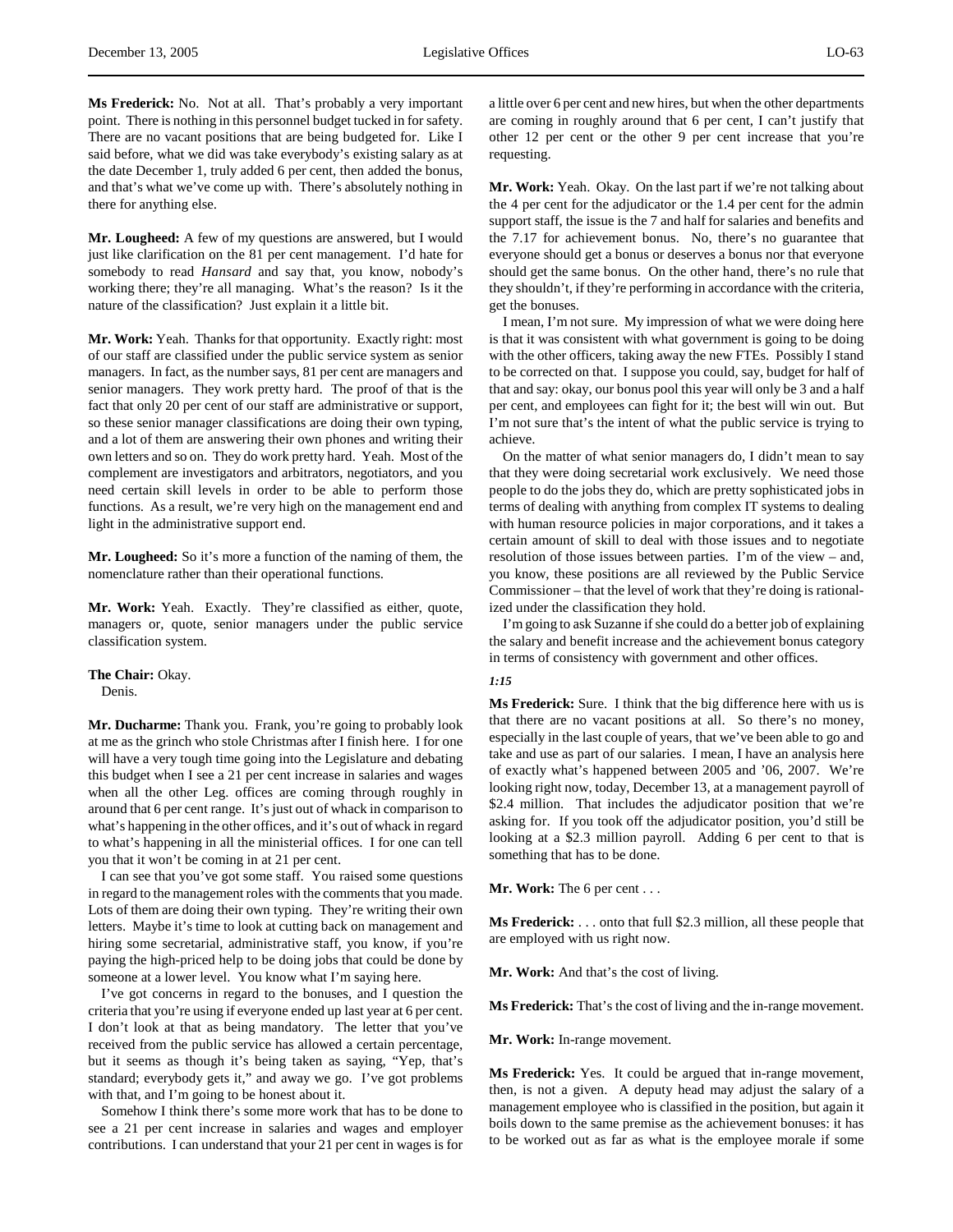people are being moved up, and others aren't being moved up. That's where, I guess, HR and the directors fall in.

Our payroll right now, today's date, would be \$2.3 million for management and about \$540,000 for admin staff. Add those two together, add 6 per cent on there, and that makes up our payroll.

**Mr. Work:** One other thing. Quite frankly, I would be somewhat surprised if other public bodies, either government of Alberta entities or entities like ourselves, are not availing themselves of whatever bonuses are available because let's face it: right now it's hard to keep professional staff. The economy is very strong. The private sector is growing rapidly. I mean, there are certain trade-offs that people make when they work in the public service. In order to keep, well, probably any staff these days but particularly professional staff, I think you have to be prepared to offer bonuses for performance in addition to the basic cost-of-living allowance and the standard across-the-board salary increase that the Public Service Commissioner has authorized in past years.

**The Chair:** I think Denis had one more question before we move on.

**Mr. Ducharme:** Yeah. Thank you. I thank you for some of those comments. Please don't take it as though I'm trying to say that your staff aren't doing their job because I'm sure that they are. It's just that it stands out here when I see 21 per cent when everybody else, the other officers, come in at 5 per cent or 6 per cent. It's a big amount, and it stands out, quite frankly, like a sore thumb. If I don't do my job as an MLA, I should get turfed out too in regards to wanting to dispense those type of dollars. So I'm saying that something has got to be reinvented in this, Frank, and I certainly will not be supporting it. It's got to be brought more into line, let's say, with what's happening everywhere else.

I want to just move on. There was a discussion that took place in regard to contract services. You mentioned in your answer that there was a lot of – I'll try and remember the proper word that you used – adjudicating, let's say, regarding the decisions that you granted. I guess I'll just ask this question: in making some of those decisions, are we pushing the envelope in terms of seeing more? Could we be a little bit more lax in regard to the judgments that come down, that would ease back in regard to the case of adjudication going forward and us spending a lot of dollars? Are we pushing the envelope in terms of some of those decisions?

**Mr. Work:** Thinking back to the matters that we've had go to judicial review, no, I don't think that I'm a particularly radical decision-maker that's pushing people to challenge my decisions because they are either surprises or, as you said, outside the envelope. It's hard to know what creates an issue like that. I think as a lawyer I'm a fairly conservative decision-maker, in fact. I tend to read statutes pretty closely to what I think the Legislature intended by them, so when I look in the mirror, I don't see myself as particularly radical or creative in terms of statutory interpretation. In fact, I've been criticized in some quarters as being a little too conservative.

For example, one judicial review involves the use of physician prescribing information. That one has been ongoing for a couple of years. I made the decision I thought was right. There is a lot at stake for some organizations in this information, and they're quite determined to have it reviewed by another court. We've gone through a number of procedural applications by them. Not something I would have predicted.

Another judicial review involved court dockets. Alberta Justice

took us to judicial review on that one. Of course, I thought it was a reasonably consistent decision with the intent of the legislation, but Alberta Justice disagreed, and the court sided with Alberta Justice on that one. It's just very hard to predict.

I would say that I think if I was pushing the envelope, we would have dozens of judicial reviews instead of two or three or, at the most, four a year because those things tend to reverberate. I know that under the FOIP Act government departments tend to analyze my orders pretty closely, and if they thought I was doing violence to the intent of the legislation, we'd really be in court a lot. We're not, but it is expensive when we go.

**Ms Blakeman:** I'm interested in your response. I think part of my issue around these achievement bonuses is that I'm at the point where I'm saying: what are they being paid for? They're now being paid a salary, they get an automatic cost of living, they get a grid increase, also called an in-range management, and now there's an assumption here that there is potentially up to a 10 per cent automatic achievement bonus that happens every year. What happened to doing your job because you're paid to do it?

I'm wondering if this isn't larger than you. Maybe, Madam Chairperson, we would like to direct a question to the Public Service Commissioner for an explanation on what's happened with achievement bonuses in that it now seems to have become part of a salary expectation. The thought that you have something called an automatic bonus is striking me as an oxymoron. That's where I'm struggling with this.

I think the best argument you've given us today is that you're running an agency in which you require highly qualified professionals for whom you compete with the outside world to get the staff in there. That I can accept, but I also look at that outside world and go: I don't see automatic bonuses in the private sector, and I most definitely do not see automatic bonuses in the rest of the public sector that is nongovernment. I keep in fair touch with the groups that I work with, and this is absolutely unheard of.

#### *1:25*

That's where the struggle is. Not that these people aren't worth it – and I think we've all stated that repeatedly – but the question of this automaticness of a bonus system when they are already getting a cost of living, which lots of sectors still don't get, and they're already getting an in-range, a grid movement. You know: you've been there for so many years, you're supposedly more experienced and therefore more valuable, and therefore we pay you more. They're already getting those two things, and now there's an achievement bonus above and beyond that, and it seems to be an automatic. You assume – and you stated, unless I misheard you – that all staff will receive some form of a bonus, whether it's 1 per cent or 10 per cent. That's where I think this issue is coming up for me.

**Mr. Work:** Okay. Thanks, Ms Blakeman. On the last point first, I don't think I would want to say – if I did, I shouldn't have – that everyone necessarily gets the achievement bonus. As Suzanne said, it's a pool you have to hand out to those who do merit an achievement bonus, so some people may get more; some people may get nothing on the achievement bonus.

I very much appreciate your point that this may be something bigger than all of us in that I think it is. I think there's been a great deal of significant movement in terms of the public service and how the public service is remunerated. I'm not qualified to speak on that because all I really know other than the documents we get from the public service personnel administration office is what I read in the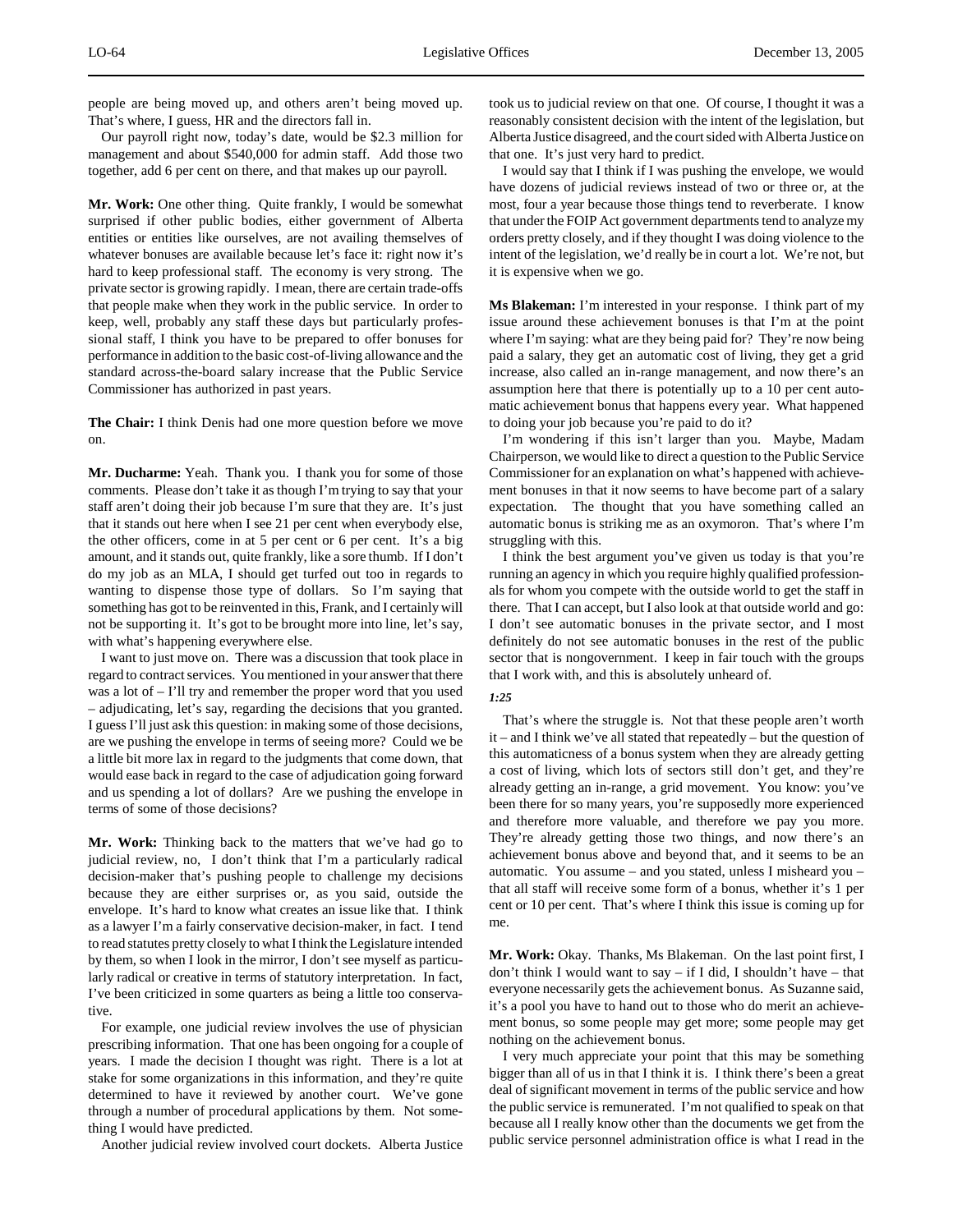papers. But you will recall that earlier this year – was it mid-year? – a task force struck by the Premier reported that senior public service salaries were grossly out of whack with the private sector. As I recall, the deputy ministers received increases in the order of 27 per cent. That, I think, is part of this whole package that I'm looking at to try to bring the public service into line with, I suppose, the market. As I said, I'm not qualified to say if that is so or not, but from what we're aware of, this is the way it's going as far as personnel administration within the government of Alberta. We're trying to stay close to that just because we tend to hire people out of the same pool of employees.

For example, I know that as long as I've been working in the public service of Alberta, since '91, once someone came into a certain salary range – and we talked about being a senior manager – and you got your salary of X dollars, historically you've never been able to move from that salary that you were given. You'd get your cost-of-living increases, but there was no what they call inrange movement unless your job got reclassified to a higher level. That was the only way you could get a raise.

I see what's being done here as an attempt to address that, to allow people to get raises as well as get performance bonuses. Beyond that, the rationale for it, how it's justified, I'm not in a position to speak authoritatively.

**Mr. Magnus:** You know, I think we're going around in circles with this a bit. I'll let it go.

**The Chair:** Is there anyone else here? I've got no one left on the speakers' list.

Okay. Well, on behalf of the committee I'd like to thank both Frank and Suzanne and wish you a very merry Christmas and all the best in the new year.

**Mr. Work:** Thank you. And to you as well.

**The Chair:** Talk to you soon.

Our next presentation will be the office of the Auditor General. We'll just take a two-minute break here.

[The committee adjourned from 1:30 p.m. to 1:34 p.m.]

**The Chair:** Okay. I'd like to welcome Fred Dunn, Auditor General, and Patty Hayes, senior financial officer. We look forward to your presentation. I'll just pass it over to you.

Thank you.

**Mr. Dunn:** Thank you very much. Hopefully, everybody has the package that we sent out. It's a three-part package. I'm going to flip through the slides at the back. Hopefully, you've had a chance to read the first two sections, the business plan and then our budget. We're going to use overheads at the back to very briefly walk through the business plan. I'll do that front part, and then Patty will be doing the back part, on the financial statements.

Just as an introduction, why is Patty our SFO? Patty is from our professional ranks, so Patty was a senior principal in our office and was 13 years in our office. Indeed, two issues. With the additional amount of work that was coming into our office around some very sensitive issues, which took me out of the office quite a bit, I needed somebody who could be able to sit back and make sure that we're running our office efficiently and effectively, that oversight, but also Patty in her own career choices would like to make her way over into the public sector as an SFO. This presents a very good training opportunity for Patty, and that's why she has chosen to take on this role within our office.

Going to the last part of that handout, if you'll turn to the flip charts, I'll very quickly go through these. I'll do the first eight, which will give you a background in answering your questions around our business plan and the challenges that our office is facing.

If you start out on slide 2, you'll have seen this before because our mission hasn't changed at all, the dual focus, which is to make sure that we "propose solutions for the improved use of public resources," thus efficiency and effectiveness, and "help to improve and provide assurance on performance reporting," thus the financial statements and the performance measures that you rely on in your deliberations, certainly, at Public Accounts. You can rely on that information as being accurate.

On page 3 under Change and Renewal: Challenges is something we were talking about a little bit over lunch. There is a substantial increase in costs of professional accounting services. This affects my office both internally, for our own staff, and also from my external resources, which I use as my agents, which do a lot of work for us when we cannot staff it all internally and also for seconded staff.

Patty, you've met with most of the agents, and we've run into some very significant requests for increases. They're running into very sizable salary changes, and I think we're hearing numbers like a 25 per cent increase in their overall salary changes out there. So this is causing quite an impact on our office.

My institute just completed a CA compensation survey, that I received the other day, and I'll just quote from this. I thought it was rather interesting that the average compensation in Alberta – this is for a chartered accountant – has increased since 2002. The average compensation is \$166,000. A good time to be a chartered accountant. The median compensation has increased to \$117,600 from \$101,000.

But this is what scares me. The survey also reported that the average compensation for a new CA in Alberta – that's an average compensation for a new CA; that's a person who joins our office with two years of experience, and then they pass their uniform final exam – is \$67,700. We pay them approximately \$50,000, but it rises steadily each year and jumps after five years to almost \$110,000. That's seven years. We can compete up to about the first five, six years, and then we're into a whole different ball game around remuneration to the staff. So it's had quite a dramatic impact on the salary levels within my office.

The second-biggest challenge is the succession management. Some of you will know Ken Hoffman. Many people know him from Public Accounts. Ken retired at the end of October, and we have had him on an interim contract to the end of December to be fulltime. Ken is the third AAG to retire in the last three years, and that's a lot of experience. He had 36 years with our office. I'm entering into a contract, I hope, with Ken. We have yet to finalize the negotiation. Hopefully, we'll be able to retain him on 400 to 600 hours – that's about a third to 45 per cent of a year – in order to bridge the time so that we can develop internally someone else to take on those roles as an AAG.

In succession management it's important for my office to be able to develop people up through the ranks, obviously up to the level of the officer. I'd like to think that we could develop a person that could be considered by the committee. I know you raised this at one time, Laurie, that it's the committee that has the choice of who becomes the officer. I'd like to think, though, that we could make sure that we have succession up through there, that there could be somebody considered, but it's up to you to choose as to who it would be. At least, we have to make sure we've got all our AAG levels and principal levels down below properly staffed.

We've had professional staff departures: four principals, which are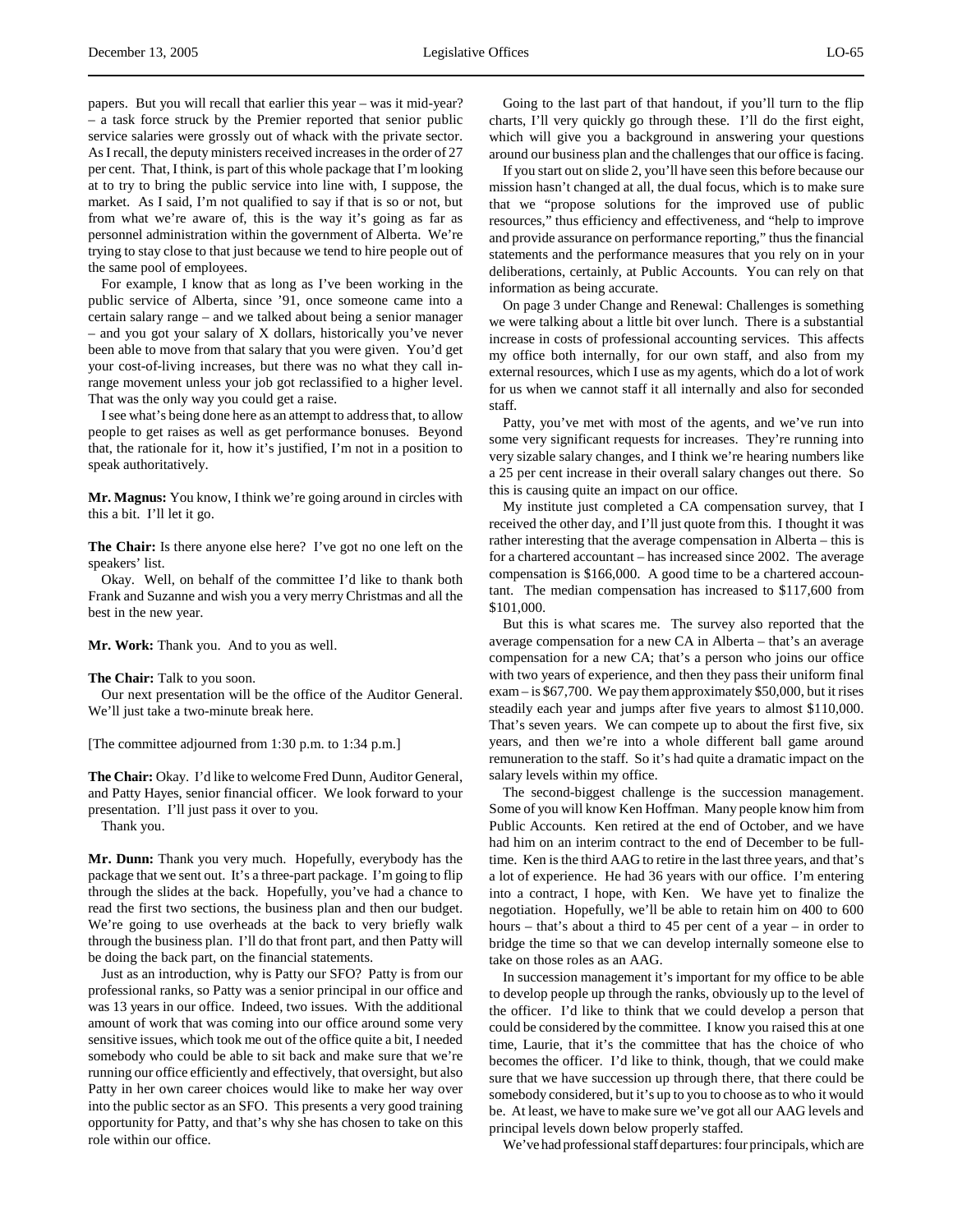really the senior people in our jobs – those are what I would call engagement leaders, or the partners, from my private-sector days – four managers, and then it says 11 staff auditors, but we just had another resignation yesterday, so it's 12 since January 2005.

#### *1:40*

I used to write to the chair about the changes in the staff over the last couple of years, but I haven't this year. The departures are primarily to the private sector. Historically we used to try to encourage them to leave into the public sector. It used to be that we would get two-thirds to go to the public sector, thus the agencies, boards, and commissions, the RHAs, the postsecondaries, and that type, but it's turned around that it's more than two-thirds. It's probably 70 per cent now to the private sector because of the increase in their needs, the private sector's need, and the rates of pay. The biggies out there – Enbridge, Enmax, EPCOR – are the ones who are building up all their staff, and that's where our people are going. They're seen to be very desirable.

The fourth area, then, of the challenges is the continued compliance with evolving professional standards. Certainly, quality control in the whole of the auditing profession is very important because of all the collapses there were in the private sector. What this results in is more documentation of our senior people on the job. I think we run a very, very good office – certainly, based on my experience, very, very good – but it is going to take a little more of my senior people's time.

New accounting standards. You're somewhat familiar with this. The reporting entity is growing, which means putting it all together for the public sector. Alberta will not comply with this and will be offside for one year. We're hopeful that Alberta will be onside by the fiscal year ending March of '07, but we'll be qualifying the financial statements for March of '06.

Then increased accountability and reporting on the effectiveness of internal controls. This is known in the private sector as SOX 404, if you hear that, Sarbanes-Oxley 404, reporting around the internal control. In fairness, it's not legally required in Canada, but it's going to come in through the multilateral instrument. The securities commissions are bringing this out, 52-111. Many of our publicsector clients want to adopt it. The ATB is on record and have publicly announced that they want to adopt it, the WCB wants to adopt it, and the APA wants to adopt it, forcing our staff to be prepared to help them be able to make that certification. So we have to stay up to date on those challenges.

The opportunities. My whole strategy within the office is to build from within: hire, train, and then develop from within. This strategy was started in 2003 and is now just about to produce results. We are tight at the senior level, which will be about level 3 and level 4 in our office, but we are in better shape than many of our private-sector firms, the people that I have to hire as agents. They are very short of staff. We are in good shape compared to them, but we can be in better shape in the future.

In our promotions to replace those departures, we have promoted from within a couple of principals, six managers. We've had some success by hiring into management positions in the specialized services, our forensic and that sort of thing, from outside. We do hire in new students every year. Of the 21 new students, 13 are fulltime. I'd like to hire in approximately 15 each year full-time. We're at 13 full-time. Then the rest of them are co-op, where they go back to their respective university for further education, and then hopefully at the end of the day they'll be able to be recruited fulltime into our office.

Currently we have 43 students in the CA program. You'll see down in the next two bullets what the impact has been, where we talk about the number of writers that we've had. In 2003 we only had five people address the final exams, of which four got through. Then you'll see that we had 17 in the current year, and we had 14 get through. Our office has continued over this period of time to exceed the national average and the provincial average on the success rates. So we can train good people, and we're building up that strengthened complement.

#### **Mr. Magnus:** How many times can they write?

**Mr. Dunn:** They can write three times, and unfortunately in our unsuccessful rates here we have the same person three years in a row being unsuccessful. Other than that, we have done exceedingly well getting people through the exams.

Flipping over, other strategies that we follow are through our business plan. We've got to match the senior skills to more complex portfolios. Clearly, when I have a complex task, such as the Fort McMurray land sales or the ASC, I need strong senior people to be able to handle that. The other aspect we're looking to is to continue to increase our efficiency, which allows more staff resources to go to what we call the systems audit, which includes those special reports.

In addition, through our priorities we must be seen to respond effectively to the new professional standards. Our office is expected by the various entities that we serve to know all the rules and to be on top of everything, and indeed we assist many of those organizations in understanding the rules. How we do this is by training and mentoring staff. We focus on not just their accounting and auditing, where they'll be good accountants, but also on their communication skills because you expect well-written, plain language reports, so their written skills, their verbal skills, and their listening skills. In turn, we're also focusing very much in our office now on leadership skills, where they can develop and mentor people.

I'm over on page 6 now. This is a recital, again from prior years, of the two core businesses: assurance work and systems work. The assurance work, for everybody's understanding, is our financial statements work, when you get the financial statement with the audited opinion on it with the various targets and performance reports, which are on the front section of the ministry annual report, when we look at that and make sure that those things are properly and effectively reported. Then we have other compliance work for pension compliance and grant compliances and that.

All that assurance work takes up approximately 70 per cent of our resources. We have moved this from 80-20 per cent to 70-30 over the last couple of years. I would like to keep it at that because that means that for our systems work, which is under sections 19(2)(d) and (e), which is all the work that we do around recommendations for improvements within the processes and systems, whether it be of ATB or whether it be of one of the departments or the universities or an RHA, we've managed to get our time and resources up to 30 per cent of the total office costs.

But as the last bullet says, the real challenge is to keep those senior special skills, which are more experience, business process skills, those good communication skills, and then people who understand how a control system should be designed and properly implemented. We are still at 70-30, and I would really want to be able to maintain that relationship.

Over on to page 7, then I will stop and turn it over to Patty. Our business plan 2006, a similar design as in prior years, lays out our targets and performance measures. Hopefully, you've had a chance to go through our performance measures and that on pages 4 to 7.

What I call the accountability loop, which is our business plan, strategies, priorities, and targets, comes in in the document in front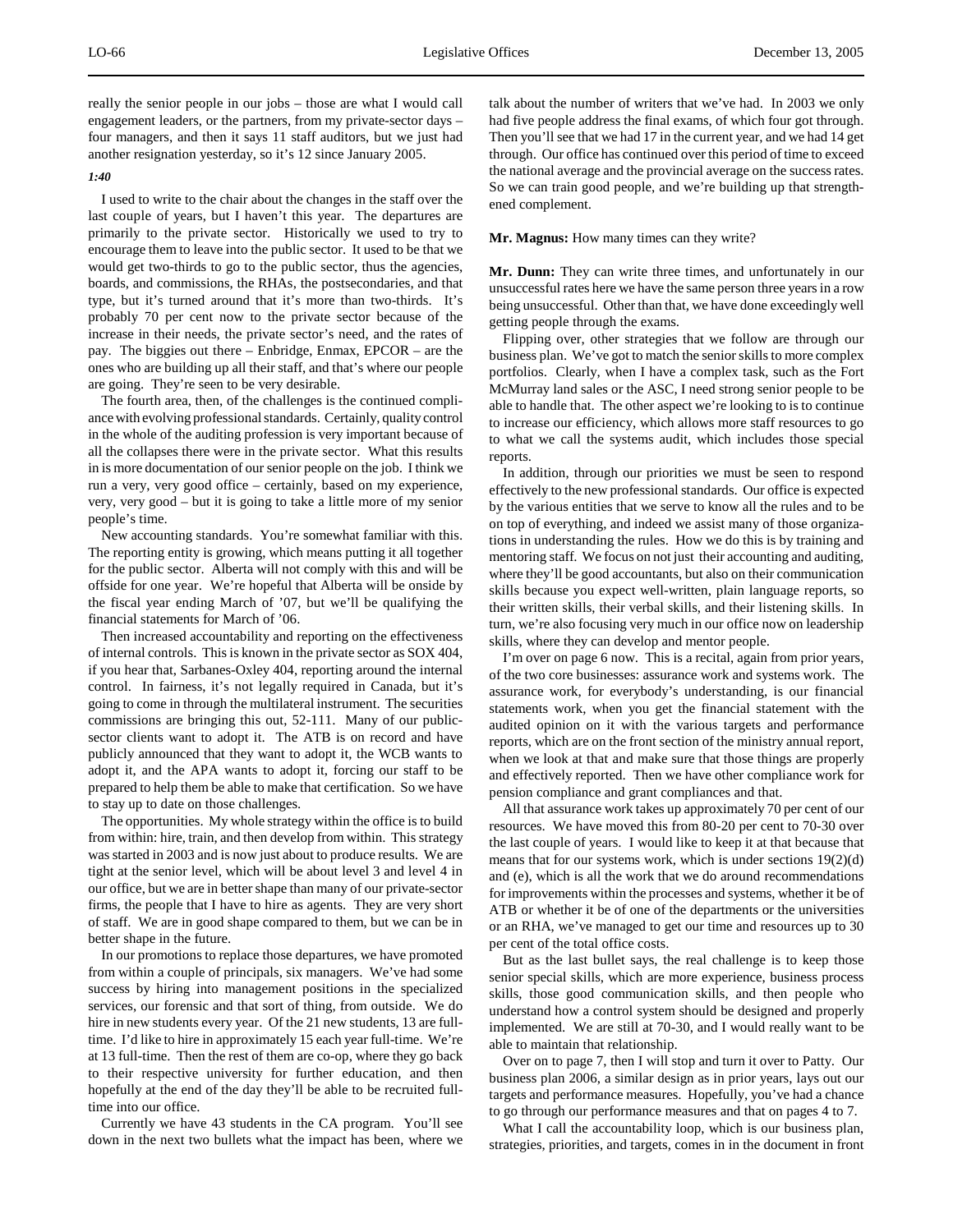of you. We then request the budget to make sure that we can accomplish those strategies and priorities and then report back to you in our annual report, this big thick one that everyone gets a copy of, which then shows our actual results. As you know, the financial information that is at the back end of this report shows our actual results with our variance discussion against what we had requested and how we managed to consume and use the resources there. That comes out, as I say, in the annual report, and you'll see those page references there around what has been the accountability for the prior year.

I'm going to stop at this point and ask if there are any questions before we actually get into the numbers around what our budget submission is.

**The Chair:** Okay. Well, I'll tell you who's on the speakers' list, and then maybe just say if you're okay waiting to the end. I've got Dave.

**Mr. Rodney:** I'll wait to the end.

**The Chair:** Richard Marz.

**Mr. Marz:** I'll wait to the end.

**The Chair:** Ivan. Richard Magnus.

**Mr. Magnus:** I'll go after.

**The Chair:** Okay. Just proceed. Thanks.

**Mr. Dunn:** Okay. The budget request, which is summarized here, obviously refers to the second of the three items which are in this package.

Patty, you're going to go through the reassessments.

**Ms Hayes:** Right. Thanks, Fred. On slide 8 we've summarized for you our budget request from last year and our budget request for the following year. Overall we're asking for a 5 per cent increase in operating expenses and a 27 per cent decrease in the capital budget. Some of the details are in your second section of the packages, as Fred described.

I'd like to go through slide 9 with you just to walk through the significant changes, mainly, as Fred mentioned, the increase in our budget as a result of the escalating professional accounting services costs. As Fred mentioned, there have been some significant increases in the province, and we're looking to do our best to try to retain as many accountants as we can, so we try to keep our salaries competitive.

The first things I'll speak about are the salaries and wages. We're looking to increase those in the next year by 6 per cent, and that breaks down to a 3 per cent cost-of-living adjustment and a 3 per cent merit increase. I should mention that within the 3 per cent merit increase some of the folks at the lower end receive higher than that – that's where we're really facing the pressures – but overall it works out to be a 3 per cent increase.

**Mr. Magnus:** Are you interchanging merit and bonus pay?

**Ms Blakeman:** Achievement bonus pay?

*1:50*

**Ms Hayes:** The bonuses would be a part of the merit, yes.

**Ms Blakeman:** What about the in-range?

**Ms Hayes:** That's part of the merit as well, yes, the in-range and the achievement bonuses: 3 per cent overall. But as I said, some of our lower levels, our CA students and such, we're seeing 8 to 10 per cent increases for them, and some of the higher levels and the corporate side of things are lower.

**Mr. Dunn:** In order to average out at 3 per cent, clearly our senior people aren't going to get the second 3 per cent to the same amount.

#### **Ms Hayes:** Right.

Overall our average salaries for the current year are going to be about \$70,000. Compare that with the salaries that Fred was quoting. With this budget request they would move to \$74,000 on average. That increase is in line with the increases that have occurred since 2002 in Alberta. We've seen the CAs increase about 16 per cent since 2002, and we'll be at 13 per cent, so compared to ourselves, we're increasing proportionately, but as Fred mentioned, we don't compare to the private firms.

The next part of our personnel increase relates to temporary audit services. That's when we need to go to the firms to fill peak time requirements and vacancies that are unexpected. It's partially due to the price increases for the temporary staff – we're seeing those to be between 10 and 15 per cent – but the majority comes from an increase in the number of hours that we're going to be using temporary staff for this coming year. We have 16 people who leave in the summertime to go and write their professional exams, and we have two maternity leaves in the senior management ranks, so we need to fill those with costly external people.

The third part of that is our agent budget. We're actually seeing a decrease in that this year. We're using our internal staff to a larger degree to do that work. We've also had a few large systems audits that we're not going to be using agents for again. The seniors' report, for example, consumed a large amount of agent hours. Now, the decrease in hours is offset by a fee increase. We're seeing probably about 8 to 10 per cent in fee increases for the agent hours.

As I mentioned before, in the previous section on page 3 there are more details on the analytics between last year's and this year's forecasts. I'd be happy to take your questions on those in a moment.

Just to let you know, for the targets for '07-08, '08-09 we generally did about a 5 per cent increase with some specific increases for areas that we know are coming, like a laptop fleet replacement in '07-08. That's how we set those targets.

**Mr. Dunn:** That's for the capital.

**Ms Hayes:** Correct.

Over on slide 10 . . .

**Mr. Dunn:** This is the Denis Ducharme slide.

**Mr. Ducharme:** You used to be good.

**Ms Hayes:** Historically, yes, we've seen funds being returned. This year we're forecasting that we're managing pretty close to budget. We don't expect to be returning funds. Of course, for the following year we would expect to use our full budget as well.

On page 11, this slide ties into appendix A of the second section, basically just ties into the core businesses and shows the proportion of costs. As Fred mentioned, our target is 70-30, and so far we're tracking close to that. Our goal is always to try and decrease the assurance side of things so that we can free up people for the systems audits.

On page 12 we included a slide just to give you an idea of some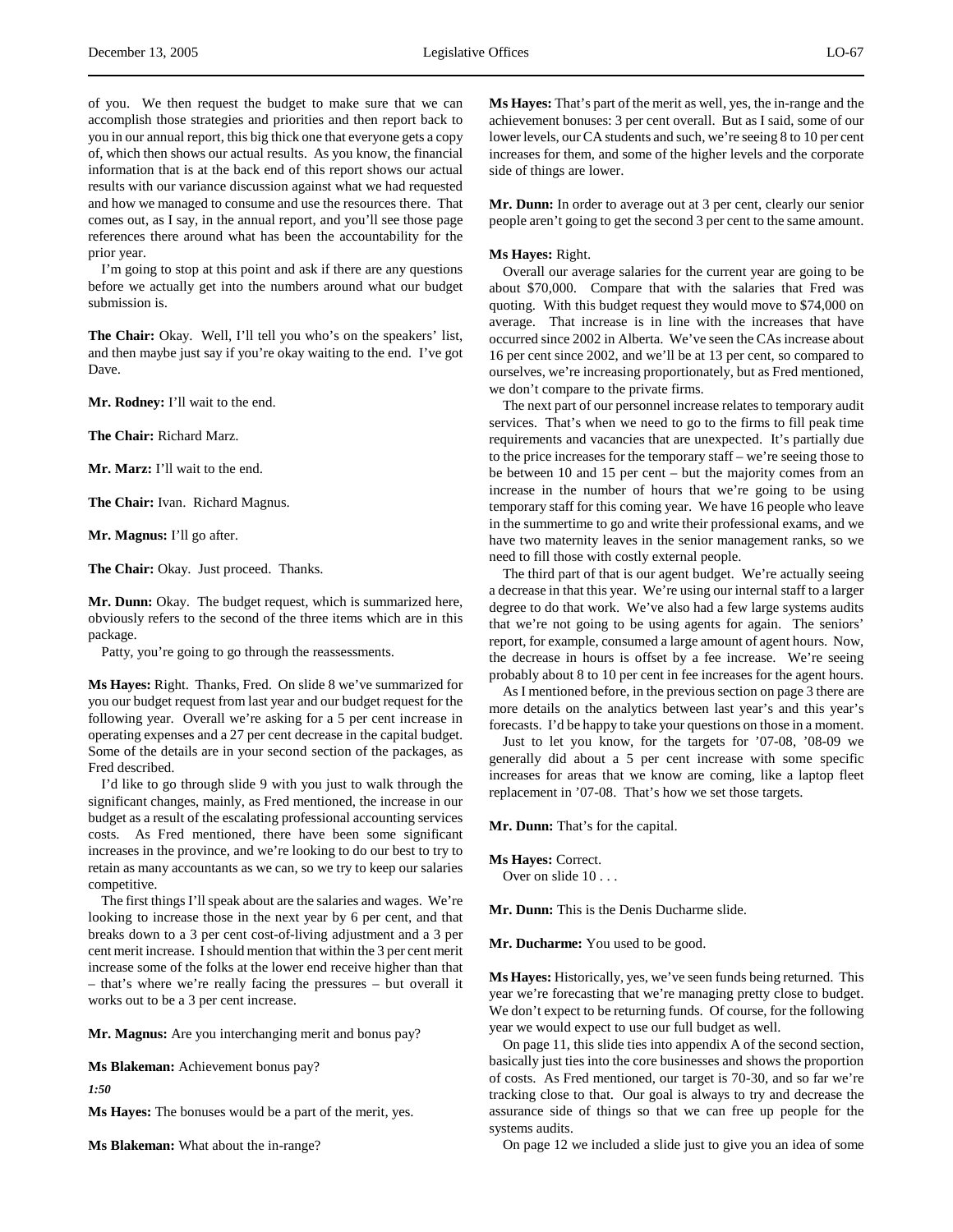of the more significant systems audits that we're planning to report on in the budget year to which we speak. The work is currently under way in some and soon to start in others. We will have these items be reported in our 2006 annual report next fall.

With that, I think I'd like to turn it over to Fred.

**Mr. Dunn:** The purpose of the last slide is just to show you where our office will be going for some of the larger areas of systems work. This is the 30 per cent resource. Items that I certainly am quite interested in and have been directing our office on are looking at areas where they affect Albertans, where Albertans are vulnerable. That's why the seniors' work. I want to also look in areas around ethical behaviour, governance, those sort of things, and, as I say, matters that I think most of us as individuals are very sensitive to, that talk about child intervention services, et cetera.

Some of these were requested of us. I'll be straight up that food safety and drinking water are created from our own interest but also supported through the Department of Environment because of their Water for Life strategy.

Child intervention was requested of us after a debate with the previous deputy. The current deputy is very, very much interested in making sure that the standards are set around child intervention, monitoring, and then what do you do if you find an issue, the reaction to it. They want to get a good reading on that. Plus, we also have an interest to get into the DFNAs, the designated First Nations authorities, and what is happening on those as child care deliverers. I'm looking to try and work together with our federal counterparts on that, and we're trying to get an alignment between their funding arm, the provincial standards setting arm, and the First Nations delivery services. This is an area that we'll be spending some time on this year. Of course, it's going to take us throughout the province.

The other one you'll see is some follow-up and ones that you're probably familiar with through the media, where there's been some interest around areas such as the revenue forecasting and the capital planning. So those are ones that we are going to be looking at this year. Many of them are already being planned and agreed to with the various departments and ministries that are being affected, and our teams are being set up to execute that work.

With that, Madam Chairman, we are finished with our presentation and would now look to any of the questions.

**The Chair:** I've got Dave and then Richard Marz.

**Mr. Rodney:** Thank you, Madam Chair. Thanks to the both of you and everyone in your department. I've got friends and relatives in this industry, both in the province and outside the province, in public and private, and I have a real appreciation for what you're going through.

My first comment refers to the very last slide, and it's the third last bullet, revenue forecasting. I suppose this is just a note of encouragement. As you know, so many departments draw funds from Albertans, and this is a big chance for Finance, Energy, and Gaming to give back. I know that part of our mandate is to make sure that Albertans are getting their due, so I'm very much looking forward to that being a very important core business. I suppose we could have had bullets on each of those and perhaps more. I'll just encourage you to have your people look deep there, and that could solve a lot of other problems.

I'll refer to the second section now, your budget, page 3. I did have the preamble saying that I can appreciate where you're coming from. I guess that you won't hear me complaining about decreases that we see in items 4 and 6 and 8. That's great. I do think it would

be out of order for us, though, if we didn't ask about double-digit increases. I know that you're probably expecting this. Item 3 is 45 per cent, item 5 is 41 per cent, and item 7 is 46 per cent. I have read the explanation, but can you help us feel better in understanding and appreciating and being able to sell that these indeed are increases that are very appropriate and accurate?

**Mr. Dunn:** Okay. Maybe I'll start out, and then, Patty, I'll look to you to supplement. Let's start with the temporary audit services. If you go back to your page 1, which lays out where we were with the current year's actual budget, then next year's estimate we're talking about.

We were going to try to grind down temporary audit services. That was our intent. You can see that in the budget for the current year we're at \$815,000. We were trying to get that down. What we failed to appreciate at the time we set that budget was the impact when you have 17 people writing the exams and taking three months off. We had to supplement that time, that period, with some expensive additional resources. That together with some untimely losses of staff meant that we had to rent in staff on a very short-term basis that was very expensive per hour.

We expect that we will start to bring that under control if we can retain some of the students that we've got, this massive number of students coming up through the ranks. If we can retain 50 per cent of them, we can bring that under control much better. So you'll see that although it's fairly high as a percentage, it's because we had a very low budget the previous year. We were not able to achieve the reduction that we thought we would, but by way of the actual we're going to be going down. It's budget to budget that we're going to be much higher on that one.

Patty?

*2:00*

**Ms Hayes:** No, I have nothing to add. That's exactly right.

# **Mr. Dunn:** Okay.

From page 3 you also talked about travel, number 5. We have encouraged our staff to get out to the various departments and locations, et cetera, around the province. We would like to try and be as efficient and effective as we can. However, many of our senior people, which includes myself, are spending a lot of time out of the office at different locations. I had to spend a fair amount of time, obviously, down in Calgary this year, and we incur the flight and the accommodation costs there.

Coming forward in the future, we also have these two big ones, the ones that are going to be dealing with the PDDs and the child and family services. We're going to be doing a lot of work through the PDDs. We have to go to all nine regions and the same with the child and family services. Our people are going to be spending time outside the centres of Edmonton and Calgary while we're at those, and there's going to be both the travel and the accommodation for that.

Are there any other ones? Those are just two of the big systems.

**Ms Hayes:** Those are the two big ones. You know, they're budgeting \$40,000 each for travelling costs, so that's a big chunk of the increase just to complete those two audits.

**Mr. Dunn:** But, as you know, Dave, if we're going to do the DFNAs, we've got to go to Hobbema and other places like that.

**Mr. Rodney:** Sure.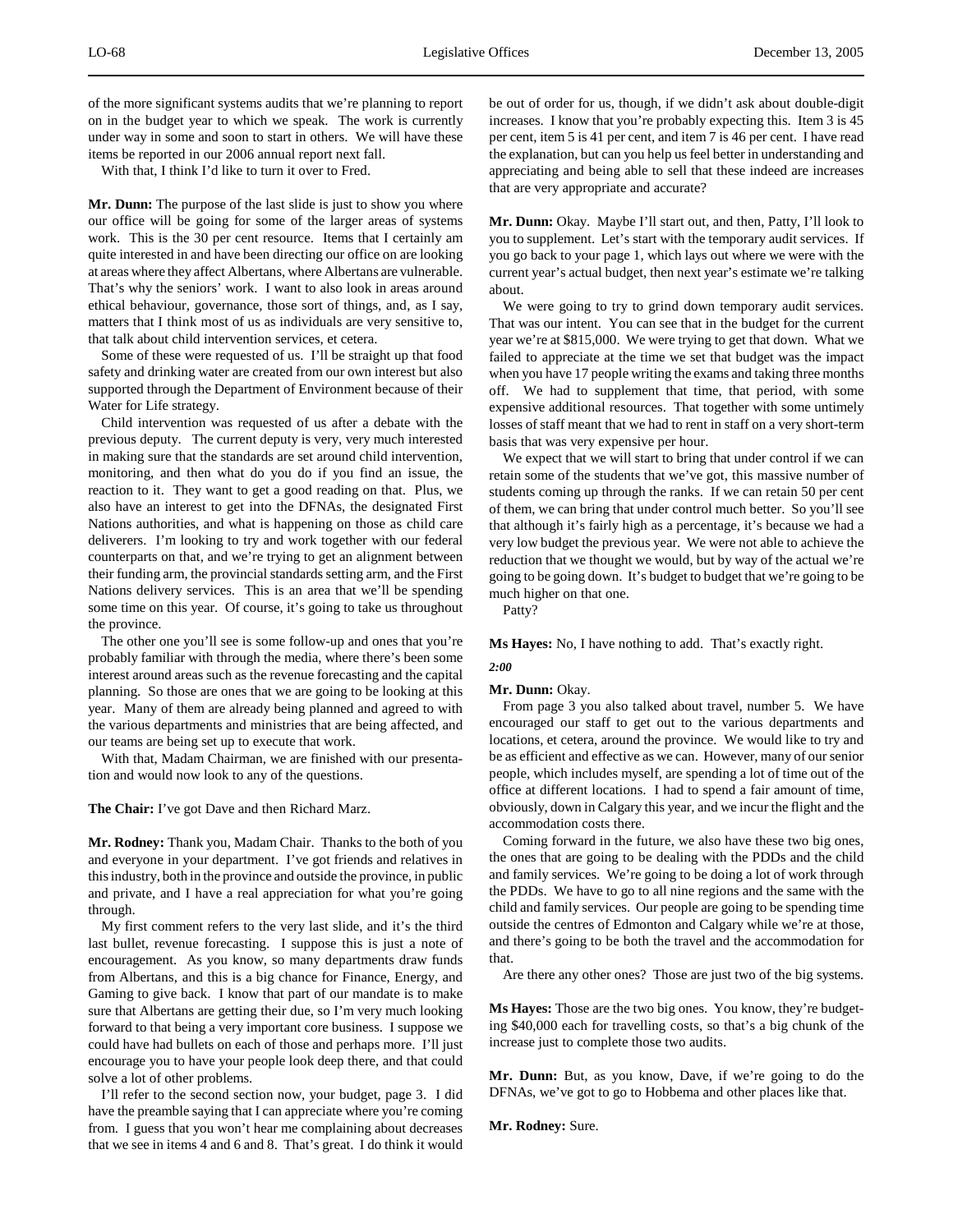#### **Mr. Rodney:** Sure.

The last one was number 7.

**Mr. Dunn:** On the other one, number 7, I'm going to turn to you, Patty, because this is a switch within our office as to how we're doing some of our internal printing.

**Ms Hayes:** Basically, it was just an upgrade in the type of equipment we were using so that we've got now one machine that scans, prints, photocopies, the whole nine yards. Instead of having multiple units, we've got two big ones, and they're infinitely faster than the previous system. So it's a big increase in terms of percentage-wise, but cost-wise it's really helping us out.

#### **Mr. Rodney:** Thank you. That's all.

**Mr. Marz:** Basically the same question, but in addition employer contributions you've got listed at 13 per cent, and your explanation is the management and employee pension plan of 5 per cent and supplementary retirement pension plan of 1 per cent. Where does the other 8 per cent come from to make up the 13 per cent?

**Ms Hayes:** Because it's based on salaries, once your salaries increase, you've got that double effect there.

**Mr. Marz:** Relevant to the temporary audit services, it seems like a high number for people to be off writing professional exams. How long a period of time is an individual off doing that?

**Ms Hayes:** Two months.

# **Mr. Marz:** Two months.

**Mr. Dunn:** Again, I'm going to speak on behalf of the students on that. This is their whole career to that point. This one examination, known as uniform final exams, which is written across the country simultaneously, is the culmination of everything that they've worked for, and it's very important to them.

The private sector generally has a slow period of time in the summer months, and the private sector grants their staff a fair amount of time off. We encourage our staff to stay on the job as long as possible, but once the end of June comes, which is the end of kind of the financial reporting period, July and August is preparation to write the exams in September. Most of them, with their colleagues from school days working in private-sector firms, want to be putting as much time, effort, and study in there. We, obviously, provide support for them while they're off through courses and mentoring and training, and the results have been very good. You don't want them to not succeed. It costs us a lot of money if they don't succeed, but it really is, obviously, career changing for them if they're not successful.

So, yes, it is a big commitment that our office makes on their behalf to get through. But if we can be successful and get them through and get them into the public sector, whereby they go serve in the public sector, whether for another ministry or department, then we've really achieved an awful lot because that's helped the public sector do their recruiting at a relatively inexpensive cost.

**Mr. Marz:** Does the bulk of that cost pay for the replacements while they're gone or to supports for them?

**Mr. Dunn:** The bulk is for their replacement.

**Ms Hayes:** That's correct.

**The Chair:** Ivan and then Richard Magnus.

**Mr. Strang:** Thanks, Madam Chairman. To Mr. Dunn. I guess the big thing is that I'm impressed with the aspect of your increase in salaries for 2006-07, but what I'm wondering about is that when we go back from 2004-05 to '08-09, we're at a \$2.394 million increase. You sort of give an explanation about the aspect, number one, of an increase in the workload and the cost for staff. I'm just wondering because that's quite an increase without really any increase in staff.

I guess the other thing that I was looking at was under your technical services. On that, is that computerized systems, or what are you really talking about? Or is that the aspect of what you're jobbing out? I might as well be straightforward; I never do it any other way. I've often wondered why computers can't be capital. It doesn't make any sense to me why we don't have that as capital when we're moving into the age.

**Mr. Dunn:** Okay. I think I've got it. If we turn to page  $1 - you're$ talking about salaries and wages – indeed we were a little off on our budget. But if you go between the actual of the '05 year, which was \$8.4 million going to \$9 million, I think your challenge is that we're going up to \$9.8 million and then \$10 million. So I think you're saying: how are we going to handle the increase in the future at only 3 or 4 per cent? How are we going to handle that?

We're getting to a certain level with building them up from the bottom, you know, these 17 students who wrote the exams. If we can hold onto them, we've made the big changes. We've made the cost increases for them now. We don't have to go through it more so in the future. Many of our senior people, though, have hit the upper ends of their ranges, and they won't be getting much in the way of increases other than whatever the range changes by, which is what we expect will be about a 3 per cent increase through the public sector. That's all they will have.

Around technology. Technology is, yes, the computer services within our office to run the office, et cetera, and many of those come through the chargebacks to us from RGE.

Patty, maybe you can help on the charges too. We use Imagis all the way through.

**Ms Hayes:** That's right. The bulk of those costs are actually Imagis costs that are just charged back to us from the ministry of restructuring.

**Mr. Dunn:** When you talked about technology being capitalized, the computers our staff use to do their work, record their time, all the rest of it, are capitalized. That comes through the capital budget. As Patty mentioned, you can see the ebb and flow when we replace the fleet of computers. But the other ones, the actual cost of running the office through Government Services, are charged across to us as the other technologies.

**Mr. Strang:** Okay. Thank you.

**The Chair:** Richard Magnus and then Denis.

**Mr. Magnus:** Thanks. I always love to get the Auditor General in front of us. Interestingly enough, when you talk about your difficulty finding people to work anymore, I needed a plumber last week. He wanted \$65 a hour and references. If I didn't give him the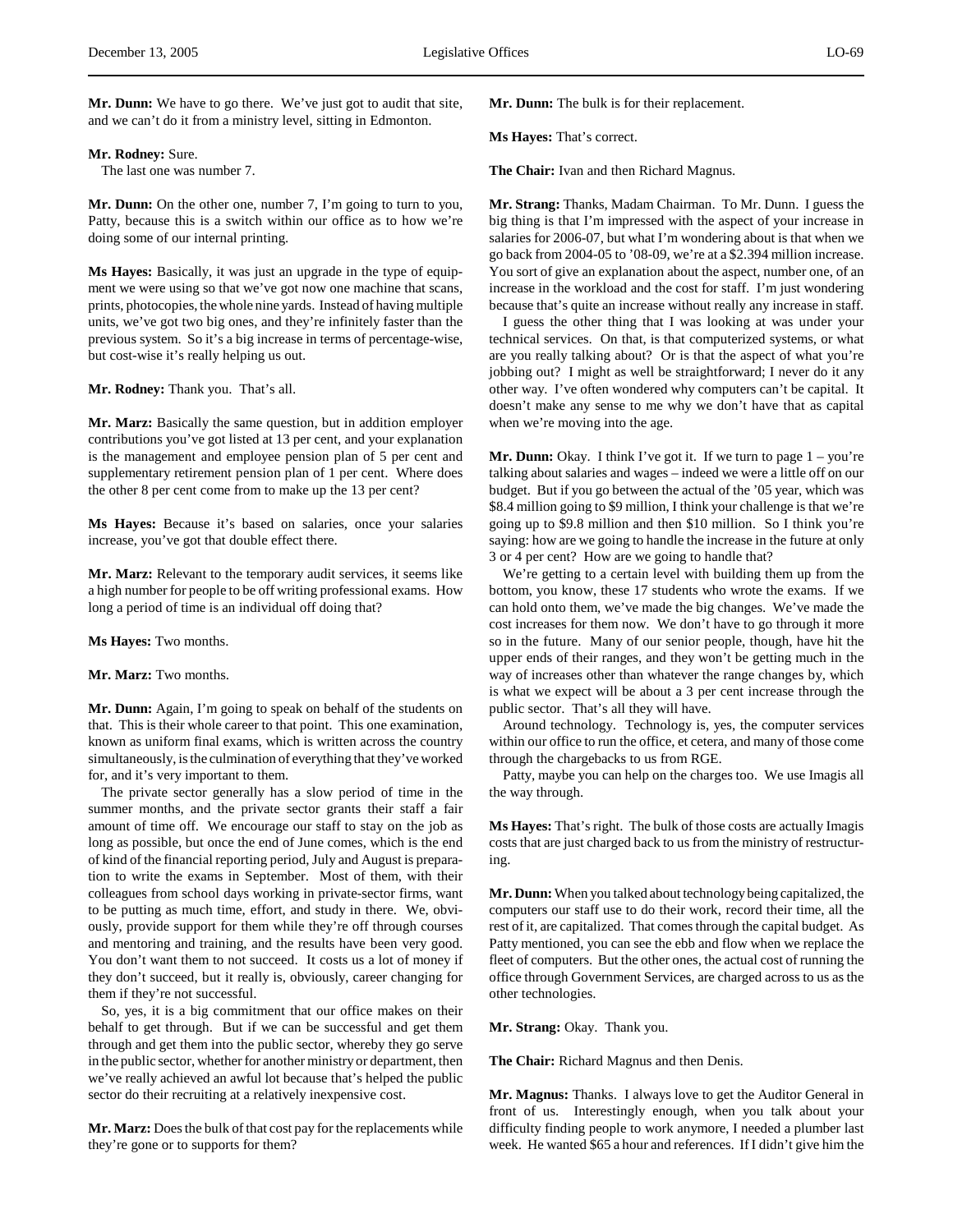references, he wasn't coming to the house. This wasn't one plumber. The third plumber came because evidently I had the right reference for him.

**Mr. Lougheed:** That was harder than coming up with the money, eh?

# **Mr. Magnus:** Oh, listen, it was brutal.

Anyway, just as an aside, your LTC report was bang on the money. I've been fooling around with long-term care for years and years and years, but that report was right on.

As far as your budget, frankly, I think they know how to make CAs in charge of everything. I don't know why governments always make engineers in charge of departments, but they should make CAs because pretty nice budget. There's just one little thing that bugs me on this. When I look at the definition of what an assurance audit is, because I didn't know until I read this thing, it's just discovering whether the performance reports of government organizations are credible. But you've only got a 71 per cent success rate in finding out if you're credible. I guess that is the way I'm reading that.

**Mr. Dunn:** You're looking at one of our performance measures?

**Mr. Magnus:** Yeah. On page 5 it's just under Budgets there. It talks about "the percentage of assurance auditing projects over 200 hours completed within 10%" of the budget. You're only at 71 although you're looking for 90, which seems like kind of a spread. It just strikes me that your performance evaluation of yourself is about 20 per cent short. It's a small point.

**Mr. Dunn:** No, it isn't. This is near to my heart.

# *2:10*

**Ms Hayes:** No. It's a big point. Absolutely. A big part of what I see my job to be is to put in place systems and give people information so that we're able to manage those costs a little bit easier. I think that I'm trying to bring everybody's attention to the importance of this. One thing that we've discussed in our office is that when we take in a lot of new students, we have to keep them busy, you know. It would be nice if everybody had five years' experience, but we have to take in the new people. So we've made that commitment, and when we do that, the audit hours go up. Unfortunately, you haven't always budgeted that way, so there are some penalties that come into the system that we consider acceptable because we've got a different goal. That doesn't change our target. We're still aiming towards our target.

**Mr. Magnus:** That's what I'd do. I'd lower my target just a bit to try and get closer.

**Ms Hayes:** We don't want to do that. But, you know, it's just a matter of getting people to set more reasonable budgets, actually, in the first place.

**Mr. Dunn:** I'm going to pick up on this. Being very serious, as a businessperson this was most critical to us in the private sector: your staff utilized, you could sell them out to your customers, and you could collect it back. They were very efficient.

Because we have been taking so many people in at the bottom end, we want to make sure our senior people budget the number of hours it should take to do the work. But, as Patty says, there's no sense having a person sitting idle in your office. It costs me the very same amount of money. Put him or her out on the job and train

them. So there is an on-the-job training aspect. We expect that that will translate itself into very efficient, effective people once you get them up through the ranks. That was the penalty we had to pay for the two years where we did very heavy recruiting – we started in 2003; I joined in 2000 – to take those two years to get them up through the ranks. We ended up having more time on the jobs on an hour-by-hour basis comparatively than what we will be doing in the future.

# **The Chair:** Denis.

**Mr. Ducharme:** Thank you. I'm perhaps following through with what Richard just brought up, and that's the audit reviews. I'm going to link it back to the temporary audit services. Your business being the Auditor General, I guess you can create as many reviews to investigate or as few reviews as you so wish. My question, I guess, is: are you challenging your department maybe a little bit too much throughout the year? I'm just relating that back to the extra dollars that you need for your temporary audit services when you have your younger people off to write their exams. I'm just wondering if maybe that might be a time in terms of being able to roll back on the reviews that you have, something that would be taking place at that time period, so that you're not going out and probably paying a much higher rate in the private sector than what you're paying those individuals. Maybe that's something that should be looked at. Then you might help to reach your other target that you've got.

You know, I don't think our province is going to hell in a handbasket. There might be, you know, some various concerns, but I don't know to what extent we have to go and expend public, taxpayers' dollars in that way. Maybe we can reconfigure the way that we do business.

**Mr. Dunn:** Yeah. That's actually a very good business challenge in there. Step back to, first of all, the assurance work. We have a disproportionate amount of work that has to be done at one point in time, which are the March 31 year-ends. All the departments, ministries, RHAs, postsecondary institutions of the university type: March 31 year-end. We have a huge amount of time that must be spent in the months of April, May, and June to get all that work done simultaneously. So we don't have a level amount of work there, Denis, throughout the year. We have a few June 30 year-ends, which is your 16 colleges; we have some December work, which is your WCBs and your pension funds, that type of thing; but we have a phenomenally disproportionate amount around March.

If we recruit these people in, we can't then disengage them. We've got to, obviously, have them throughout the rest of the year. So coming back to your point, we then have to undertake the systems work in what we call the nonassurance period of time. But once you start the work, you become very inefficient if you stop it. Once you start it, you've got to see it through because you run the risk of having a discontinuation of your staff, a changeover in your staff, having different people. Therefore, you must see those through. What we've found with our systems work is that it's better if you use OAG staff. They are much more familiar with publicsector goals, criteria, expectations. We want to use our staff on those ones. So we will rent in some other staff to finish off our assurance work.

Patty, as a person who came from the ranks of doing those things, you saw the challenges that we have thrown at you the principals of making sure that our staff are utilized throughout the whole of the year, properly trained, and that. What were the dynamics that you saw or felt in answer to that question: why don't you just try to do less?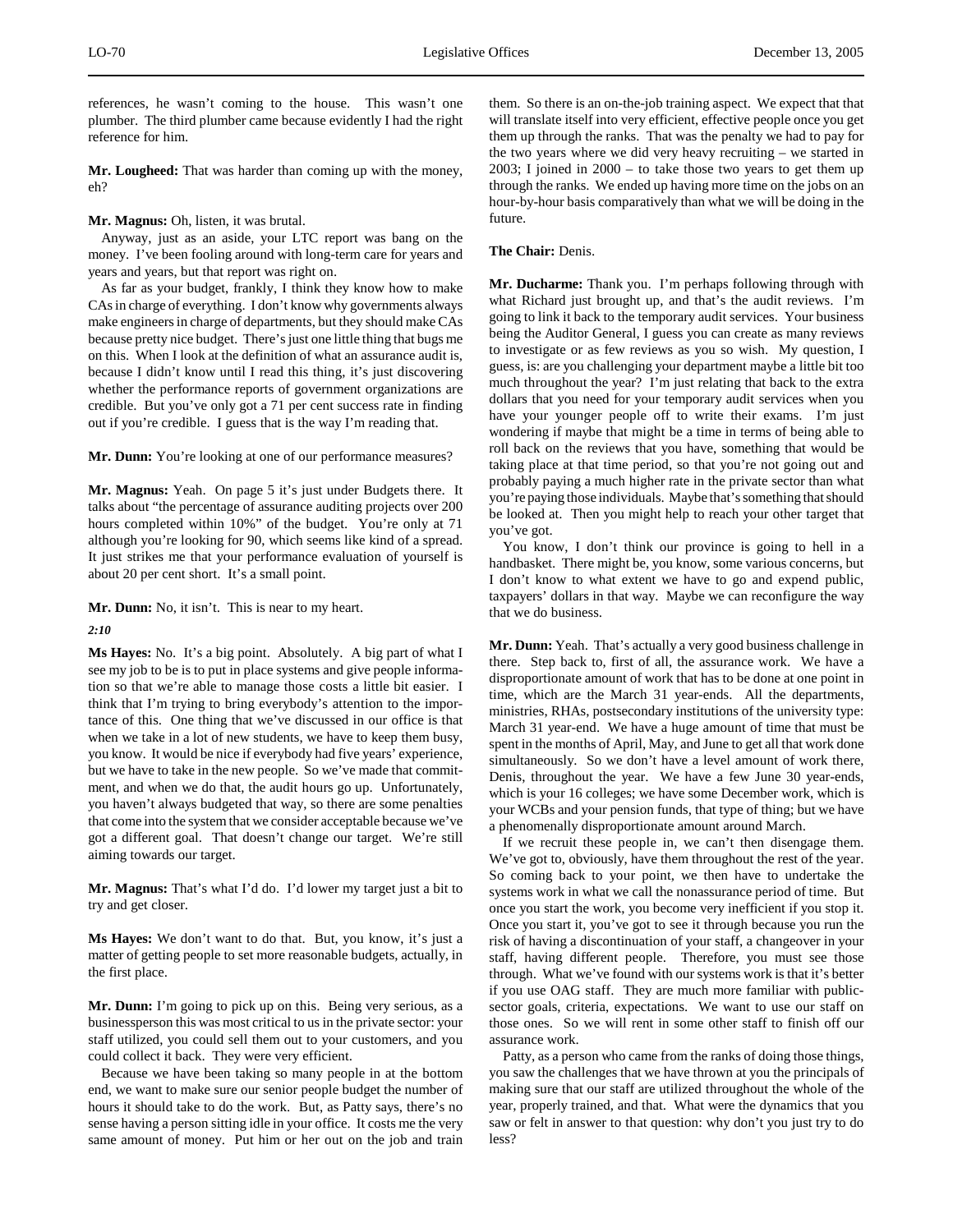**Ms Hayes:** I should also add that we really try to only take on seconded staff, as Fred mentioned, during the peak time. That's how we set our budget last year, expecting that we would only hire during that time. Then we had two maternity leaves at the higher levels, and we had a lot of people leave in the summertime. Truthfully, these people in the summertime are doing assurance work. They're doing performance measures for the ministries. That's not something that we have a choice of when we do it. There are no timing decisions. Basically, it's set by the ministries. So our hands are tied, really, in respect of hiring staff in the summertime to do that work.

The other part of it is that, as Fred says, we like to keep our staff for the systems audit, so we try, really, to bring in seconded staff. It's very difficult. It's hard on the team because there's a whole learning curve that these people need to go through before they come on, and they're about 50 per cent more expensive than if we use our own staff. So we really, really focus hard on trying to minimize the times that we need to go outside for those resources.

**Mr. Dunn:** Then to go back to your challenge, it comes back to the other core business, which is systems auditing. Yes, we could choose not to do something. The question becomes the service to you as MLAs. As much as assurance auditing is most important to you, that all the financial statements of all the various entities are properly prepared and all that, quite often the value to you as MLAs is: what's happening from the program delivery to the citizens in Alberta, and how does it affect them? So it's very tough to argue with some things.

Richard over here just happened to talk about long-term care. But if you talk about food safety – have we got the proper standards and proper oversight? – as I mentioned here, it's very hard to argue that that isn't important to Albertans and, therefore, to you as MLAs.

Same with the drinking water. We want to talk first about quality, and the one that follows after this is quantity. Where will our province be . . .

**Mr. Ducharme:** I agree that there are always going to be issues that are front and centre for all Albertans, but my question goes back in terms of making the office more efficient in terms of taxpayers' dollars. You'll always have issues. They'll never go away. If you don't have any, someone will make one up, and you'll go investigate. But the thing is that I'm just trying to put it in terms of being realistic. We're going out and spending twice as much money for our staff. Maybe instead of doing eight or nine reviews, you do seven, or you do eight, and you've got that time in terms of placing it. I'm sure you've got the authority in terms of when certain reviews can take place and when you expect them to be completed. That's why I just keep bringing it back in that sense. We could investigate the whole world, but the thing is that you've got to have the staffing and the dollars necessary in terms of being able to do it.

**Mr. Dunn:** You're exactly right. We've got to have the right senior type of staffing to do certain of these challenges.

Capital planning for the province of Alberta has been in a state of flux for the last seven years. Now, we've been challenging Infrastructure and Transportation. We're going to look at capital planning in order that it can be stabilized as to how it's being priorized and the deferred maintenance is being handled. It's our choice to go in this year, Denis, to look at it this year. Infrastructure and Transportation would like us to come in a of couple years' time. The question becomes: when do you bring the value of the recommendations?

**The Chair:** Okay. I've got Ivan on this point and then Rob.

**Mr. Strang:** Yes. Thanks, Madam Chairman. Just quickly, Mr. Dunn, I guess what I'm looking at is on the aspect of the reforestation. I'm just wondering: did Sustainable Resource Development trigger that, or was it FRIAA or what? The simple reason is that I feel that in Alberta we're doing an excellent job on that. I don't think that would be a high priority going on piggyback and what Denis is talking about.

**Mr. Dunn:** Okay. The reason why we selected that is because in 1991 the act changed, and the whole reforestation responsibility went to industry. The department then became responsible for oversight and monitoring. We're aware of it through other outside involvement.

Indeed, there are some challenges around the reforestation. In fact, it's very hard to achieve those standards. The forestry companies are having trouble meeting those. What we want to see is: what is the department doing to ensure that it addresses early on the need for proper reforestation? If the private sector is not doing their role and responsibility right, then it's up to us – and I think that it's one of our important aspects – to bring that to the attention of where it can be changed. Then it can be brought to your attention that if there's going to be a challenge around the inadequacy of reforestation, you should know about it, and the department should know about it.

*2:20*

**Mr. Strang:** Okay. Thank you.

**Mr. Dunn:** It is a very important industry to Alberta.

**Mr. Lougheed:** I'd like some better insight into your 70-30 split for assurance versus systems auditing. I guess you were kind of talking around this with Denis just now. What's the policy decision or the reason that you chose that kind of split as kind of a target? You mentioned being close to it, but it's a target you have. Yet when you look at Ag, Food and Rural Development there, you've got it turned completely around; cross-ministry, same kind of thing. Finance is almost, you know, 90-10 or something like that. In part I think I know the answer to that: because of the nature of the ministries. But there must be some other reasons. Innovation and Science, for example: a huge difference away from the 70-30 there. What's going on in your thinking in some of these situations?

**Mr. Dunn:** When we sit back to look at the matters to investigate or to carry out a systems audit on, we talk about three primary things, which are impact on Albertans, governance and ethics, then effective use of Alberta's resources and the protection of Alberta's assets and resources. You're right: it was an internal target. We said that we should be looking to a 70-30 split where historically we'd been 80- 20 or slightly more than 80 and slightly less than 20. Comparatively across the country, our office is disproportionately heavy on assurance.

There have been challenges at different times about the nature of our mandate versus other Auditors Generals' mandates. It's because of the legislation whereby we are the appointed auditors of every entity in the public sector. I know that Dave was at the Public Accounts when it was said that we have probably more than 200 entities that we are auditing, and you translate that into an audit opinion every day and a half. Like, how do you do that? We have that phenomenal amount of work that we have to do there. However, what are you as people on the Public Accounts Committee or in the Legislature asking about? You're asking about those other matters.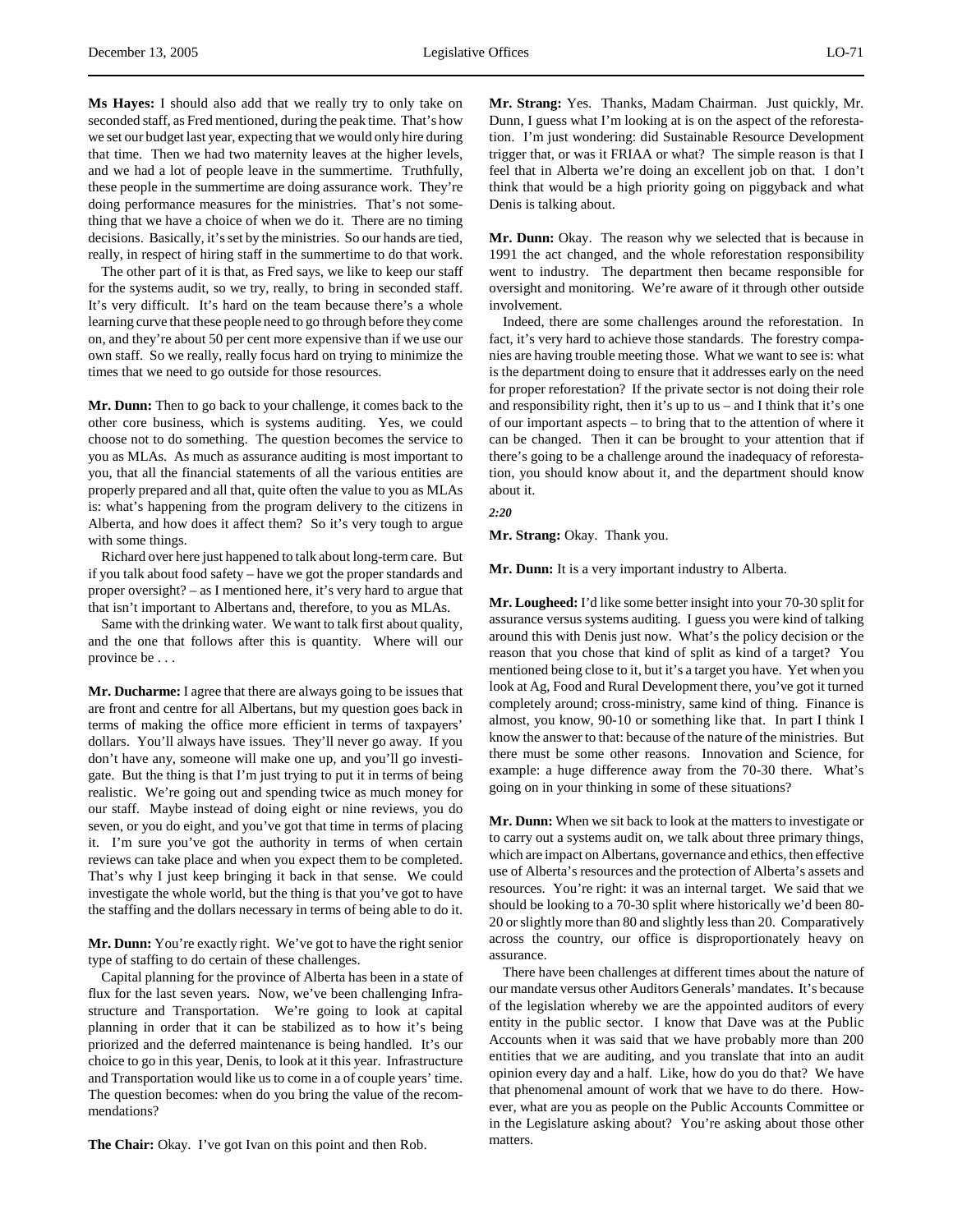If we just restricted ourselves to be strictly good accountants, I don't think we'd be bringing the value on the resources that we get to you. Whether it be long-term care or when we got into looking at Fort McMurray land, we have to bring business skills and that sort of stuff and specialized skills. When we get into an entity like the Alberta Securities Commission, it takes a lot of time and effort to deal with those aspects that came there.

That's where we think that we need that amount of resources available, and we don't think that 30 per cent is an unrealistic amount. To go down to 20 per cent, I think that what we'll do is leave a lot of matters unaddressed.

**Mr. Lougheed:** I hope you didn't misread my thinking there. It seems to me that systems deserves actually more attention rather than less in the broader scheme of governance.

**Mr. Dunn:** I don't disagree with you. It's just that we have this humongous amount of assurance work. We do the six large RHAs. We don't do all nine; we do the six largest. Those are through agents employed by the RHAs. They must come through our budget. I have no choice about doing that.

**Mr. Lougheed:** I understand what you're saying there. Can I read into this, then, that you feel that you're assigning an appropriate amount of effort to the systems side?

**Mr. Dunn:** That's right. To us, for the dollars, which is almost \$6 million, that's suitable.

## **Mr. Lougheed:** Okay.

**Mr. Dunn:** The rest of it falls out in part because we are the legislative auditors of all those other entities that we just have to do the assurance audit on.

**Mr. Lougheed:** You didn't comment on how come some of them were turned completely around; like, in 2005 Agriculture, Food and Rural Development is \$300,000 versus \$600,000.

**Mr. Dunn:** BSE was Agriculture, Food and Rural Development. That's the end of that. Remember when it hit and when our report came out?

**Mr. Lougheed:** Who could forget? Why cross-ministry then?

**Mr. Dunn:** The cross-ministry will change because of some of the focuses that we have in cross-ministry. We've been doing a fair amount of systems work there looking at the cross-ministry around succession planning.

What are the other ones that have come out on the cross-ministry?

**Ms Hayes:** Managing for results is a big one where we go into the departments. We look at their whole business-planning process and how it ties into all of the different functional areas. That's a big chunk of it. Cross-ministry really doesn't have a set of financial statements. That's essentially systems audits with some performance measures that get some assurance audits.

**Mr. Lougheed:** Just overlap a little with RGE?

**Ms Hayes:** No, not really. It's looking at initiatives that are across multi ministries. As Fred mentioned, for a lot of them we look at the PAO or functions like that that actually serve several ministries. RGE work would be done specifically under RGE. The crossministry line itself is predominantly systems auditing simply because it doesn't have a set of financial statements whereas all the others have multiple sets oftentimes.

**Mr. Dunn:** Where we have province-wide goals, those ones which are affected by many, many ministries, that all falls under crossministry. So when we were talking about the overseeing of internal audit departments, that affected, you know, virtually all the organizations that have internal audit departments. We also looked at the whole of the succession management planning within the whole of the public sector of Alberta. We looked at the internal controls across the whole of the public sector, the quality of the internal controls and that type of thing: board recruiting, evaluation and training of board members of these various ABCs that are out there, all the entities. That falls conveniently and is captured in our report all under the one section called cross-ministry. No one ministry or minister owns the responsibility for that. It's a combination of them.

**Mr. Magnus:** Just a question, Fred. How do you decide where you're going to go next? I mean, I read your long-term care report front to back cover. Fascinating reading. Loved what you did on it. But when I'm looking at a budget like this stuff that we're looking at and I see an increase on a budget that's a couple of million dollars and it's gone from \$2,000 to \$4,000 on hosting, I really don't give a red rat's rear about the \$2,000. I'm looking for bigger numbers.

My question is this. Considering that health care in this government takes as much money as it does – and it is obviously the biggest, and you guys look at the six largest health regions. As an MLA who's been around for some period of time, I hear stories, rumours, and some of it is factual when it hits you, because of the size of that budget, about the extravagance, the waste, it begs the question – and I go back to what I originally started with: how do you decide where to go next? If it was me, I'd be looking at health care, in particular a couple of RHAs, big ones, that I know of.

**Mr. Dunn:** That's one of our biggest challenges. We're right now doing two things within health care. Population-based funding, the whole formula: is it fair and equitable? We are right now looking at that with the Department of Health. They actually encouraged us to also look at that. The other big one that we'll be following on after that comes under health services costs. It's something which we were challenged on by the deputies. Health care has had a series of deputies go in there. The last two deputies have really challenged us a lot around: can't you help us on making sure we have accurate costing information of health services? So that's the project that we'll be doing, Richard.

We hope this coming winter/spring to go in and look at a series of the RHAs together with the minister's department as to: how do they know that they're getting quality costing information? Capital does a pretty good job, but it's quite noncomparable to Calgary, and we want to see if we can bring the RHAs together with the department to come up with some common basis for appropriate costing so that there can be a sharing of either: this is what the cost is in one RHA versus another, if you can get around the professional standards, the medical standards, et cetera, that people are very conscious of. So that's exactly what we'll be doing. I'm not sure how many hours we've slated for that whole area on health services costing information, but that's the one that we will be doing.

We started out with recommendations that go back to the late '90s around this area, but we left those recommendations sitting at the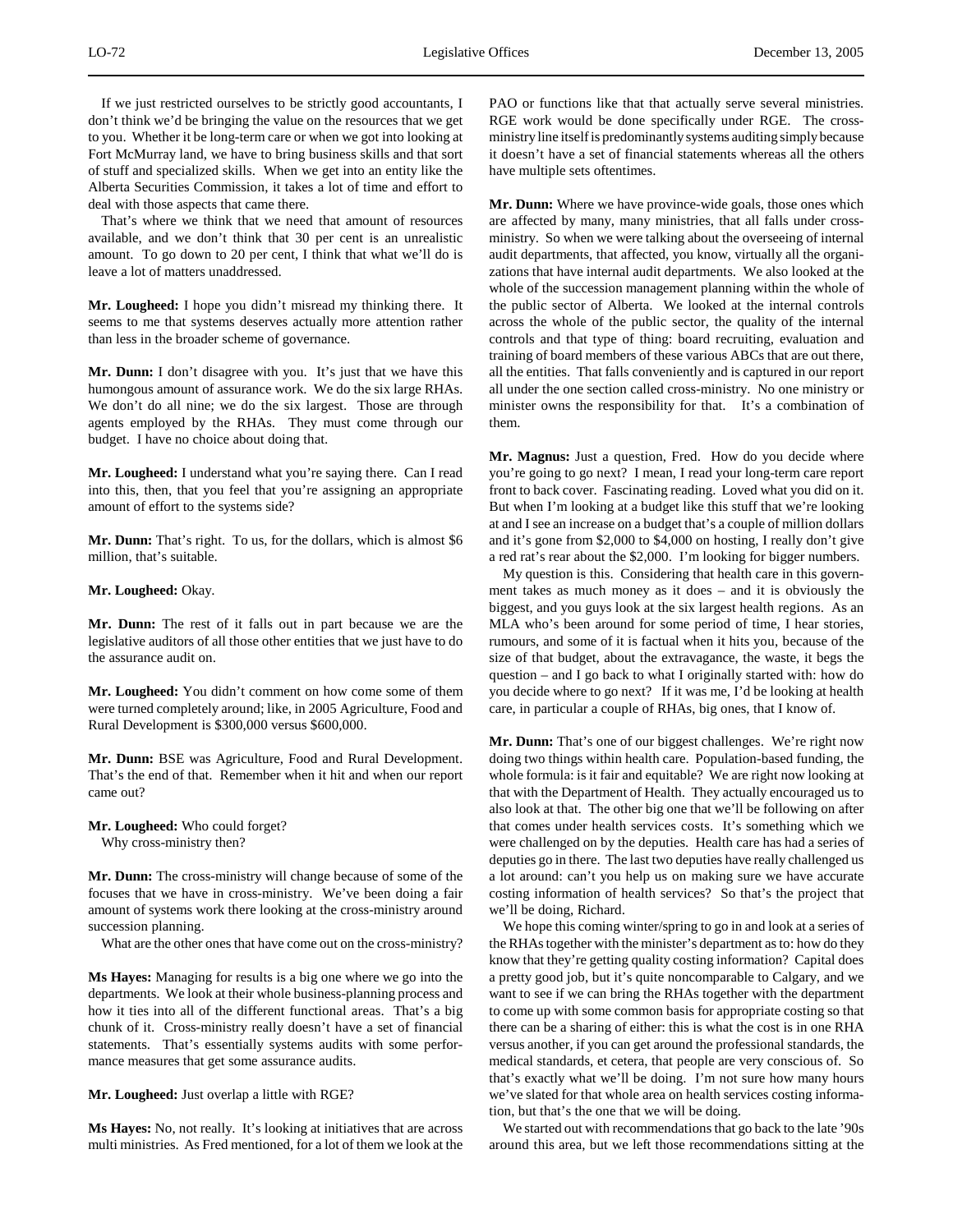departmental level. They could not get the changes made at the RHA level. So we have chosen. We'll go through the department to the RHAs, and then we'll start to create the challenge as to where the costing information incompatibility is between the different RHAs so that that information can be agreed to by the RHAs and start to be provided consistently to the department. Therefore, hopefully we'll have a fairly accurate process by which the department knows where the most efficient and effective way is of delivering the health services. That's exactly what we'll be doing.

# *2:30*

**Mr. Magnus:** I appreciate that. I've got to tell you that there are a couple of things I'd love to see you guys get into: the health record and the IT stuff. Frankly, I look at systems out there within the health regions that they're spending some money on, large money on. At the end of the day are they copying what somebody else did, or are they just reinventing the wheel at a much higher expense than the wheel that already works in another RHA? I can get really specific here, but I won't. I think you know what I'm getting at. I'd love to see you do the same kind of report on that that you did on long-term care.

**Mr. Dunn:** We will be looking at costing of health services. It's more from the medical service side of things, whether it's a hip replacement in Edmonton versus a hip replacement in Calgary. Obviously, it's a sensitive area because there are medical standards, and not everybody sees them exactly the same way between the different regions, but we want to make sure that there's a consistent way in which they can cost out that service.

**Mr. Magnus:** I'd ask also that if you're going to invent a system like that, you have to be able to talk to the other systems that are out there. That's more of a concern that I have.

**Mr. Dunn:** Right. We're sensitive to the technology one, but, no, we don't plan to do that in the foreseeable future, in the next couple of years.

**Mr. Magnus:** Too bad.

**The Chair:** Okay. Are there any other comments or questions? I have nobody else on the speakers' list.

I'd like to thank both Fred and Patty for your presentation and, in case we don't see you, wish you the best for the holidays and the new year. Your office should hear from the committee I think within the next week on what our decisions are later today.

Thank you very much.

**Mr. Dunn:** Thank you, Madam Chair, and to each and every one of you a merry Christmas.

[The committee adjourned from 2:32 p.m. to 2:37 p.m.]

**The Chair:** Okay. I'd suggest that before we go on to business arising, we go ahead and do motions for each of the budgets while it's fresh in our minds. What I would toss out at this point is that we need to have individual motions for each of the offices, starting with the office of the Ethics Commissioner.

Now, what he has requested is approval for a 2006-2007 budget in the amount of \$410,000, so I wonder if someone would like to entertain a motion and get it on the floor for a discussion.

**Mr. Strang:** I'll so move, Madam Chairman.

**The Chair:** Okay. So approval for a budget of \$410,000 has been moved by Ivan. Are there any questions or discussion on that? All those in favour? Are there any opposed? Okay. That motion is carried.

The second motion to deal with. We have had a presentation that is requesting \$2,380,100 for the office of the Ombudsman. At this point is there anybody that's willing to move a motion regarding the budget for the Ombudsman?

# **Mr. Ducharme:** I move that

the budget for the office of the Ombudsman be increased by 4 per cent, for a total of \$2,326,48.

The request was for 6 per cent, and I'm saying that it should be 4 per cent. That's what my motion reads.

**The Chair:** Okay. So the request was for, just so I can clarify here, \$2,380,100. Denis, your motion is for \$2,326,484. Is that what you said?

**Mr. Ducharme:** A 4 per cent increase, \$2,326,480.

**The Chair:** Comments or questions on that motion?

**Ms Blakeman:** Can you expand on why you did that?

**Mr. Ducharme:** With the discussion that took place, I felt that there were areas where they can probably accommodate the increases within that existing budget, that they can afford to reduce it by the 2 per cent. You know, as we go through our budget process, I'm seeing most of the ministries having to stay within those types of guidelines, and I feel that they should be able to do the same.

**Mr. Strang:** Madam Chairman, through to Denis, are you citing any specific line item that you feel that they should be looking at?

**Mr. Ducharme:** No. I'd probably make a recommendation that they can review it and forward back a revised budget to the chairperson at a later date. If it's not necessary, fine.

**The Chair:** Just in reference to what Ivan had mentioned, we don't approve by line, just the total budget.

Any other comments or suggestions on that motion? All those in favour? Are there any opposed? Okay. That motion is carried.

The third presentation was by the office of the Chief Electoral Officer. They're looking for approval of a budget of \$2,514,100. Just for everyone's interest, that would be approximately a 1 per cent increase.

**Mr. Magnus:** I'll move it.

**The Chair:** Okay. Richard Magnus has moved that

the committee approve the 2006-07 budget estimate for the office of the Chief Electoral Officer in the amount of \$2,514,100 as presented.

Are there any comments or questions on that motion? All those in favour? Are there any opposed? That motion is carried.

Okay. The fourth presentation was by the office of the Information and Privacy Commissioner. They were looking for approval of a budget of \$5,008,000, and that would be approximately a 15 per cent increase if I've done that calculation right. Would someone like to move a motion on that budget?

# **Mr. Ducharme:** Madam Chair, I move that

the budget of the office of the Information and Privacy Commissioner be increased by 4 per cent, for a total of \$4,509,44.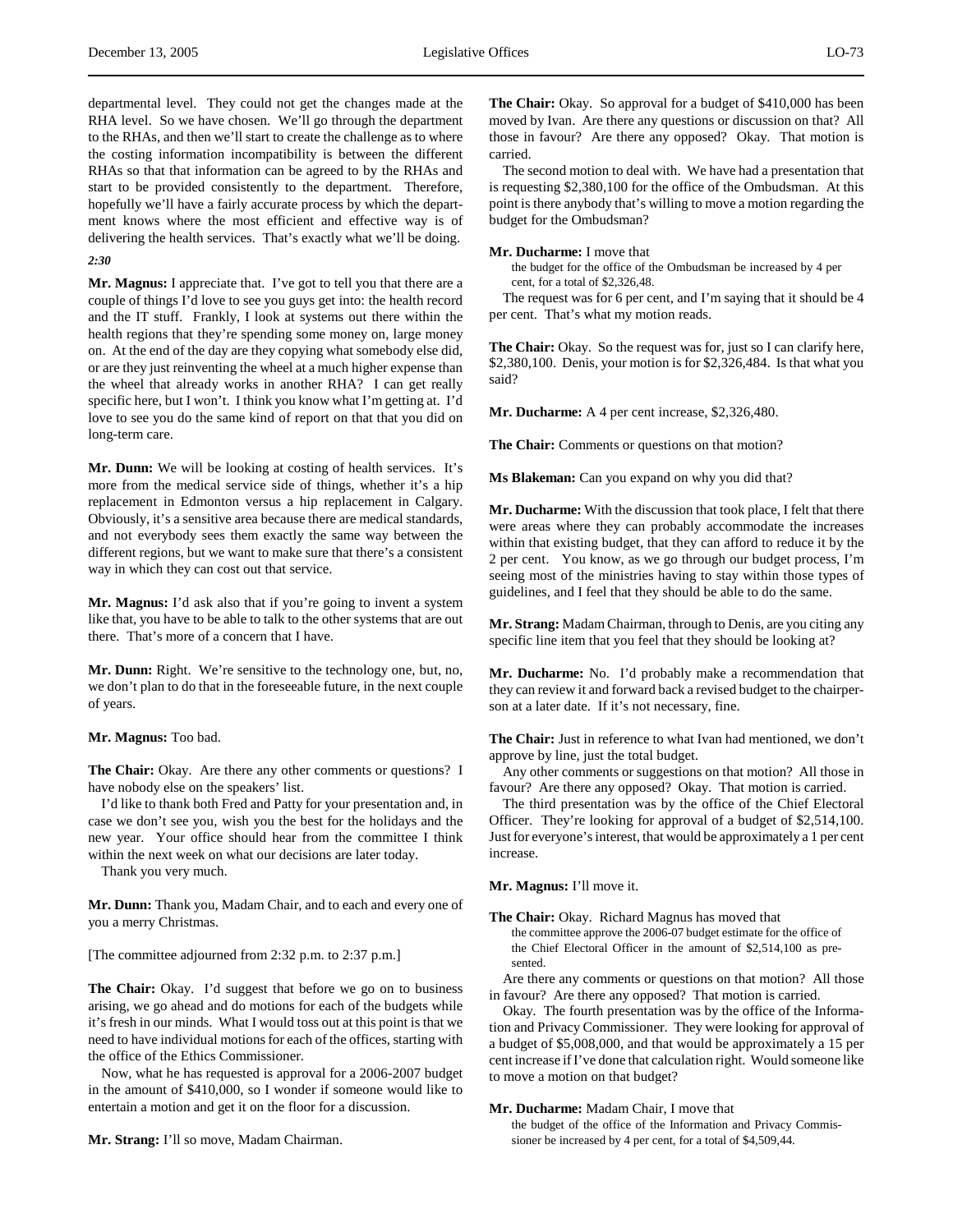**The Chair:** Thoughts, suggestions on that motion? Comments? All those in favour? Are there any opposed? That motion is carried.

The last presentation was by the office of the Auditor General. They're looking for approval of a 2006-07 budget estimate of \$16,935,000. Just for the committee's interest, that should be around a 6 per cent increase.

**Mr. Strang:** Madam Chairman, I think I would move that we go with strictly a 4 per cent increase on this one because it's consistent with the rest. I think that with some of the different items that Denis had spoken on there, we could move that it would be \$16,416,400.

**Ms Blakeman:** I disagree with that motion.

**Mr. Rodney:** What were they asking for? What percentage?

**The Chair:** They were asking for 6 per cent. Ivan is suggesting 4 per cent.

**Ms Blakeman:** I think the Auditor General made the case for why he needs to keep the professional staff, and he's pretty carefully considered it and laid it out. I was willing to go with the amount that he requested.

*2:45*

**Mr. Marz:** I was going to say that I think the Auditor General made the case. Especially with the junior staff who are off for testing and that sort of thing and the extra expenses, I think it's probably warranted that his request is approved. He's dealing with some fairly high-priced personnel here. I think he's trying to build his staff for the future, and there are going to be some temporary costs involved to do that. I'd be prepared to support his request for 6 per cent.

**The Chair:** Any other comments?

**Mr. Lougheed:** I'd concur with Richard's comments. I certainly would hate to see things trimmed back on the system side. I believe that, if anything, more attention could be paid there in redistributing certainly. That would be a concern, that we would lose that second look at how things are done.

**The Chair:** Any other comments?

**Mr. Ducharme:** Madam Chair, I'm in favour of the 4 per cent rather than the 6 per cent, the reason being that I believe there are avenues. I think I had an extensive debate with the Auditor General in regard to the start times of some of the reviews that are being done, in terms of being able to accommodate for those students that are off writing their exams during the summer months. I believe that there is some room within his budget to be able to accommodate that other 2 per cent.

**Mr. Rodney:** Well, as has been mentioned, I think a pretty valid case has been made for the 6 per cent. Good things are happening. Even better things could happen. I just wonder if there's room for a friendly amendment to meet halfway in between and just make it 5 per cent so that there's a little bit of an appreciation and a message sent at the same time.

**Mr. Magnus:** Well, I just kind of perked up about the 5 per cent. That's my feeling too, you know. I think that when I look at his budget, it's the tightest thing I've seen in quite some time for a

government budget. I mean, you can tell that an accountant has looked at this thing line by line by line, but this is the accountant who is supposed to tell everybody to keep it under control and not waste money, et cetera, et cetera, et cetera. I just think that for him to be the lone officer to whom we're going to end up giving 2 extra per cent, I've got a bit of a problem with that, but I can live with 1 extra per cent just to give him a message. I'll put an amended motion out if you like.

**The Chair:** Just listening to this discussion, it appears that we all want to deal with this in a friendly way, and we probably have two suggestions for friendly amendments. Why don't I first find out: Ivan, are you willing to withdraw that motion? That would be fine. The option can be just to go ahead and vote on it.

**Mr. Strang:** Yeah, I can withdraw it.

**The Chair:** That has to be with the consent of everyone. Is everyone okay if Ivan withdraws that? Okay.

Then I would suggest that if someone else can put another motion on the floor.

**Ms Blakeman:** I'll move that we accept the request for the budget as proposed.

**The Chair:** As presented. Okay. That would be \$16,935,000. Any discussion on Laurie's motion?

**Mr. Marz:** Just a comment. This is the watchdog of the public purse, and I wouldn't want this committee to be perceived as trying to control his work over a 2 per cent cut one way or another. I think he's presented a very good budget, and if he can do his work within that, I think it's something that we should be looking at favourably. The amount of expenditures that have taken place in this last year has gone up a huge amount. It presents more challenges for him to watch out for line by line. I think it's a budget and a motion I'd approve.

**The Chair:** Any other comments?

**Mr. Rodney:** Just a question. Across the board here, starting with item 4 on our agenda, the Ethics Commissioner, the Ombudsman, the Chief Electoral Officer, and the Information and Privacy Commissioner: were they 4 per cent each, every single one of them?

**The Chair:** You mean what we've approved?

**Mr. Rodney:** Yes.

**The Chair:** One is zero per cent. One is 1 per cent.

**Mr. Rodney:** And the last two were 4 per cent. Is that correct?

**Mr. Ducharme:** We had one at zero, one at 1 per cent, and two at 4 per cent.

**The Chair:** That's right.

Okay. Any other comments on Laurie's motion?

All those in favour? If we can have a show of hands. All those opposed? Okay. That motion has failed.

**Mr. Magnus:** I'd put another motion forward.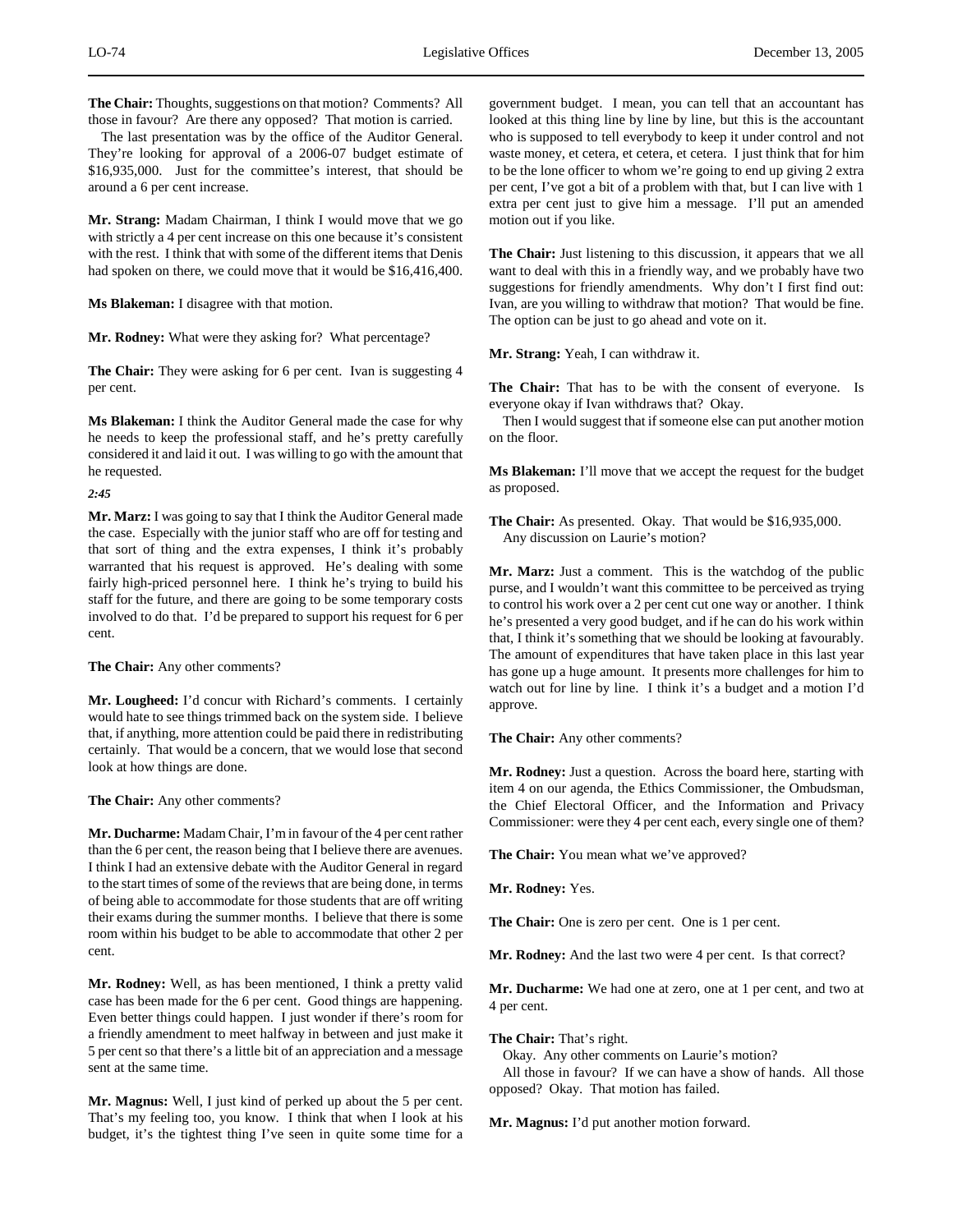**The Chair:** Richard Magnus would like to put a motion on the floor.

**Mr. Magnus:** I move that the increase be 5 per cent.

**The Chair:** We need the calculation of the amount of money.

**Mrs. Sawchuk:** So \$16.935 million minus 1 per cent. Madam Chair, we'd be approving \$16,765,000.

**Mr. Lougheed:** Well, you can't subtract 1 per cent from the current. You've got to take the old one and add 5 per cent.

**Mrs. Sawchuk:** Oh, I'm sorry. It's minus 2 per cent.

**Mr. Rodney:** No. Take the original and multiply by 1.05, right?

**The Chair:** Yeah. You two have the calculators, so why don't we just do a double check. Let's just do it twice. What he was requesting was \$16,935,000. Apparently that was around a 6 per cent increase over last year's. We should have those numbers here.

**Mr. Ducharme:** Last year's budget was \$15,785,000, and we said that we would give it a 5 per cent increase, which would bring it to \$16,574,250.

**Mr. Magnus:** What was that again?

**Mr. Ducharme:** It's \$16,574,250.

**The Chair:** Okay. So Richard Magnus' motion would be that the Standing Committee on Legislative Offices approve the 2006-07 budget estimates for the office of the Auditor General in the amount of \$16,574,250.\*

Any discussion on that motion?

All those in favour? Are there any opposed? That motion is carried.

**Ms Blakeman:** Can my opposition be noted, please?

**The Chair:** Yes. Laurie Blakeman's opposition is noted.

Going back to the agenda, we're on to Business Arising from the Minutes of the Previous Meeting.

Actually, Karen, maybe I'll have you speak. Karen has worked with the LAO's human resources to draft an RFP, that you should all have now, which is a request for proposal for a review of the officers' positions and salaries. As soon as Karen has those handed out, I'll just have her briefly speak to the proposal. My guess is that the background is pretty much standard information regarding the position, and we probably want to pay attention to the project summary.

Karen, if you just want to speak to this and then maybe highlight for us what decisions you think need to be made today.

**Mrs. Sawchuk:** Okay. Thank you, Madam Chair. I did work with the LAO human resources director on this. In fact, she put most of the project summary part of it together for me so that we would ensure, in accordance with the motion we made at our October 12 meeting, that we would be putting in the right words for the human resource consultants to look at and they would understand what it is that we're after.

The big thing here is the timeline. I did kind of check a bit on that. It's on page 2. I guess this is about the only thing that might be open a little bit. We had put it down so that by Monday, unless

there are some major changes in it, we would release it. We're looking right now at a number of professional associations. There's an Alberta association for human resource consultants, that kind of thing. We're looking for it to be sent out to them directly, and then they in turn post it on their websites or whatever for their members to access. Then there's a deadline for questions. They can actually ask for clarification on some of the terms of what we're after.

*2:55*

The actual submission deadline for their proposals would be the end of January, at which time – now, this is kind of the key. We can't leave it hanging too long. Once you've gotten those proposals in, just by virtue of the way RFPs are normally dealt with, we'd want to be looking at the submissions that we get within the next couple of weeks right after the closing date. The committee would have to make some form of commitment because once you put it down in here, there's an obligation, then, to deal with it within that time frame. I wouldn't want to leave February 1 to 10 for evaluation and shortlisting of submissions if the committee wasn't comfortable with that or if they didn't think there was an opportunity to meet at that time. I know that it's difficult to pinpoint an exact date, but I guess that it's kind of a standard thing that once you've closed it and received the submissions, you don't leave them hanging for weeks or months. So that's a big thing.

I can answer any questions, but really it's kind of self-explanatory.

**Mr. Magnus:** This looks pretty standard.

**Mrs. Sawchuk:** Yeah, it is. It's a standard format that's used.

**Ms Blakeman:** Well, I just wanted to make some suggestions, and I'm not sure where they go, but I think it's under Recommendations??, that appears at the bottom of the first page.

Some of the things that this committee has mentioned, as we've done these comparisons on our own in the past, were to make sure that we are taking into consideration the population of other provinces or other sectors, the budget amounts that they're dealing with.

**The Chair:** Staff numbers.

**Ms Blakeman:** I'm sorry?

**The Chair:** We've added staffing to that.

**Ms Blakeman:** Staffing, yes, the number of staff that they're responsible for. And enabling legislation. For example, in Alberta we have our Ombudsman responsible for health information, but that may not be true in comparable jurisdictions. So just to make sure that there's an equivalency or that it's noted so that we can go: well, that's the same except that they're not responsible for this, and that's a contributing factor. Otherwise, we'll end up where we were, where there are so many things that haven't been accounted for that we cannot look across the board and make comparable statements.

I'm also wondering. I don't see as standard in this contract things about defaults and enforcement and monitoring provisions as a part of this. Now, this is an RFP, obviously, not the actual contract. Nonetheless, is that not part of a standard government RFP?

**Mrs. Sawchuk:** Well, this is an LAO document. This is one that we've used a number of times, actually with another all-party committee just a short time ago for a contract writer. You know, there are provisions. If you go to pages 3 and 4, it goes through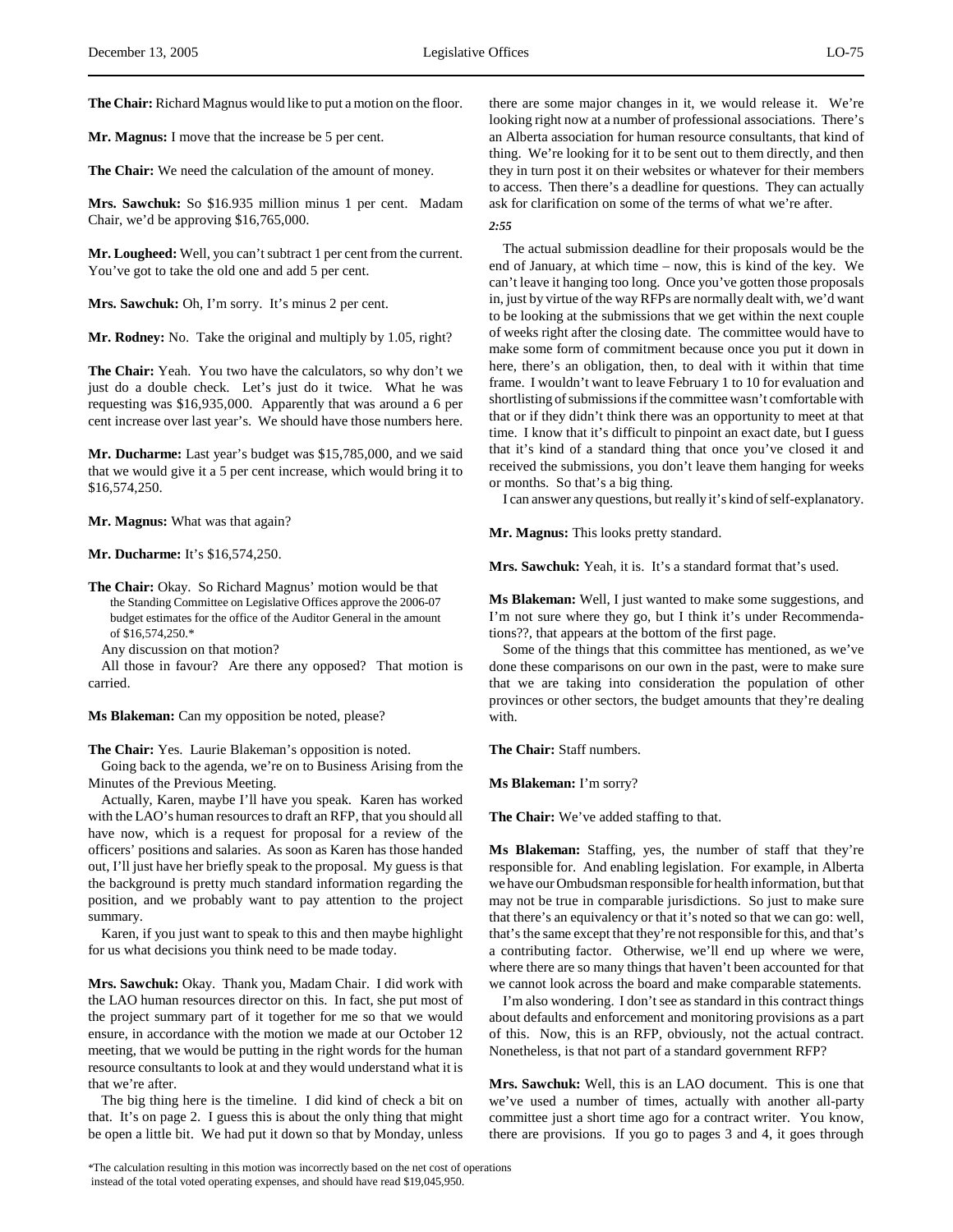conflicts of interest. I'm not saying that there may not be a few other items that go in there ultimately in the final contract. It would be handled through the office of the Senior Parliamentary Counsel.

**The Chair:** Yeah. We can note that and just double-check.

**Ms Blakeman:** Well, somewhere could they look at, you know, whether they've got any charges pending on them in any courts in North America?

**The Chair:** Just going back to Laurie's list there, we've also talked about, particularly with one position, whether it's part-time or fulltime. So we have to consider that.

Any other comments or suggestions?

**Ms Blakeman:** Criminal records check.

**The Chair:** Karen, you've got that noted, the criminal records check?

**Ms Blakeman:** That's two things: a criminal records check of your senior officers and whether you've got charges pending against the company.

**Mrs. Sawchuk:** I'm making note of the changes, Madam Chair. They are a matter of record, so we can make these changes and ensure that they're incorporated properly. We do run it through Parliamentary Counsel's office before it's actually issued because once it's out there, it's got a wide distribution.

**Ms Blakeman:** Well, I would like to see those included, please. Thank you.

**The Chair:** Okay. Is that enough on the RFP? Perfect.

We'll move on to item (b) under business arising. That will be to decide what it is that we would like to do in terms of a role that might look at reviewing proposed amendments to the Election Act. First, before we actually open up to a discussion or someone wanting to make a motion in which way that we proceed, I know that Karen as well as *Hansard* staff were going back and looking into history to find out what we have done on other occasions. So maybe just briefly mention what it is that you found there.

**Mrs. Sawchuk:** Madam Chair, we did find records going back to a subcommittee of this committee in 1994-95. It was three members: two government members, one opposition member. They met not on the record. There were never any meetings held on the record with *Hansard*. They would go to the office of the Chief Electoral Officer. They would obtain what information they required. I think we found three or four different meetings where they reported and just said: these are our recommendations. One of the key recommendations is the one that resulted in the register of electors being created, the whole system being set up. That was a recommendation of that subcommittee. They did report to the committee, but other than that, we don't have a lot of records. It wasn't an official meeting where we had *Hansard* recording or anything like that. So, you know, we could do it again.

# **The Chair:** Thank you.

Okay. Does anybody want to start a discussion on this topic? Denis.

**Mr. Ducharme:** I'd just like to share with the committee that I had the privilege of bringing forward changes to the Ombudsman Act.

I guess it was a couple of years ago, a year ago. What had happened was that the Ombudsman had been in contact with the minister responsible for his legislation, brought forward his recommendations, and then it followed the government process, basically through the standing policy committee, cabinet, and caucus.

I would see the same thing here. I see some of the issues that they bring up as basically dealing with government policy, and frankly I don't think it's our role as a committee to be dealing with that. I think the recommendations should be forwarded on to the ministry – is it Justice that takes care of the Election Act? – and bring these proposals that came back from the former Chief Electoral Officer for their consideration.

**Ms Blakeman:** Well, as a member of the opposition the problem with the process that's just been outlined is that it completely cuts out the opposition because, of course, the standing policy committees are committees of the government caucus, not of the Legislative Assembly, so they're not all-party committees that carry through on that.

It could be argued and it probably has just been argued that it's expedient to do it that way, but I don't think there should be any pretense that this is including a sort of democratic process, because it's not. As soon as it goes into the government process, the opposition members from the Assembly are cut out.

**Mr. Ducharme:** I'd just like to add that the democratic process will then take place in the Legislative Assembly, where it gets debated when it's brought forward as a bill.

**The Chair:** Was that a motion that you put forward, Denis, or can you word that into a motion, or do we need a motion? Yeah, we probably should.

### **Mr. Ducharme:** I move that

the recommendations for changes to the Election Act that have been presented by the Chief Electoral Officer be forwarded on to the Minister of Justice for consideration for legislative changes to the act.

**The Chair:** Any other comments, questions?

**Mr. Rodney:** Just a friendly amendment. Maybe I'm out of order, but I'm guessing that we need the word "deputy" in there. It was the Deputy Chief Electoral Officer today who presented.

**Ms Blakeman:** Acting Chief Electoral Officer.

**The Chair:** Yeah. Maybe it should be the office of the Chief Electoral Officer.

*3:05*

**Mr. Rodney:** I just want to make sure that it's accurate.

**Mr. Ducharme:** I thought I'd said office, but maybe I said Chief Electoral Officer.

**Mr. Rodney:** I just want to make sure for the record that we're on the same page.

**The Chair:** We're going to allow him to make a friendly correction.

**Mr. Rodney:** Yeah. That's all it is.

**The Chair:** Okay. Any other comments, questions?